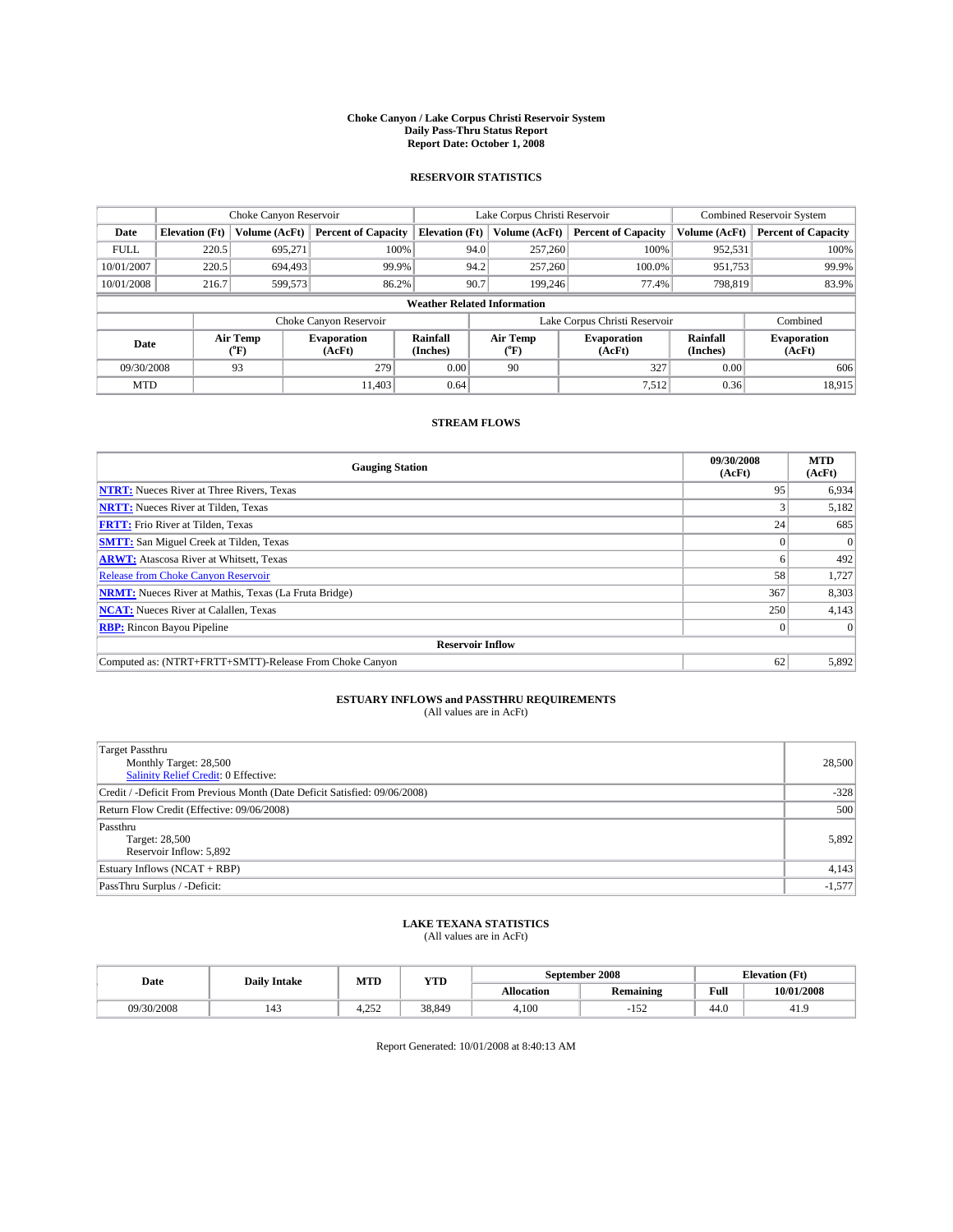#### **Choke Canyon / Lake Corpus Christi Reservoir System Daily Pass-Thru Status Report Report Date: October 2, 2008**

### **RESERVOIR STATISTICS**

|             |                                    | Choke Canyon Reservoir |                              |                       | Lake Corpus Christi Reservoir | <b>Combined Reservoir System</b> |                      |                              |  |
|-------------|------------------------------------|------------------------|------------------------------|-----------------------|-------------------------------|----------------------------------|----------------------|------------------------------|--|
| Date        | <b>Elevation</b> (Ft)              | Volume (AcFt)          | <b>Percent of Capacity</b>   | <b>Elevation (Ft)</b> | Volume (AcFt)                 | <b>Percent of Capacity</b>       | Volume (AcFt)        | <b>Percent of Capacity</b>   |  |
| <b>FULL</b> | 220.5                              | 695,271                | 100%                         | 94.0                  | 257,260                       | 100%                             | 952,531              | 100%                         |  |
| 10/02/2007  | 220.5                              | 694,752                | 99.9%                        | 94.2                  | 257,260                       | 100.0%                           | 952,012              | 99.9%                        |  |
| 10/02/2008  | 216.6                              | 599,096                | 86.2%                        | 90.7                  | 198,567                       | 77.2%                            | 797,663              | 83.7%                        |  |
|             | <b>Weather Related Information</b> |                        |                              |                       |                               |                                  |                      |                              |  |
|             |                                    |                        | Choke Canyon Reservoir       |                       |                               | Lake Corpus Christi Reservoir    |                      | Combined                     |  |
| Date        |                                    | Air Temp<br>(°F)       | <b>Evaporation</b><br>(AcFt) | Rainfall<br>(Inches)  | Air Temp<br>("F)              | <b>Evaporation</b><br>(AcFt)     | Rainfall<br>(Inches) | <b>Evaporation</b><br>(AcFt) |  |
| 10/01/2008  |                                    | 92                     | 349                          | 0.00                  | 91                            | 277                              | 0.00                 | 626                          |  |
| <b>MTD</b>  |                                    |                        | 349                          | 0.00                  |                               | 277                              | 0.00                 | 626                          |  |

### **STREAM FLOWS**

| <b>Gauging Station</b>                                       | 10/01/2008<br>(AcFt) | <b>MTD</b><br>(AcFt) |  |  |  |  |  |
|--------------------------------------------------------------|----------------------|----------------------|--|--|--|--|--|
| <b>NTRT:</b> Nueces River at Three Rivers, Texas             | 91                   | 91                   |  |  |  |  |  |
| <b>NRTT:</b> Nueces River at Tilden, Texas                   |                      |                      |  |  |  |  |  |
| <b>FRTT:</b> Frio River at Tilden, Texas                     | 20                   | 20                   |  |  |  |  |  |
| <b>SMTT:</b> San Miguel Creek at Tilden, Texas               |                      | $\Omega$             |  |  |  |  |  |
| <b>ARWT:</b> Atascosa River at Whitsett, Texas               |                      |                      |  |  |  |  |  |
| <b>Release from Choke Canyon Reservoir</b>                   | 58                   | 58                   |  |  |  |  |  |
| <b>NRMT:</b> Nueces River at Mathis, Texas (La Fruta Bridge) | 423                  | 423                  |  |  |  |  |  |
| <b>NCAT:</b> Nueces River at Calallen, Texas                 | 226                  | 226                  |  |  |  |  |  |
| <b>RBP:</b> Rincon Bayou Pipeline                            |                      | $\Omega$             |  |  |  |  |  |
| <b>Reservoir Inflow</b>                                      |                      |                      |  |  |  |  |  |
| Computed as: (NTRT+FRTT+SMTT)-Release From Choke Canyon      | 54                   | 54                   |  |  |  |  |  |

# **ESTUARY INFLOWS and PASSTHRU REQUIREMENTS**<br>(All values are in AcFt)

| Target Passthru<br>Monthly Target: 20,000<br><b>Salinity Relief Credit: 0 Effective:</b> | 20,000          |
|------------------------------------------------------------------------------------------|-----------------|
| Credit / -Deficit From Previous Month (Date Deficit Satisfied: )                         | $-1,577$        |
| Return Flow Credit (Effective: )                                                         | $\vert 0 \vert$ |
| Passthru<br>Target: 20,000<br>Reservoir Inflow: 54                                       | 54              |
| Estuary Inflows (NCAT + RBP)                                                             | 226             |
| PassThru Surplus / -Deficit:                                                             | $-1,404$        |

## **LAKE TEXANA STATISTICS** (All values are in AcFt)

| Date       | <b>Daily Intake</b> | MTD | YTD    |                   | October 2008     | <b>Elevation</b> (Ft)                   |            |
|------------|---------------------|-----|--------|-------------------|------------------|-----------------------------------------|------------|
|            |                     |     |        | <b>Allocation</b> | <b>Remaining</b> | Full<br>the contract of the contract of | 10/02/2008 |
| 10/01/2008 | 142                 | 142 | 38.991 | 3,050             | 2.908            | 44.0                                    | 41.        |

Report Generated: 10/02/2008 at 8:25:29 AM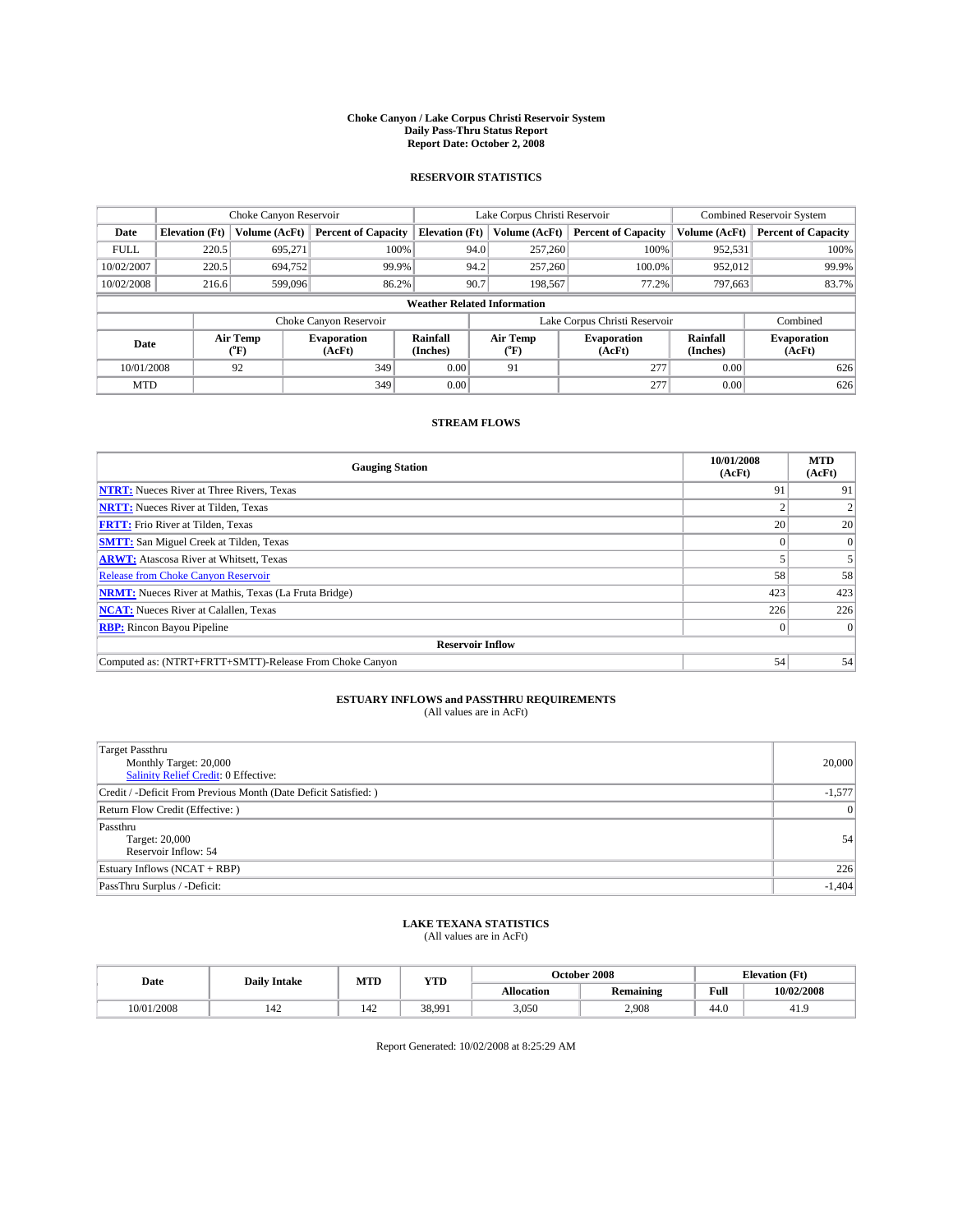#### **Choke Canyon / Lake Corpus Christi Reservoir System Daily Pass-Thru Status Report Report Date: October 3, 2008**

### **RESERVOIR STATISTICS**

|                                    | Choke Canyon Reservoir |                  |                              |                       | Lake Corpus Christi Reservoir | <b>Combined Reservoir System</b> |                      |                              |
|------------------------------------|------------------------|------------------|------------------------------|-----------------------|-------------------------------|----------------------------------|----------------------|------------------------------|
| Date                               | <b>Elevation</b> (Ft)  | Volume (AcFt)    | <b>Percent of Capacity</b>   | <b>Elevation</b> (Ft) | Volume (AcFt)                 | <b>Percent of Capacity</b>       | Volume (AcFt)        | <b>Percent of Capacity</b>   |
| <b>FULL</b>                        | 220.5                  | 695,271          | 100%                         | 94.0                  | 257,260                       | 100%                             | 952,531              | 100%                         |
| 10/03/2007                         | 220.5                  | 694.493          | 99.9%                        | 94.2                  | 257,260                       | 100.0%                           | 951,753              | 99.9%                        |
| 10/03/2008                         | 216.6                  | 598,380          | 86.1%                        | 90.6                  | 197,548                       | 76.8%                            | 795,928              | 83.6%                        |
| <b>Weather Related Information</b> |                        |                  |                              |                       |                               |                                  |                      |                              |
|                                    |                        |                  | Choke Canyon Reservoir       |                       |                               | Lake Corpus Christi Reservoir    |                      | Combined                     |
| Date                               |                        | Air Temp<br>(°F) | <b>Evaporation</b><br>(AcFt) | Rainfall<br>(Inches)  | Air Temp<br>("F)              | <b>Evaporation</b><br>(AcFt)     | Rainfall<br>(Inches) | <b>Evaporation</b><br>(AcFt) |
| 10/02/2008                         |                        | 92               | 362                          | 0.00                  | 91                            | 267                              | 0.00                 | 629                          |
| <b>MTD</b>                         |                        |                  | 711                          | 0.00                  |                               | 544                              | 0.00                 | 1,255                        |

### **STREAM FLOWS**

| <b>Gauging Station</b>                                       | 10/02/2008<br>(AcFt) | <b>MTD</b><br>(AcFt) |
|--------------------------------------------------------------|----------------------|----------------------|
| <b>NTRT:</b> Nueces River at Three Rivers, Texas             | 91                   | 183                  |
| <b>NRTT:</b> Nueces River at Tilden, Texas                   |                      |                      |
| <b>FRTT:</b> Frio River at Tilden, Texas                     | 17                   | 37                   |
| <b>SMTT:</b> San Miguel Creek at Tilden, Texas               |                      |                      |
| <b>ARWT:</b> Atascosa River at Whitsett, Texas               |                      | 10                   |
| <b>Release from Choke Canyon Reservoir</b>                   | 58                   | 115                  |
| <b>NRMT:</b> Nueces River at Mathis, Texas (La Fruta Bridge) | 455                  | 877                  |
| <b>NCAT:</b> Nueces River at Calallen, Texas                 | 264                  | 490                  |
| <b>RBP:</b> Rincon Bayou Pipeline                            | $\overline{0}$       |                      |
| <b>Reservoir Inflow</b>                                      |                      |                      |
| Computed as: (NTRT+FRTT+SMTT)-Release From Choke Canyon      | 51                   | 105                  |

# **ESTUARY INFLOWS and PASSTHRU REQUIREMENTS**<br>(All values are in AcFt)

| Target Passthru<br>Monthly Target: 20,000<br><b>Salinity Relief Credit: 0 Effective:</b> | 20,000          |
|------------------------------------------------------------------------------------------|-----------------|
| Credit / -Deficit From Previous Month (Date Deficit Satisfied: )                         | $-1,577$        |
| Return Flow Credit (Effective: )                                                         | $\vert 0 \vert$ |
| Passthru<br>Target: 20,000<br>Reservoir Inflow: 105                                      | 105             |
| Estuary Inflows (NCAT + RBP)                                                             | 490             |
| PassThru Surplus / -Deficit:                                                             | $-1,192$        |

## **LAKE TEXANA STATISTICS** (All values are in AcFt)

| Date       | <b>Daily Intake</b> | MTD | <b>WTPD</b><br>1 I D           | October 2008      |           | <b>Elevation</b> (Ft) |            |
|------------|---------------------|-----|--------------------------------|-------------------|-----------|-----------------------|------------|
|            |                     |     |                                | <b>Allocation</b> | Remaining | Full                  | 10/03/2008 |
| 10/02/2008 | 144                 | 285 | 30<br>$\sim$<br><i><u></u></i> | 3,050             | 2.765     | 44.0                  | 41.8       |

Report Generated: 10/03/2008 at 8:19:31 AM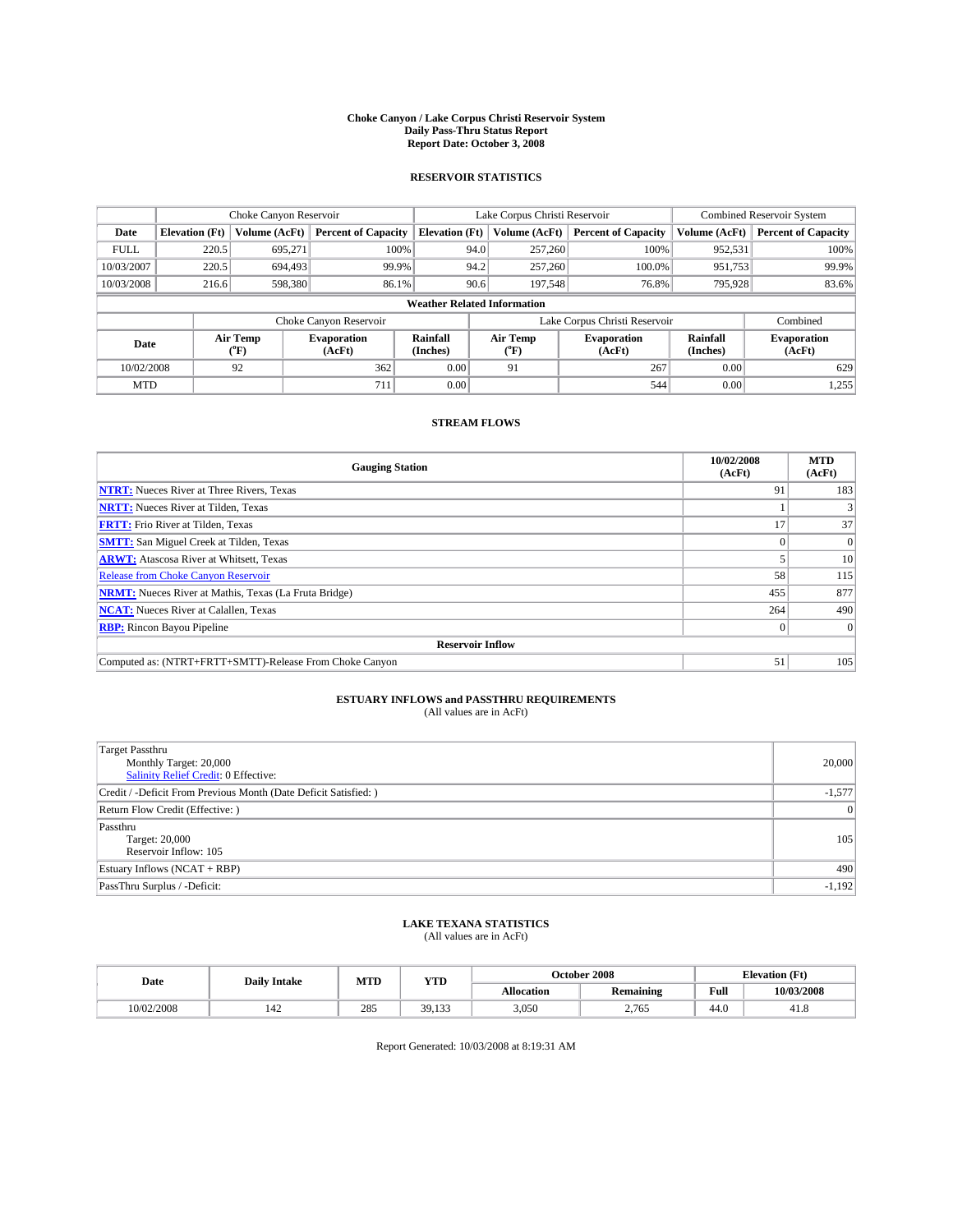#### **Choke Canyon / Lake Corpus Christi Reservoir System Daily Pass-Thru Status Report Report Date: October 4, 2008**

### **RESERVOIR STATISTICS**

|             | Choke Canyon Reservoir             |                  |                              |                       | Lake Corpus Christi Reservoir | <b>Combined Reservoir System</b> |                      |                              |  |
|-------------|------------------------------------|------------------|------------------------------|-----------------------|-------------------------------|----------------------------------|----------------------|------------------------------|--|
| Date        | <b>Elevation</b> (Ft)              | Volume (AcFt)    | <b>Percent of Capacity</b>   | <b>Elevation</b> (Ft) | Volume (AcFt)                 | <b>Percent of Capacity</b>       | Volume (AcFt)        | <b>Percent of Capacity</b>   |  |
| <b>FULL</b> | 220.5                              | 695,271          | 100%                         |                       | 257,260<br>94.0               | 100%                             | 952,531              | 100%                         |  |
| 10/04/2007  | 220.5                              | 694.233          | 99.9%                        |                       | 257,260<br>94.2               | 100.0%                           | 951,493              | 99.9%                        |  |
| 10/04/2008  | 216.6                              | 597,663          | 86.0%                        |                       | 90.6<br>197,040               | 76.6%                            | 794,703              | 83.4%                        |  |
|             | <b>Weather Related Information</b> |                  |                              |                       |                               |                                  |                      |                              |  |
|             |                                    |                  | Choke Canyon Reservoir       |                       | Lake Corpus Christi Reservoir |                                  |                      | Combined                     |  |
| Date        |                                    | Air Temp<br>(°F) | <b>Evaporation</b><br>(AcFt) | Rainfall<br>(Inches)  | Air Temp<br>("F)              | <b>Evaporation</b><br>(AcFt)     | Rainfall<br>(Inches) | <b>Evaporation</b><br>(AcFt) |  |
| 10/03/2008  |                                    | 92               | 404                          | 0.00                  | 89                            | 316                              | 0.00                 | 720                          |  |
| <b>MTD</b>  |                                    |                  | 1,115                        | 0.00                  |                               | 860                              | 0.00                 | 1,975                        |  |

### **STREAM FLOWS**

| <b>Gauging Station</b>                                       | 10/03/2008<br>(AcFt) | <b>MTD</b><br>(AcFt) |  |  |  |  |
|--------------------------------------------------------------|----------------------|----------------------|--|--|--|--|
| <b>NTRT:</b> Nueces River at Three Rivers, Texas             | 89                   | 272                  |  |  |  |  |
| <b>NRTT:</b> Nueces River at Tilden, Texas                   |                      |                      |  |  |  |  |
| <b>FRTT:</b> Frio River at Tilden, Texas                     | 16 <sup>1</sup>      | 53                   |  |  |  |  |
| <b>SMTT:</b> San Miguel Creek at Tilden, Texas               |                      |                      |  |  |  |  |
| <b>ARWT:</b> Atascosa River at Whitsett, Texas               |                      | 15                   |  |  |  |  |
| <b>Release from Choke Canyon Reservoir</b>                   | 58                   | 173                  |  |  |  |  |
| <b>NRMT:</b> Nueces River at Mathis, Texas (La Fruta Bridge) | 554                  | 1,431                |  |  |  |  |
| <b>NCAT:</b> Nueces River at Calallen, Texas                 | 341                  | 832                  |  |  |  |  |
| <b>RBP:</b> Rincon Bayou Pipeline                            | $\Omega$             |                      |  |  |  |  |
| <b>Reservoir Inflow</b>                                      |                      |                      |  |  |  |  |
| Computed as: (NTRT+FRTT+SMTT)-Release From Choke Canyon      | 48                   | 153                  |  |  |  |  |

# **ESTUARY INFLOWS and PASSTHRU REQUIREMENTS**<br>(All values are in AcFt)

| Target Passthru<br>Monthly Target: 20,000<br><b>Salinity Relief Credit: 0 Effective:</b> | 20,000   |
|------------------------------------------------------------------------------------------|----------|
| Credit / -Deficit From Previous Month (Date Deficit Satisfied: )                         | $-1,577$ |
| Return Flow Credit (Effective: )                                                         | 0        |
| Passthru<br>Target: 20,000<br>Reservoir Inflow: 153                                      | 153      |
| Estuary Inflows $(NCAT + RBP)$                                                           | 832      |
| PassThru Surplus / -Deficit:                                                             | $-898$   |

## **LAKE TEXANA STATISTICS** (All values are in AcFt)

| Date       | <b>Daily Intake</b> | MTD           | <b>WTPD</b><br>1 I D    |                   | October 2008 | Elevation (Ft) |            |
|------------|---------------------|---------------|-------------------------|-------------------|--------------|----------------|------------|
|            |                     |               |                         | <b>Allocation</b> | Remaining    | Full           | 10/04/2008 |
| 10/03/2008 | 142                 | $\sim$<br>44. | 30<br>275<br>ر ، ست د ب | 3,050             | 2.623        | 44.0           | 41.8       |

Report Generated: 10/04/2008 at 8:15:20 AM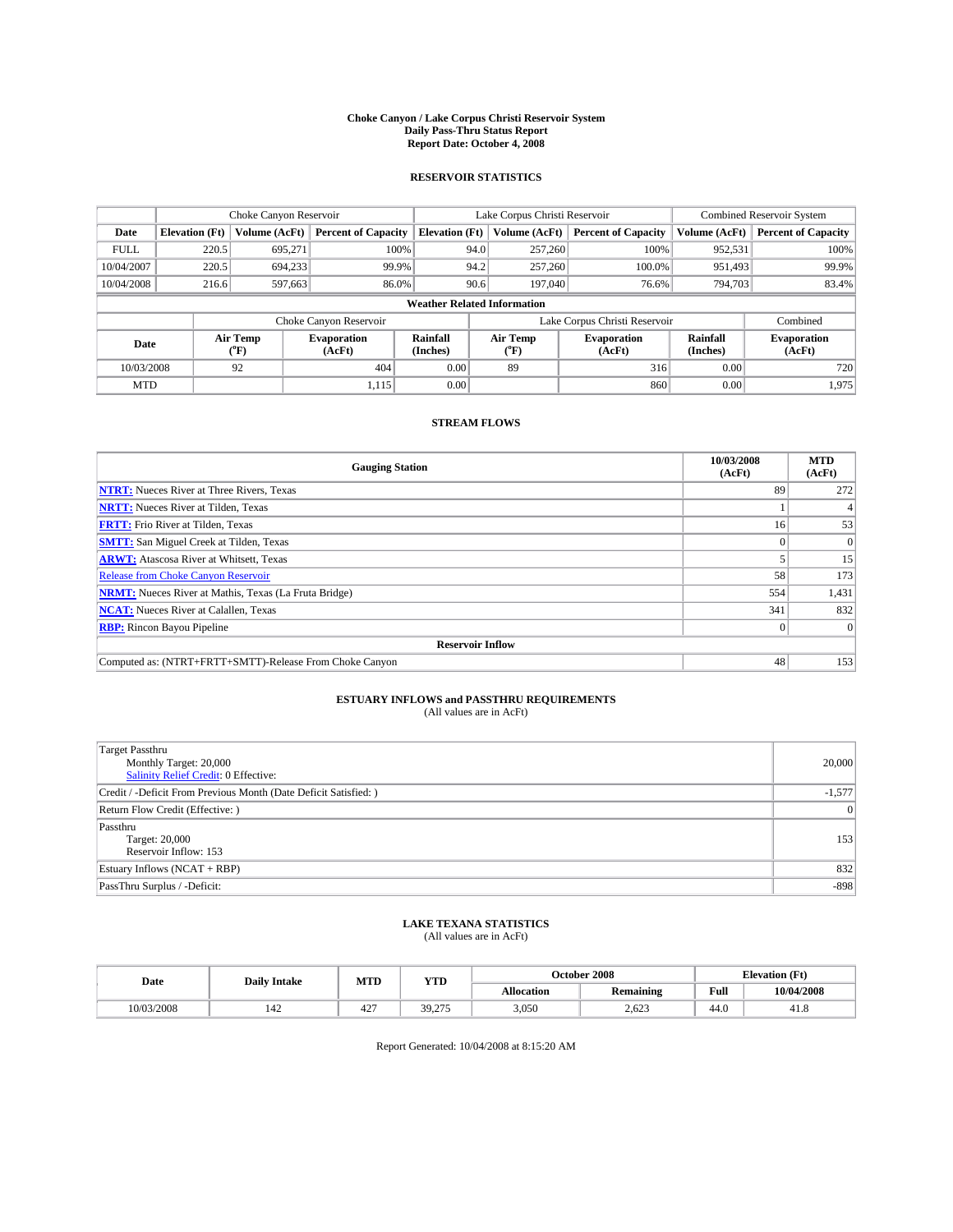#### **Choke Canyon / Lake Corpus Christi Reservoir System Daily Pass-Thru Status Report Report Date: October 5, 2008**

### **RESERVOIR STATISTICS**

|             | Choke Canyon Reservoir             |                          |                              |                       | Lake Corpus Christi Reservoir        | <b>Combined Reservoir System</b> |                      |                              |  |
|-------------|------------------------------------|--------------------------|------------------------------|-----------------------|--------------------------------------|----------------------------------|----------------------|------------------------------|--|
| Date        | <b>Elevation</b> (Ft)              | Volume (AcFt)            | <b>Percent of Capacity</b>   | <b>Elevation</b> (Ft) | Volume (AcFt)                        | <b>Percent of Capacity</b>       | Volume (AcFt)        | <b>Percent of Capacity</b>   |  |
| <b>FULL</b> | 220.5                              | 695,271                  | 100%                         | 94.0                  | 257,260                              | 100%                             | 952,531              | 100%                         |  |
| 10/05/2007  | 220.5                              | 693,974                  | 99.8%                        | 94.2                  | 257,260                              | 100.0%                           | 951.234              | 99.9%                        |  |
| 10/05/2008  | 216.6                              | 597.186                  | 85.9%                        | 90.5                  | 196.193                              | 76.3%                            | 793,379              | 83.3%                        |  |
|             | <b>Weather Related Information</b> |                          |                              |                       |                                      |                                  |                      |                              |  |
|             |                                    |                          | Choke Canyon Reservoir       |                       | Lake Corpus Christi Reservoir        |                                  |                      | Combined                     |  |
| Date        |                                    | Air Temp<br>$\rm ^{o}F)$ | <b>Evaporation</b><br>(AcFt) | Rainfall<br>(Inches)  | Air Temp<br>$^{\prime\prime} \rm{F}$ | <b>Evaporation</b><br>(AcFt)     | Rainfall<br>(Inches) | <b>Evaporation</b><br>(AcFt) |  |
| 10/04/2008  |                                    | 91                       | 376                          | 0.00                  | 88                                   | 276                              | 0.00                 | 652                          |  |
| <b>MTD</b>  |                                    |                          | 1,491                        | 0.00                  |                                      | 1,136                            | 0.00                 | 2,627                        |  |

### **STREAM FLOWS**

| <b>Gauging Station</b>                                       | 10/04/2008<br>(AcFt) | <b>MTD</b><br>(AcFt) |
|--------------------------------------------------------------|----------------------|----------------------|
| <b>NTRT:</b> Nueces River at Three Rivers, Texas             | 85                   | 357                  |
| <b>NRTT:</b> Nueces River at Tilden, Texas                   |                      |                      |
| <b>FRTT:</b> Frio River at Tilden, Texas                     | 15                   | 68                   |
| <b>SMTT:</b> San Miguel Creek at Tilden, Texas               |                      |                      |
| <b>ARWT:</b> Atascosa River at Whitsett, Texas               |                      | 20                   |
| <b>Release from Choke Canyon Reservoir</b>                   | 58                   | 230                  |
| <b>NRMT:</b> Nueces River at Mathis, Texas (La Fruta Bridge) | 627                  | 2,058                |
| <b>NCAT:</b> Nueces River at Calallen, Texas                 | 443                  | 1,274                |
| <b>RBP:</b> Rincon Bayou Pipeline                            | $\theta$             |                      |
| <b>Reservoir Inflow</b>                                      |                      |                      |
| Computed as: (NTRT+FRTT+SMTT)-Release From Choke Canyon      | 42                   | 195                  |

# **ESTUARY INFLOWS and PASSTHRU REQUIREMENTS**<br>(All values are in AcFt)

| Target Passthru<br>Monthly Target: 20,000<br>Salinity Relief Credit: 0 Effective: | 20,000   |
|-----------------------------------------------------------------------------------|----------|
| Credit / -Deficit From Previous Month (Date Deficit Satisfied: )                  | $-1,577$ |
| Return Flow Credit (Effective:)                                                   | 0        |
| Passthru<br>Target: 20,000<br>Reservoir Inflow: 195                               | 195      |
| Estuary Inflows (NCAT + RBP)                                                      | 1,274    |
| PassThru Surplus / -Deficit:                                                      | $-498$   |

# **LAKE TEXANA STATISTICS** (All values are in AcFt)

| Date       | <b>Daily Intake</b> | MTD | <b>WTPD</b><br>1 I D |                   | October 2008 | <b>Elevation</b> (Ft) |              |
|------------|---------------------|-----|----------------------|-------------------|--------------|-----------------------|--------------|
|            |                     |     |                      | <b>Allocation</b> | Remaining    | Full                  | 10/05/2008   |
| 10/04/2008 | 144                 | 569 | 39.418               | 3,050             | 2,481        | 44.0                  | - 62<br>41.8 |

Report Generated: 10/05/2008 at 8:12:35 AM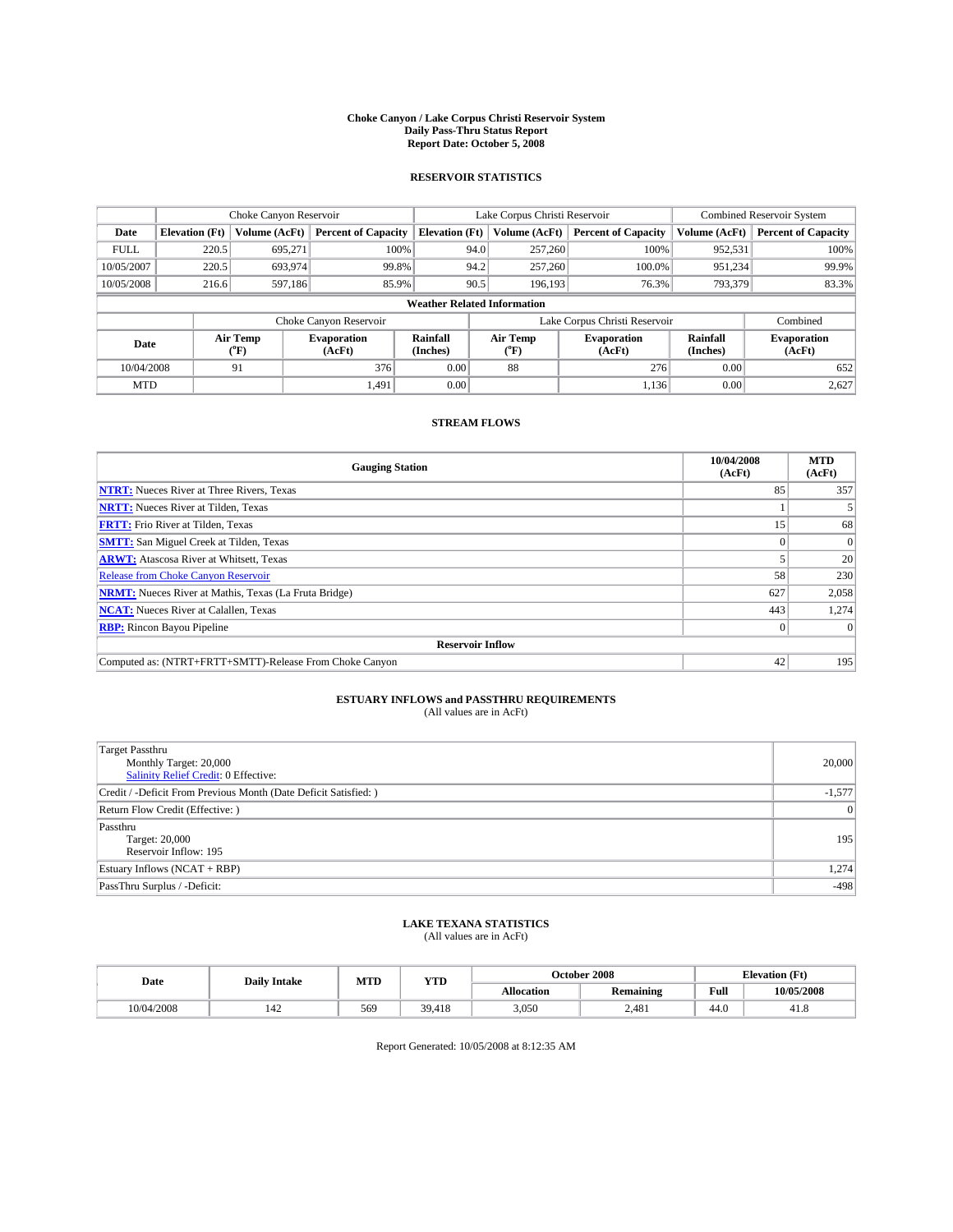#### **Choke Canyon / Lake Corpus Christi Reservoir System Daily Pass-Thru Status Report Report Date: October 6, 2008**

### **RESERVOIR STATISTICS**

|             | Choke Canyon Reservoir             |                  |                              |                       | Lake Corpus Christi Reservoir |                  |                              |                      | <b>Combined Reservoir System</b> |  |
|-------------|------------------------------------|------------------|------------------------------|-----------------------|-------------------------------|------------------|------------------------------|----------------------|----------------------------------|--|
| Date        | <b>Elevation</b> (Ft)              | Volume (AcFt)    | <b>Percent of Capacity</b>   | <b>Elevation</b> (Ft) |                               | Volume (AcFt)    | <b>Percent of Capacity</b>   | Volume (AcFt)        | <b>Percent of Capacity</b>       |  |
| <b>FULL</b> | 220.5                              | 695,271          | 100%                         |                       | 94.0                          | 257,260          | 100%                         | 952,531              | 100%                             |  |
| 10/06/2007  | 220.5                              | 693,974          | 99.8%                        |                       | 94.2                          | 257,260          | 100.0%                       | 951,234              | 99.9%                            |  |
| 10/06/2008  | 216.5                              | 596,469          | 85.8%                        |                       | 90.5                          | 195,854          | 76.1%                        | 792,323              | 83.2%                            |  |
|             | <b>Weather Related Information</b> |                  |                              |                       |                               |                  |                              |                      |                                  |  |
|             |                                    |                  | Choke Canyon Reservoir       |                       | Lake Corpus Christi Reservoir |                  |                              |                      | Combined                         |  |
| Date        |                                    | Air Temp<br>(°F) | <b>Evaporation</b><br>(AcFt) | Rainfall<br>(Inches)  |                               | Air Temp<br>("F) | <b>Evaporation</b><br>(AcFt) | Rainfall<br>(Inches) | <b>Evaporation</b><br>(AcFt)     |  |
| 10/05/2008  |                                    | 90               | 556                          | 0.00                  |                               | 88               | 256                          | 0.00                 | 812                              |  |
| <b>MTD</b>  |                                    |                  | 2.047                        | 0.00                  |                               |                  | 1,392                        | 0.00                 | 3,439                            |  |

### **STREAM FLOWS**

| <b>Gauging Station</b>                                       | 10/05/2008<br>(AcFt) | <b>MTD</b><br>(AcFt) |
|--------------------------------------------------------------|----------------------|----------------------|
| <b>NTRT:</b> Nueces River at Three Rivers, Texas             | 85                   | 443                  |
| <b>NRTT:</b> Nueces River at Tilden, Texas                   |                      |                      |
| <b>FRTT:</b> Frio River at Tilden, Texas                     | 15                   | 83                   |
| <b>SMTT:</b> San Miguel Creek at Tilden, Texas               |                      |                      |
| <b>ARWT:</b> Atascosa River at Whitsett, Texas               |                      | 25                   |
| <b>Release from Choke Canyon Reservoir</b>                   | 58                   | 288                  |
| <b>NRMT:</b> Nueces River at Mathis, Texas (La Fruta Bridge) | 220                  | 2,279                |
| <b>NCAT:</b> Nueces River at Calallen, Texas                 | 500                  | 1,775                |
| <b>RBP:</b> Rincon Bayou Pipeline                            | $\theta$             |                      |
| <b>Reservoir Inflow</b>                                      |                      |                      |
| Computed as: (NTRT+FRTT+SMTT)-Release From Choke Canyon      | 42                   | 238                  |

# **ESTUARY INFLOWS and PASSTHRU REQUIREMENTS**<br>(All values are in AcFt)

| <b>Target Passthru</b><br>Monthly Target: 20,000<br>Salinity Relief Credit: 0 Effective: | 20,000         |
|------------------------------------------------------------------------------------------|----------------|
| Credit / -Deficit From Previous Month (Date Deficit Satisfied: 10/05/2008)               | $-1,577$       |
| Return Flow Credit (Effective: 10/05/2008)                                               | 500            |
| Passthru<br>Target: 20,000<br>Reservoir Inflow: 238                                      | 238            |
| Estuary Inflows (NCAT + RBP)                                                             | 1,775          |
| PassThru Surplus / -Deficit:                                                             | $\overline{0}$ |

## **LAKE TEXANA STATISTICS** (All values are in AcFt)

| Date       | <b>Daily Intake</b> | MTD                   | YTD    | October 2008 |                  |                | <b>Elevation</b> (Ft) |
|------------|---------------------|-----------------------|--------|--------------|------------------|----------------|-----------------------|
|            |                     |                       |        | Allocation   | <b>Remaining</b> | Full           | 10/06/2008            |
| 10/05/2008 | $\sim$<br>143       | 712<br>$\overline{1}$ | 39.561 | 3.050        | 2.338            | $\sim$<br>44.U | 41.8                  |

Report Generated: 10/06/2008 at 9:37:03 AM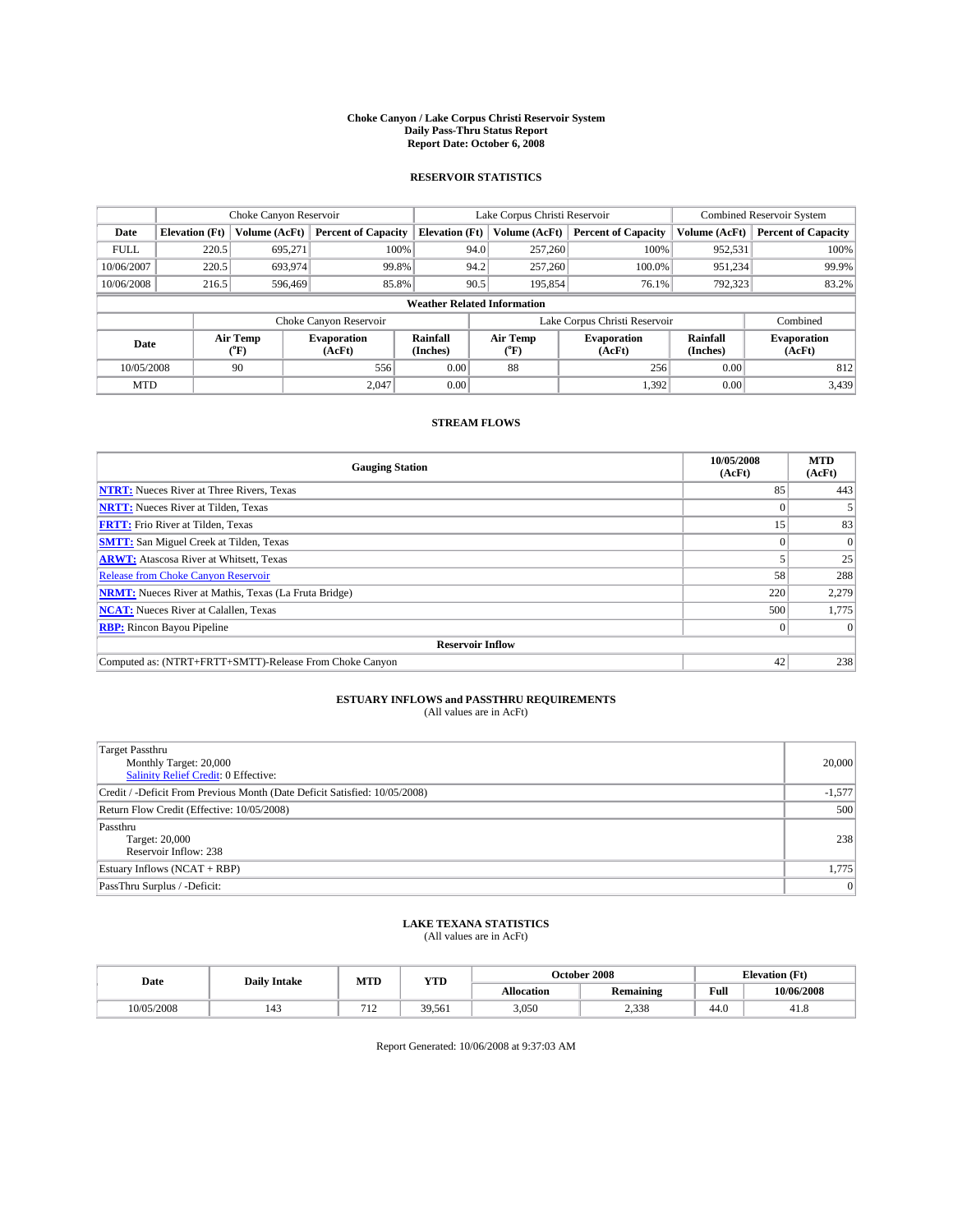#### **Choke Canyon / Lake Corpus Christi Reservoir System Daily Pass-Thru Status Report Report Date: October 7, 2008**

### **RESERVOIR STATISTICS**

|             | Choke Canyon Reservoir             |                  |                              |                       | Lake Corpus Christi Reservoir | <b>Combined Reservoir System</b> |                      |                              |  |  |
|-------------|------------------------------------|------------------|------------------------------|-----------------------|-------------------------------|----------------------------------|----------------------|------------------------------|--|--|
| Date        | <b>Elevation</b> (Ft)              | Volume (AcFt)    | <b>Percent of Capacity</b>   | <b>Elevation</b> (Ft) | Volume (AcFt)                 | <b>Percent of Capacity</b>       | Volume (AcFt)        | <b>Percent of Capacity</b>   |  |  |
| <b>FULL</b> | 220.5                              | 695,271          | 100%                         | 94.0                  | 257,260                       | 100%                             | 952,531              | 100%                         |  |  |
| 10/07/2007  | 220.4                              | 693.715          | 99.8%                        | 94.2                  | 257,260                       | 100.0%                           | 950,975              | 99.8%                        |  |  |
| 10/07/2008  | 216.5                              | 596,469          | 85.8%                        | 90.5                  | 195,347                       | 75.9%                            | 791,816              | 83.1%                        |  |  |
|             | <b>Weather Related Information</b> |                  |                              |                       |                               |                                  |                      |                              |  |  |
|             |                                    |                  | Choke Canyon Reservoir       |                       |                               | Lake Corpus Christi Reservoir    |                      | Combined                     |  |  |
| Date        |                                    | Air Temp<br>(°F) | <b>Evaporation</b><br>(AcFt) | Rainfall<br>(Inches)  | Air Temp<br>("F)              | <b>Evaporation</b><br>(AcFt)     | Rainfall<br>(Inches) | <b>Evaporation</b><br>(AcFt) |  |  |
| 10/06/2008  |                                    | 91               | 278                          | 0.00                  | 91                            | 207                              | 0.00                 | 485                          |  |  |
| <b>MTD</b>  |                                    |                  | 2.325                        | 0.00                  |                               | 1.599                            | 0.00                 | 3,924                        |  |  |

### **STREAM FLOWS**

| <b>Gauging Station</b>                                       | 10/06/2008<br>(AcFt) | <b>MTD</b><br>(AcFt) |
|--------------------------------------------------------------|----------------------|----------------------|
| <b>NTRT:</b> Nueces River at Three Rivers, Texas             | 85                   | 528                  |
| <b>NRTT:</b> Nueces River at Tilden, Texas                   |                      |                      |
| <b>FRTT:</b> Frio River at Tilden, Texas                     | 15                   | 98                   |
| <b>SMTT:</b> San Miguel Creek at Tilden, Texas               |                      |                      |
| <b>ARWT:</b> Atascosa River at Whitsett, Texas               | n.                   | 31                   |
| <b>Release from Choke Canyon Reservoir</b>                   | 58                   | 345                  |
| <b>NRMT:</b> Nueces River at Mathis, Texas (La Fruta Bridge) | 216                  | 2,495                |
| <b>NCAT:</b> Nueces River at Calallen, Texas                 | 187                  | 1,961                |
| <b>RBP:</b> Rincon Bayou Pipeline                            | $\theta$             |                      |
| <b>Reservoir Inflow</b>                                      |                      |                      |
| Computed as: (NTRT+FRTT+SMTT)-Release From Choke Canyon      | 43                   | 280                  |

# **ESTUARY INFLOWS and PASSTHRU REQUIREMENTS**<br>(All values are in AcFt)

| <b>Target Passthru</b><br>Monthly Target: 20,000<br>Salinity Relief Credit: 0 Effective: | 20,000         |
|------------------------------------------------------------------------------------------|----------------|
| Credit / -Deficit From Previous Month (Date Deficit Satisfied: 10/05/2008)               | $-1,577$       |
| Return Flow Credit (Effective: 10/05/2008)                                               | 500            |
| Passthru<br>Target: 20,000<br>Reservoir Inflow: 280                                      | 280            |
| Estuary Inflows (NCAT + RBP)                                                             | 1,961          |
| PassThru Surplus / -Deficit:                                                             | $\overline{0}$ |

## **LAKE TEXANA STATISTICS** (All values are in AcFt)

| Date       | <b>Daily Intake</b> | MTD        | <b>YTD</b> | October 2008<br><b>Elevation</b> (Ft) |                  |      |            |
|------------|---------------------|------------|------------|---------------------------------------|------------------|------|------------|
|            |                     |            |            | Allocation                            | <b>Remaining</b> | Full | 10/07/2008 |
| 10/06/2008 |                     | Q55<br>833 | 39,704     | 3,050                                 | 195<br><u>_</u>  | 44.0 | 41.        |

Report Generated: 10/07/2008 at 8:27:12 AM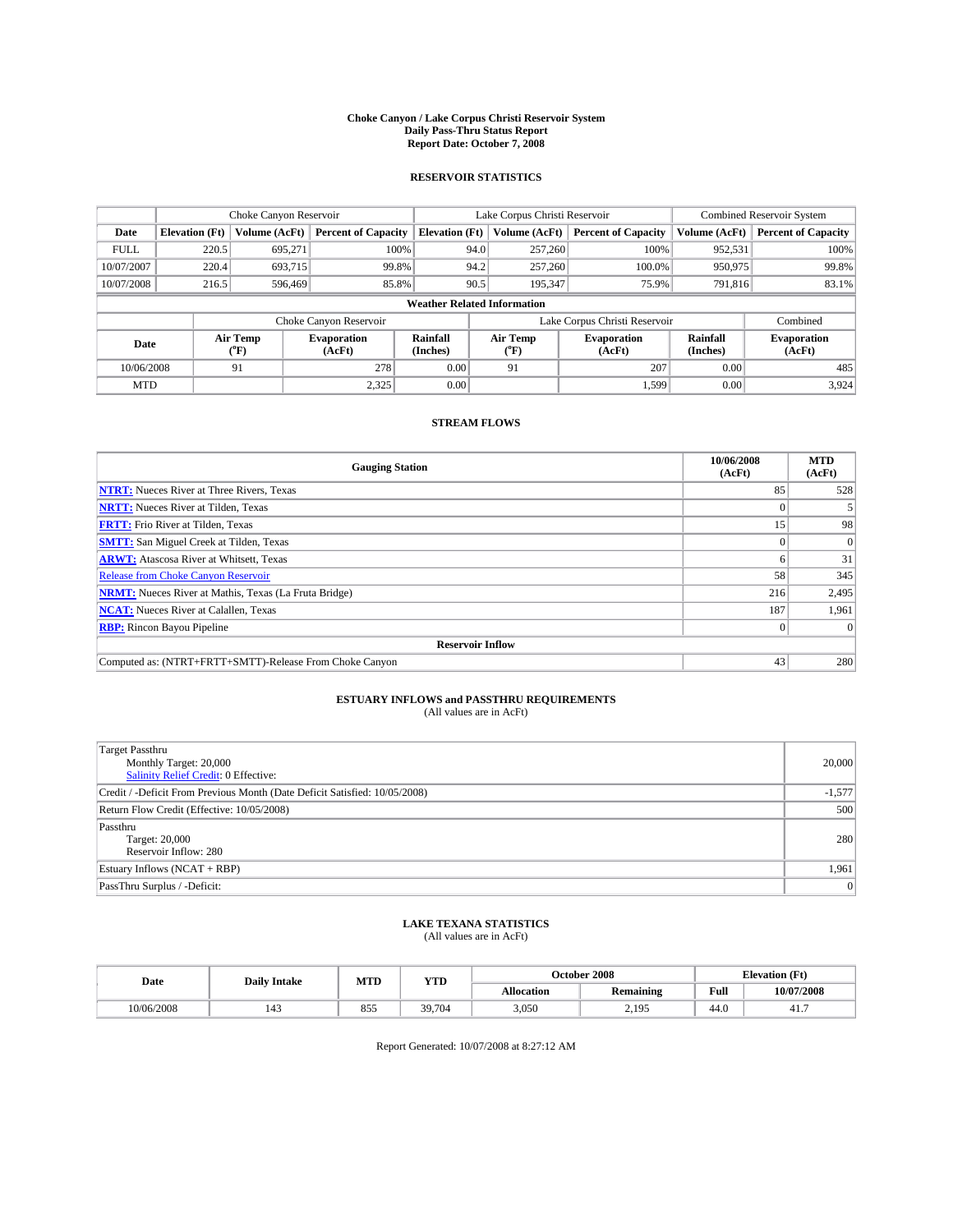#### **Choke Canyon / Lake Corpus Christi Reservoir System Daily Pass-Thru Status Report Report Date: October 8, 2008**

### **RESERVOIR STATISTICS**

|             | Choke Canyon Reservoir             |                  |                              |                       | Lake Corpus Christi Reservoir | <b>Combined Reservoir System</b> |                      |                              |  |  |
|-------------|------------------------------------|------------------|------------------------------|-----------------------|-------------------------------|----------------------------------|----------------------|------------------------------|--|--|
| Date        | <b>Elevation</b> (Ft)              | Volume (AcFt)    | <b>Percent of Capacity</b>   | <b>Elevation</b> (Ft) | Volume (AcFt)                 | <b>Percent of Capacity</b>       | Volume (AcFt)        | <b>Percent of Capacity</b>   |  |  |
| <b>FULL</b> | 220.5                              | 695,271          | 100%                         | 94.0                  | 257,260                       | 100%                             | 952,531              | 100%                         |  |  |
| 10/08/2007  | 220.4                              | 693.196          | 99.7%                        | 94.2                  | 257,260                       | 100.0%                           | 950,456              | 99.8%                        |  |  |
| 10/08/2008  | 216.5                              | 596,231          | 85.8%                        | 90.4                  | 194,672                       | 75.7%                            | 790,903              | 83.0%                        |  |  |
|             | <b>Weather Related Information</b> |                  |                              |                       |                               |                                  |                      |                              |  |  |
|             |                                    |                  | Choke Canyon Reservoir       |                       |                               | Lake Corpus Christi Reservoir    |                      | Combined                     |  |  |
| Date        |                                    | Air Temp<br>(°F) | <b>Evaporation</b><br>(AcFt) | Rainfall<br>(Inches)  | Air Temp<br>("F)              | <b>Evaporation</b><br>(AcFt)     | Rainfall<br>(Inches) | <b>Evaporation</b><br>(AcFt) |  |  |
| 10/07/2008  |                                    | 91               | 489                          | 0.00                  | 88                            | 364                              | 0.00                 | 853                          |  |  |
| <b>MTD</b>  |                                    |                  | 2.814                        | 0.00                  |                               | 1.963                            | 0.00                 | 4,777                        |  |  |

### **STREAM FLOWS**

| <b>Gauging Station</b>                                       | 10/07/2008<br>(AcFt) | <b>MTD</b><br>(AcFt) |
|--------------------------------------------------------------|----------------------|----------------------|
| <b>NTRT:</b> Nueces River at Three Rivers, Texas             | 83                   | 611                  |
| <b>NRTT:</b> Nueces River at Tilden, Texas                   |                      |                      |
| <b>FRTT:</b> Frio River at Tilden, Texas                     | 15                   | 113                  |
| <b>SMTT:</b> San Miguel Creek at Tilden, Texas               |                      |                      |
| <b>ARWT:</b> Atascosa River at Whitsett, Texas               |                      | 37                   |
| <b>Release from Choke Canyon Reservoir</b>                   | 58                   | 403                  |
| <b>NRMT:</b> Nueces River at Mathis, Texas (La Fruta Bridge) | 216                  | 2,712                |
| <b>NCAT:</b> Nueces River at Calallen, Texas                 | 105                  | 2,066                |
| <b>RBP:</b> Rincon Bayou Pipeline                            | $\theta$             |                      |
| <b>Reservoir Inflow</b>                                      |                      |                      |
| Computed as: (NTRT+FRTT+SMTT)-Release From Choke Canyon      | 41                   | 322                  |

# **ESTUARY INFLOWS and PASSTHRU REQUIREMENTS**<br>(All values are in AcFt)

| <b>Target Passthru</b><br>Monthly Target: 20,000<br>Salinity Relief Credit: 0 Effective: | 20,000         |
|------------------------------------------------------------------------------------------|----------------|
| Credit / -Deficit From Previous Month (Date Deficit Satisfied: 10/05/2008)               | $-1,577$       |
| Return Flow Credit (Effective: 10/05/2008)                                               | 500            |
| Passthru<br>Target: 20,000<br>Reservoir Inflow: 322                                      | 322            |
| Estuary Inflows (NCAT + RBP)                                                             | 2,066          |
| PassThru Surplus / -Deficit:                                                             | $\overline{0}$ |

## **LAKE TEXANA STATISTICS** (All values are in AcFt)

| Date       | <b>Daily Intake</b> | MTD | YTD    |            | October 2008     | <b>Elevation</b> (Ft) |            |
|------------|---------------------|-----|--------|------------|------------------|-----------------------|------------|
|            |                     |     |        | Allocation | <b>Remaining</b> | Full                  | 10/08/2008 |
| 10/07/2008 | $\overline{1}$      | 998 | 39.847 | 3,050      | 2.052            | 44.0                  | 41.0       |

Report Generated: 10/08/2008 at 8:36:07 AM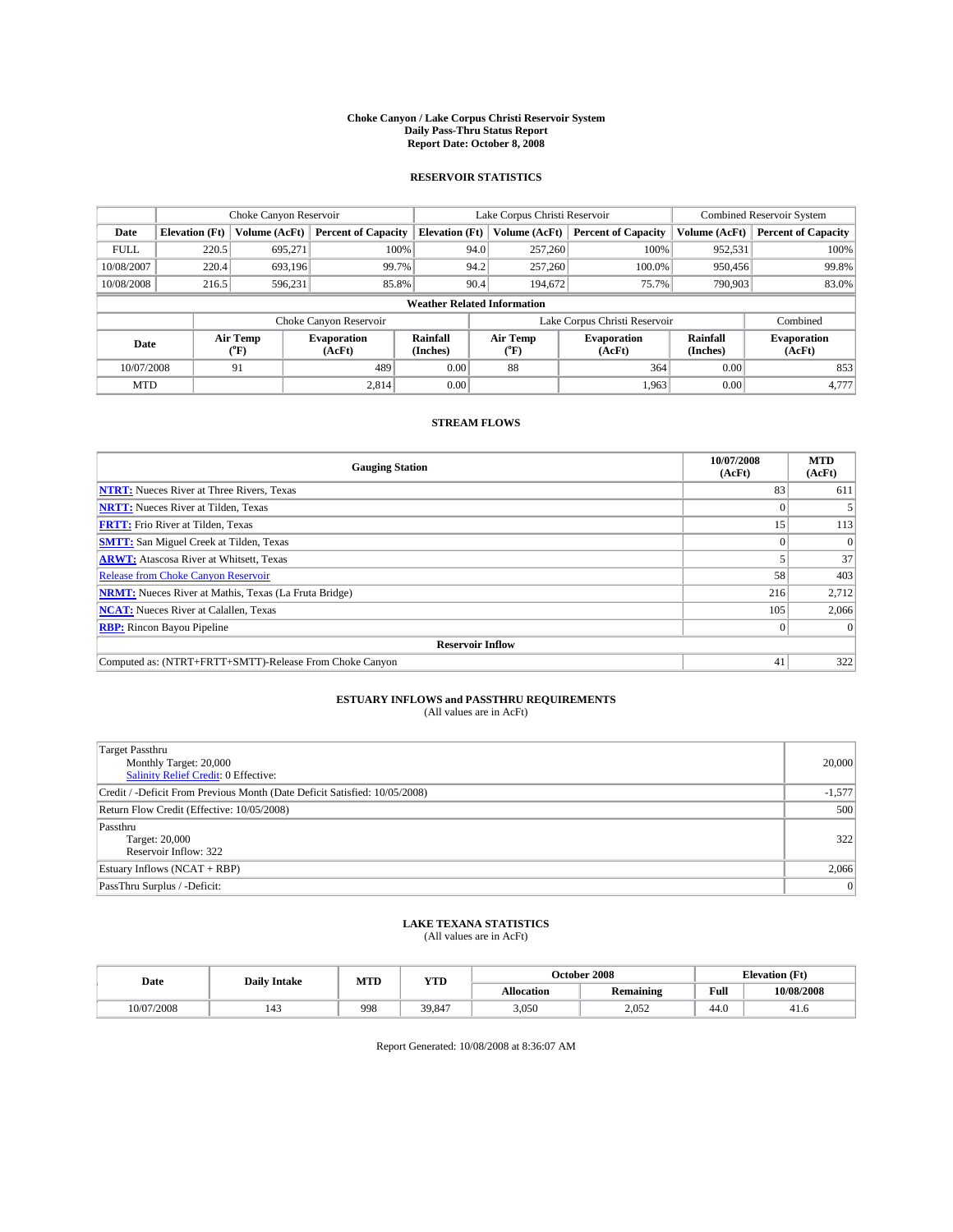#### **Choke Canyon / Lake Corpus Christi Reservoir System Daily Pass-Thru Status Report Report Date: October 9, 2008**

### **RESERVOIR STATISTICS**

|             | Choke Canyon Reservoir             |                  |                              |                       | Lake Corpus Christi Reservoir | <b>Combined Reservoir System</b> |                      |                              |  |  |
|-------------|------------------------------------|------------------|------------------------------|-----------------------|-------------------------------|----------------------------------|----------------------|------------------------------|--|--|
| Date        | <b>Elevation</b> (Ft)              | Volume (AcFt)    | <b>Percent of Capacity</b>   | <b>Elevation</b> (Ft) | Volume (AcFt)                 | <b>Percent of Capacity</b>       | Volume (AcFt)        | <b>Percent of Capacity</b>   |  |  |
| <b>FULL</b> | 220.5                              | 695,271          | 100%                         | 94.0                  | 257,260                       | 100%                             | 952,531              | 100%                         |  |  |
| 10/09/2007  | 220.4                              | 693.196          | 99.7%                        | 94.2                  | 257,260                       | 100.0%                           | 950,456              | 99.8%                        |  |  |
| 10/09/2008  | 216.5                              | 595,753          | 85.7%                        | 90.4                  | 194,503                       | 75.6%                            | 790.256              | 83.0%                        |  |  |
|             | <b>Weather Related Information</b> |                  |                              |                       |                               |                                  |                      |                              |  |  |
|             |                                    |                  | Choke Canyon Reservoir       |                       |                               | Lake Corpus Christi Reservoir    |                      | Combined                     |  |  |
| Date        |                                    | Air Temp<br>(°F) | <b>Evaporation</b><br>(AcFt) | Rainfall<br>(Inches)  | Air Temp<br>("F)              | <b>Evaporation</b><br>(AcFt)     | Rainfall<br>(Inches) | <b>Evaporation</b><br>(AcFt) |  |  |
| 10/08/2008  |                                    | 87               | 361                          | 0.00                  | 87                            | 246                              | 0.00                 | 607                          |  |  |
| <b>MTD</b>  |                                    |                  | 3.175                        | 0.00                  |                               | 2.209                            | 0.00                 | 5,384                        |  |  |

### **STREAM FLOWS**

| <b>Gauging Station</b>                                       | 10/08/2008<br>(AcFt) | <b>MTD</b><br>(AcFt) |
|--------------------------------------------------------------|----------------------|----------------------|
| <b>NTRT:</b> Nueces River at Three Rivers, Texas             | 83                   | 695                  |
| <b>NRTT:</b> Nueces River at Tilden, Texas                   |                      | 6                    |
| <b>FRTT:</b> Frio River at Tilden, Texas                     | 15                   | 128                  |
| <b>SMTT:</b> San Miguel Creek at Tilden, Texas               |                      |                      |
| <b>ARWT:</b> Atascosa River at Whitsett, Texas               |                      | 41                   |
| <b>Release from Choke Canyon Reservoir</b>                   | 58                   | 461                  |
| <b>NRMT:</b> Nueces River at Mathis, Texas (La Fruta Bridge) | 222                  | 2,934                |
| <b>NCAT:</b> Nueces River at Calallen, Texas                 | 71                   | 2,138                |
| <b>RBP:</b> Rincon Bayou Pipeline                            | $\Omega$             |                      |
| <b>Reservoir Inflow</b>                                      |                      |                      |
| Computed as: (NTRT+FRTT+SMTT)-Release From Choke Canyon      | 40                   | 362                  |

# **ESTUARY INFLOWS and PASSTHRU REQUIREMENTS**<br>(All values are in AcFt)

| <b>Target Passthru</b><br>Monthly Target: 20,000<br>Salinity Relief Credit: 0 Effective: | 20,000         |
|------------------------------------------------------------------------------------------|----------------|
| Credit / -Deficit From Previous Month (Date Deficit Satisfied: 10/05/2008)               | $-1,577$       |
| Return Flow Credit (Effective: 10/05/2008)                                               | 500            |
| Passthru<br>Target: 20,000<br>Reservoir Inflow: 362                                      | 362            |
| Estuary Inflows (NCAT + RBP)                                                             | 2,138          |
| PassThru Surplus / -Deficit:                                                             | $\overline{0}$ |

## **LAKE TEXANA STATISTICS** (All values are in AcFt)

| Date       | <b>Daily Intake</b> |      | <b>YTD</b><br>MTD |            | October 2008     | <b>Elevation</b> (Ft) |            |
|------------|---------------------|------|-------------------|------------|------------------|-----------------------|------------|
|            |                     |      |                   | Allocation | <b>Remaining</b> | Full                  | 10/09/2008 |
| 10/08/2008 | 143                 | .142 | 39.990            | 3,050      | .908             | 44.0                  | 41.6       |

Report Generated: 10/09/2008 at 8:19:31 AM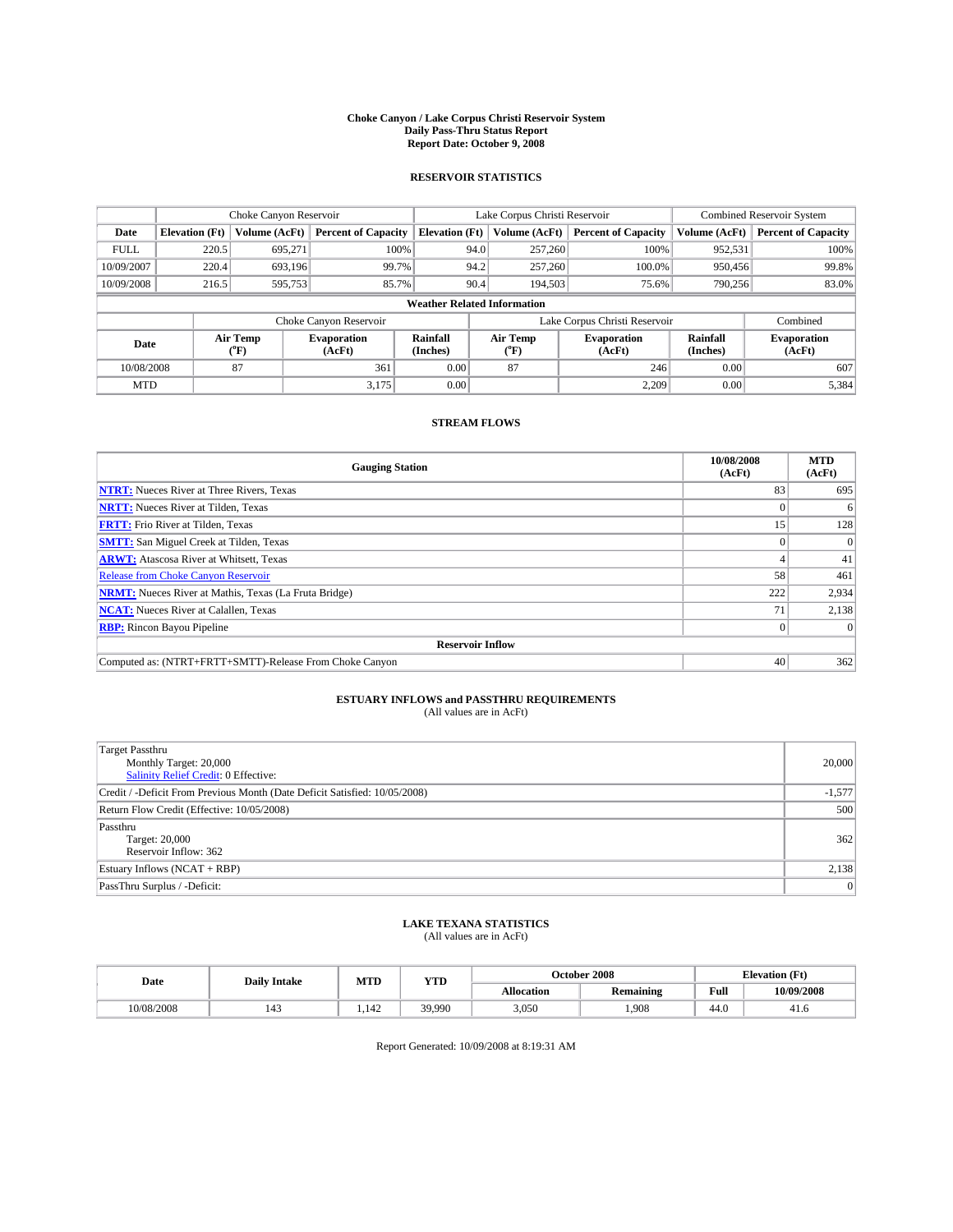#### **Choke Canyon / Lake Corpus Christi Reservoir System Daily Pass-Thru Status Report Report Date: October 10, 2008**

### **RESERVOIR STATISTICS**

|                        | Choke Canyon Reservoir |                  |                              |                                    |      | Lake Corpus Christi Reservoir |                              | <b>Combined Reservoir System</b> |                              |  |
|------------------------|------------------------|------------------|------------------------------|------------------------------------|------|-------------------------------|------------------------------|----------------------------------|------------------------------|--|
| Date                   | <b>Elevation</b> (Ft)  | Volume (AcFt)    | <b>Percent of Capacity</b>   | <b>Elevation</b> (Ft)              |      | Volume (AcFt)                 | <b>Percent of Capacity</b>   | Volume (AcFt)                    | <b>Percent of Capacity</b>   |  |
| <b>FULL</b>            | 220.5                  | 695,271          | 100%                         |                                    | 94.0 | 257,260                       | 100%                         | 952,531                          | 100%                         |  |
| 10/10/2007             | 220.4                  | 692.936          | 99.7%                        |                                    | 94.2 | 257,260                       | 100.0%                       | 950.196                          | 99.8%                        |  |
| 10/10/2008             | 216.4                  | 594,321          | 85.5%                        |                                    | 90.4 | 194.503                       | 75.6%                        | 788,824                          | 82.8%                        |  |
|                        |                        |                  |                              | <b>Weather Related Information</b> |      |                               |                              |                                  |                              |  |
| Choke Canyon Reservoir |                        |                  |                              |                                    |      | Lake Corpus Christi Reservoir |                              | Combined                         |                              |  |
| Date                   |                        | Air Temp<br>(°F) | <b>Evaporation</b><br>(AcFt) | Rainfall<br>(Inches)               |      | Air Temp<br>("F)              | <b>Evaporation</b><br>(AcFt) | Rainfall<br>(Inches)             | <b>Evaporation</b><br>(AcFt) |  |
| 10/09/2008             |                        | 89               | 416                          | 0.00                               |      | 89                            | 265                          | 0.00                             | 681                          |  |
| <b>MTD</b>             |                        |                  | 3,591                        | 0.00                               |      |                               | 2,474                        | 0.00                             | 6,065                        |  |

### **STREAM FLOWS**

| <b>Gauging Station</b>                                       | 10/09/2008<br>(AcFt) | <b>MTD</b><br>(AcFt) |
|--------------------------------------------------------------|----------------------|----------------------|
| <b>NTRT:</b> Nueces River at Three Rivers, Texas             | 83                   | 778                  |
| <b>NRTT:</b> Nueces River at Tilden, Texas                   |                      | 6                    |
| <b>FRTT:</b> Frio River at Tilden, Texas                     | 13                   | 141                  |
| <b>SMTT:</b> San Miguel Creek at Tilden, Texas               |                      |                      |
| <b>ARWT:</b> Atascosa River at Whitsett, Texas               |                      | 46                   |
| <b>Release from Choke Canyon Reservoir</b>                   | 58                   | 518                  |
| <b>NRMT:</b> Nueces River at Mathis, Texas (La Fruta Bridge) | 214                  | 3,148                |
| <b>NCAT:</b> Nueces River at Calallen, Texas                 | 95                   | 2,233                |
| <b>RBP:</b> Rincon Bayou Pipeline                            | $\vert 0 \vert$      |                      |
| <b>Reservoir Inflow</b>                                      |                      |                      |
| Computed as: (NTRT+FRTT+SMTT)-Release From Choke Canyon      | 39                   | 401                  |

# **ESTUARY INFLOWS and PASSTHRU REQUIREMENTS**<br>(All values are in AcFt)

| Target Passthru<br>Monthly Target: 20,000<br>Salinity Relief Credit: 0 Effective: | 20,000   |
|-----------------------------------------------------------------------------------|----------|
| Credit / -Deficit From Previous Month (Date Deficit Satisfied: 10/05/2008)        | $-1,577$ |
| Return Flow Credit (Effective: 10/05/2008)                                        | 500      |
| Passthru<br>Target: 20,000<br>Reservoir Inflow: 401                               | 401      |
| Estuary Inflows (NCAT + RBP)                                                      | 2,233    |
| PassThru Surplus / -Deficit:                                                      | 0        |

## **LAKE TEXANA STATISTICS** (All values are in AcFt)

| Date | <b>Daily Intake</b> | MTD | <b>YTD</b> |        | October 2008 | <b>Elevation</b> (Ft) |                                             |            |
|------|---------------------|-----|------------|--------|--------------|-----------------------|---------------------------------------------|------------|
|      |                     |     |            |        | Allocation   | <b>Remaining</b>      | Full<br>the contract of the contract of the | 10/10/2008 |
|      | 10/09/2008          | 143 | 1.285      | 40.134 | 3,050        | 1.765                 | 44.0                                        | 41.6       |

Report Generated: 10/10/2008 at 8:30:01 AM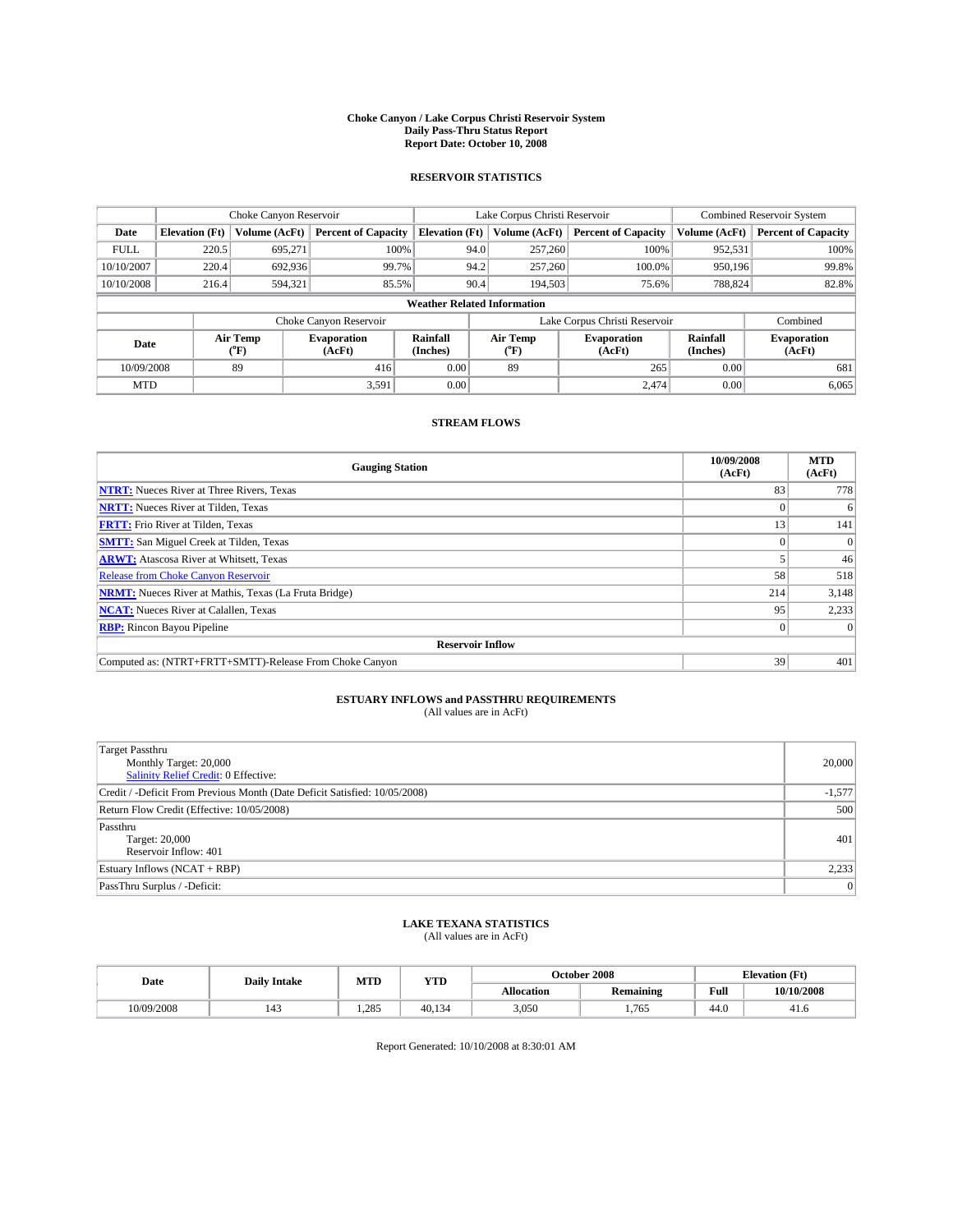#### **Choke Canyon / Lake Corpus Christi Reservoir System Daily Pass-Thru Status Report Report Date: October 11, 2008**

### **RESERVOIR STATISTICS**

|             | Choke Canyon Reservoir |                  |                              |                                    | Lake Corpus Christi Reservoir |                               | <b>Combined Reservoir System</b> |                              |
|-------------|------------------------|------------------|------------------------------|------------------------------------|-------------------------------|-------------------------------|----------------------------------|------------------------------|
| Date        | <b>Elevation</b> (Ft)  | Volume (AcFt)    | <b>Percent of Capacity</b>   | <b>Elevation</b> (Ft)              | Volume (AcFt)                 | <b>Percent of Capacity</b>    | Volume (AcFt)                    | <b>Percent of Capacity</b>   |
| <b>FULL</b> | 220.5                  | 695,271          | 100%                         | 94.0                               | 257,260                       | 100%                          | 952,531                          | 100%                         |
| 10/11/2007  | 220.4                  | 692,936          | 99.7%                        | 94.2                               | 257,260                       | 100.0%                        | 950.196                          | 99.8%                        |
| 10/11/2008  | 216.4                  | 593,843          | 85.4%                        | 90.2                               | 190,800                       | 74.2%                         | 784,643                          | 82.4%                        |
|             |                        |                  |                              | <b>Weather Related Information</b> |                               |                               |                                  |                              |
|             |                        |                  | Choke Canyon Reservoir       |                                    |                               | Lake Corpus Christi Reservoir |                                  | Combined                     |
| Date        |                        | Air Temp<br>(°F) | <b>Evaporation</b><br>(AcFt) | Rainfall<br>(Inches)               | Air Temp<br>("F)              | <b>Evaporation</b><br>(AcFt)  | Rainfall<br>(Inches)             | <b>Evaporation</b><br>(AcFt) |
| 10/10/2008  |                        | 90               | 319                          | 0.00                               | 88                            | 254                           | 0.00                             | 573                          |
| <b>MTD</b>  |                        |                  | 3.910                        | 0.00                               |                               | 2.728                         | 0.00                             | 6,638                        |

### **STREAM FLOWS**

| <b>Gauging Station</b>                                       | 10/10/2008<br>(AcFt) | <b>MTD</b><br>(AcFt) |
|--------------------------------------------------------------|----------------------|----------------------|
| <b>NTRT:</b> Nueces River at Three Rivers, Texas             | 81                   | 860                  |
| <b>NRTT:</b> Nueces River at Tilden, Texas                   |                      | 6                    |
| <b>FRTT:</b> Frio River at Tilden, Texas                     | 12                   | 153                  |
| <b>SMTT:</b> San Miguel Creek at Tilden, Texas               |                      |                      |
| <b>ARWT:</b> Atascosa River at Whitsett, Texas               |                      | 50                   |
| <b>Release from Choke Canyon Reservoir</b>                   | 58                   | 576                  |
| <b>NRMT:</b> Nueces River at Mathis, Texas (La Fruta Bridge) | 202                  | 3,351                |
| <b>NCAT:</b> Nueces River at Calallen, Texas                 | 87                   | 2,320                |
| <b>RBP:</b> Rincon Bayou Pipeline                            | $\vert 0 \vert$      |                      |
| <b>Reservoir Inflow</b>                                      |                      |                      |
| Computed as: (NTRT+FRTT+SMTT)-Release From Choke Canyon      | 36                   | 437                  |

# **ESTUARY INFLOWS and PASSTHRU REQUIREMENTS**<br>(All values are in AcFt)

| <b>Target Passthru</b><br>Monthly Target: 20,000<br>Salinity Relief Credit: 0 Effective: | 20,000         |
|------------------------------------------------------------------------------------------|----------------|
| Credit / -Deficit From Previous Month (Date Deficit Satisfied: 10/05/2008)               | $-1,577$       |
| Return Flow Credit (Effective: 10/05/2008)                                               | 500            |
| Passthru<br>Target: 20,000<br>Reservoir Inflow: 437                                      | 437            |
| Estuary Inflows (NCAT + RBP)                                                             | 2,320          |
| PassThru Surplus / -Deficit:                                                             | $\overline{0}$ |

# **LAKE TEXANA STATISTICS** (All values are in AcFt)

| Date       | <b>Daily Intake</b> | MTD  | YTD            |            | October 2008     | <b>Elevation</b> (Ft) |            |
|------------|---------------------|------|----------------|------------|------------------|-----------------------|------------|
|            |                     |      |                | Allocation | <b>Remaining</b> | Full                  | 10/11/2008 |
| 10/10/2008 | 143                 | .429 | 40.2<br>$\sim$ | 3,050      | .621             | 44.0                  | 41.5       |

Report Generated: 10/11/2008 at 8:19:41 AM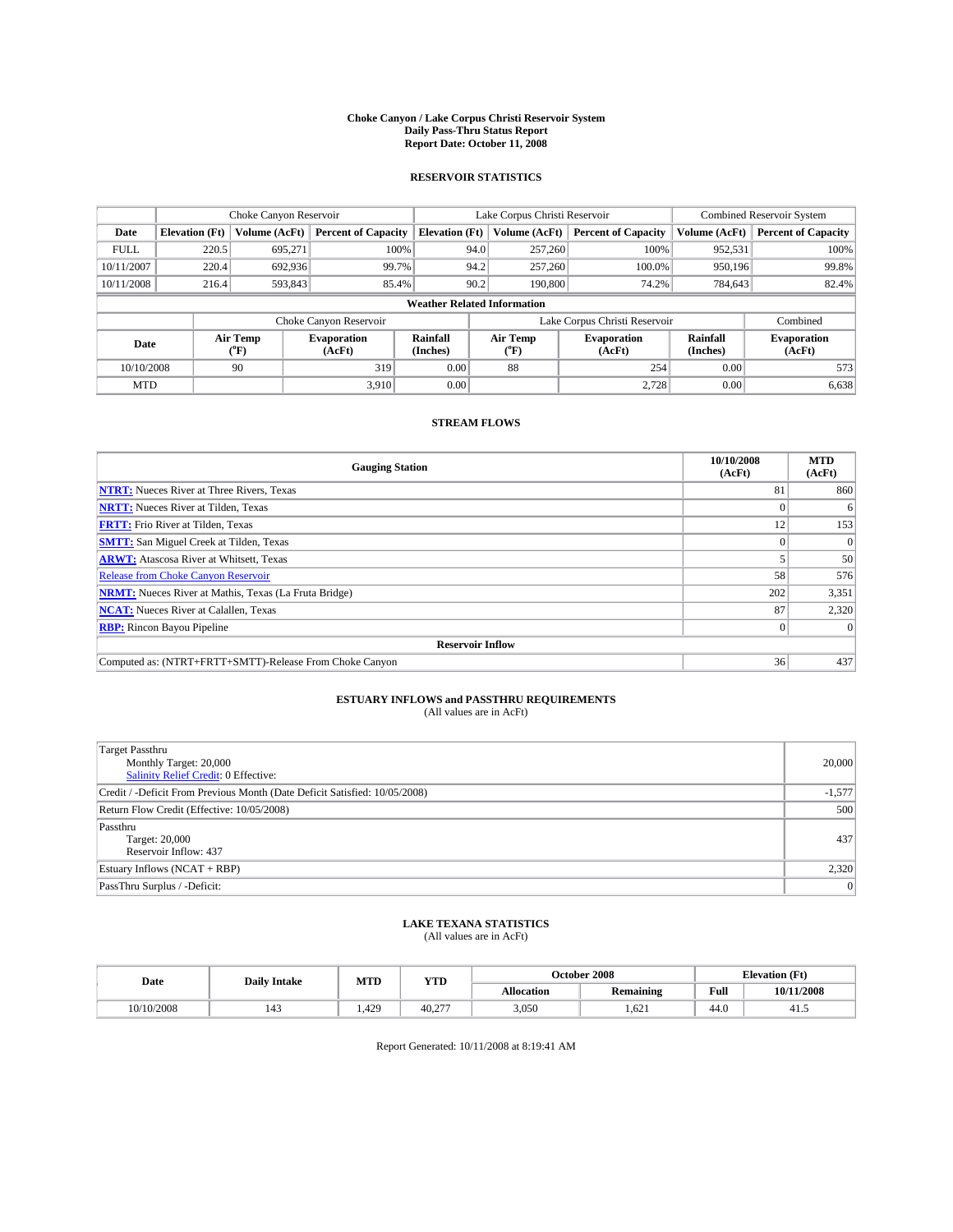#### **Choke Canyon / Lake Corpus Christi Reservoir System Daily Pass-Thru Status Report Report Date: October 12, 2008**

### **RESERVOIR STATISTICS**

|             |                                    | Choke Canyon Reservoir |                              |                       | Lake Corpus Christi Reservoir |                               | <b>Combined Reservoir System</b> |                              |  |
|-------------|------------------------------------|------------------------|------------------------------|-----------------------|-------------------------------|-------------------------------|----------------------------------|------------------------------|--|
| Date        | <b>Elevation</b> (Ft)              | Volume (AcFt)          | <b>Percent of Capacity</b>   | <b>Elevation</b> (Ft) | Volume (AcFt)                 | <b>Percent of Capacity</b>    | Volume (AcFt)                    | <b>Percent of Capacity</b>   |  |
| <b>FULL</b> | 220.5                              | 695,271                | 100%                         |                       | 257,260<br>94.0               | 100%                          | 952,531                          | 100%                         |  |
| 10/12/2007  | 220.4<br>692.418<br>99.6%          |                        |                              | 94.2<br>257,260       | 100.0%                        | 949,678                       | 99.7%                            |                              |  |
| 10/12/2008  | 216.4                              | 593,130                | 85.3%                        |                       | 90.2<br>190.297               | 74.0%                         | 783,427                          | 82.2%                        |  |
|             | <b>Weather Related Information</b> |                        |                              |                       |                               |                               |                                  |                              |  |
|             |                                    |                        | Choke Canyon Reservoir       |                       |                               | Lake Corpus Christi Reservoir |                                  | Combined                     |  |
| Date        |                                    | Air Temp<br>(°F)       | <b>Evaporation</b><br>(AcFt) | Rainfall<br>(Inches)  | Air Temp<br>("F)              | <b>Evaporation</b><br>(AcFt)  | Rainfall<br>(Inches)             | <b>Evaporation</b><br>(AcFt) |  |
| 10/11/2008  |                                    | 90                     | 333                          | 0.00                  | 87                            | 176                           | 0.00                             | 509                          |  |
| <b>MTD</b>  |                                    |                        | 4.243                        | 0.00                  |                               | 2.904                         | 0.00                             | 7.147                        |  |

### **STREAM FLOWS**

| <b>Gauging Station</b>                                       | 10/11/2008<br>(AcFt) | <b>MTD</b><br>(AcFt) |
|--------------------------------------------------------------|----------------------|----------------------|
| <b>NTRT:</b> Nueces River at Three Rivers, Texas             | 81                   | 941                  |
| <b>NRTT:</b> Nueces River at Tilden, Texas                   |                      | 6                    |
| <b>FRTT:</b> Frio River at Tilden, Texas                     | 12                   | 165                  |
| <b>SMTT:</b> San Miguel Creek at Tilden, Texas               |                      |                      |
| <b>ARWT:</b> Atascosa River at Whitsett, Texas               |                      | 56                   |
| <b>Release from Choke Canyon Reservoir</b>                   | 58                   | 633                  |
| <b>NRMT:</b> Nueces River at Mathis, Texas (La Fruta Bridge) | 181                  | 3,531                |
| <b>NCAT:</b> Nueces River at Calallen, Texas                 | 67                   | 2,388                |
| <b>RBP:</b> Rincon Bayou Pipeline                            | $\Omega$             |                      |
| <b>Reservoir Inflow</b>                                      |                      |                      |
| Computed as: (NTRT+FRTT+SMTT)-Release From Choke Canyon      | 36                   | 473                  |

# **ESTUARY INFLOWS and PASSTHRU REQUIREMENTS**<br>(All values are in AcFt)

| <b>Target Passthru</b><br>Monthly Target: 20,000<br>Salinity Relief Credit: 0 Effective: | 20,000   |
|------------------------------------------------------------------------------------------|----------|
| Credit / -Deficit From Previous Month (Date Deficit Satisfied: 10/05/2008)               | $-1,577$ |
| Return Flow Credit (Effective: 10/05/2008)                                               | 500      |
| Passthru<br>Target: 20,000<br>Reservoir Inflow: 473                                      | 473      |
| Estuary Inflows (NCAT + RBP)                                                             | 2,388    |
| PassThru Surplus / -Deficit:                                                             | 0        |

## **LAKE TEXANA STATISTICS** (All values are in AcFt)

| Date          | <b>Daily Intake</b> | MTD          | <b>YTD</b> |            | October 2008 | $(T+$<br><b>Elevation</b> (<br>LE L |            |
|---------------|---------------------|--------------|------------|------------|--------------|-------------------------------------|------------|
|               |                     |              |            | Allocation | Remaining    | Full                                | 10/12/2008 |
| /2008<br>0/11 | 144                 | 572<br>← است | 40,42.     | 3,050      | . 478        | 44.0                                | 41.5       |

Report Generated: 10/12/2008 at 8:21:01 AM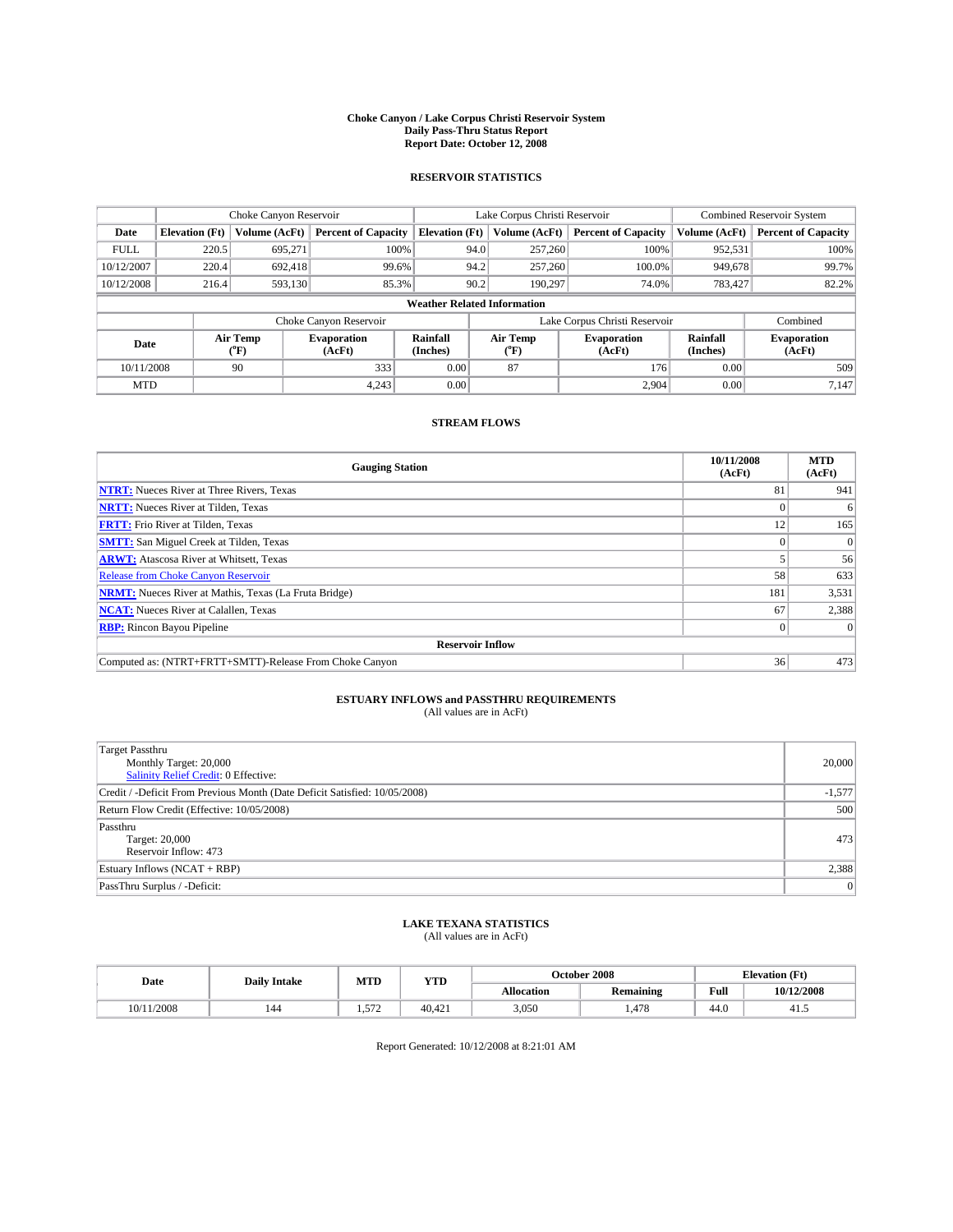#### **Choke Canyon / Lake Corpus Christi Reservoir System Daily Pass-Thru Status Report Report Date: October 13, 2008**

### **RESERVOIR STATISTICS**

|             | Choke Canyon Reservoir             |                             | Lake Corpus Christi Reservoir |                       |                               |                  | <b>Combined Reservoir System</b> |                      |                              |  |
|-------------|------------------------------------|-----------------------------|-------------------------------|-----------------------|-------------------------------|------------------|----------------------------------|----------------------|------------------------------|--|
| Date        | <b>Elevation</b> (Ft)              | Volume (AcFt)               | <b>Percent of Capacity</b>    | <b>Elevation</b> (Ft) |                               | Volume (AcFt)    | <b>Percent of Capacity</b>       | Volume (AcFt)        | <b>Percent of Capacity</b>   |  |
| <b>FULL</b> | 220.5                              | 695,271                     | 100%                          |                       | 94.0                          | 257,260          | 100%                             | 952,531              | 100%                         |  |
| 10/13/2007  | 220.4                              | 692,158                     | 99.6%                         |                       | 94.1                          | 257,260          | 100.0%                           | 949,418              | 99.7%                        |  |
| 10/13/2008  | 216.4                              | 592,420                     | 85.2%                         |                       | 90.1                          | 189.627          | 73.7%                            | 782,047              | 82.1%                        |  |
|             | <b>Weather Related Information</b> |                             |                               |                       |                               |                  |                                  |                      |                              |  |
|             |                                    |                             | Choke Canyon Reservoir        |                       | Lake Corpus Christi Reservoir |                  |                                  |                      | Combined                     |  |
| Date        |                                    | Air Temp<br>${}^{\circ}$ F) | <b>Evaporation</b><br>(AcFt)  | Rainfall<br>(Inches)  |                               | Air Temp<br>("F) | <b>Evaporation</b><br>(AcFt)     | Rainfall<br>(Inches) | <b>Evaporation</b><br>(AcFt) |  |
| 10/12/2008  |                                    | 86                          | 194                           | 0.02                  |                               | 87               | 185                              | 0.00                 | 379                          |  |
| <b>MTD</b>  |                                    |                             | 4,437                         | 0.02                  |                               |                  | 3,089                            | 0.00                 | 7,526                        |  |

### **STREAM FLOWS**

| <b>Gauging Station</b>                                       | 10/12/2008<br>(AcFt) | <b>MTD</b><br>(AcFt) |  |  |  |  |  |
|--------------------------------------------------------------|----------------------|----------------------|--|--|--|--|--|
| <b>NTRT:</b> Nueces River at Three Rivers, Texas             | 81                   | 1,022                |  |  |  |  |  |
| <b>NRTT:</b> Nueces River at Tilden, Texas                   |                      | 6                    |  |  |  |  |  |
| <b>FRTT:</b> Frio River at Tilden, Texas                     | 12                   | 177                  |  |  |  |  |  |
| <b>SMTT:</b> San Miguel Creek at Tilden, Texas               |                      |                      |  |  |  |  |  |
| <b>ARWT:</b> Atascosa River at Whitsett, Texas               |                      | 63                   |  |  |  |  |  |
| <b>Release from Choke Canyon Reservoir</b>                   | 58                   | 691                  |  |  |  |  |  |
| <b>NRMT:</b> Nueces River at Mathis, Texas (La Fruta Bridge) | 183                  | 3,714                |  |  |  |  |  |
| <b>NCAT:</b> Nueces River at Calallen, Texas                 | 60                   | 2,448                |  |  |  |  |  |
| <b>RBP:</b> Rincon Bayou Pipeline                            | $\vert 0 \vert$      |                      |  |  |  |  |  |
| <b>Reservoir Inflow</b>                                      |                      |                      |  |  |  |  |  |
| Computed as: (NTRT+FRTT+SMTT)-Release From Choke Canyon      | 35                   | 508                  |  |  |  |  |  |

# **ESTUARY INFLOWS and PASSTHRU REQUIREMENTS**<br>(All values are in AcFt)

| Target Passthru<br>Monthly Target: 20,000<br>Salinity Relief Credit: 0 Effective: | 20,000   |
|-----------------------------------------------------------------------------------|----------|
| Credit / -Deficit From Previous Month (Date Deficit Satisfied: 10/05/2008)        | $-1,577$ |
| Return Flow Credit (Effective: 10/05/2008)                                        | 500      |
| Passthru<br>Target: 20,000<br>Reservoir Inflow: 508                               | 508      |
| Estuary Inflows (NCAT + RBP)                                                      | 2,448    |
| PassThru Surplus / -Deficit:                                                      | 862      |

# **LAKE TEXANA STATISTICS** (All values are in AcFt)

| Date       | <b>Daily Intake</b>   | MTD                    | YTD    |            | October 2008     | <b>Elevation</b> (Ft) |            |
|------------|-----------------------|------------------------|--------|------------|------------------|-----------------------|------------|
|            |                       |                        |        | Allocation | <b>Remaining</b> | Full                  | 10/13/2008 |
| 10/12/2008 | $\overline{1}$<br>140 | 71 <sub>6</sub><br>716 | 40.564 | 3,050      | 22<br>1.JJ       | 44.0                  | 41.3       |

Report Generated: 10/13/2008 at 9:34:30 AM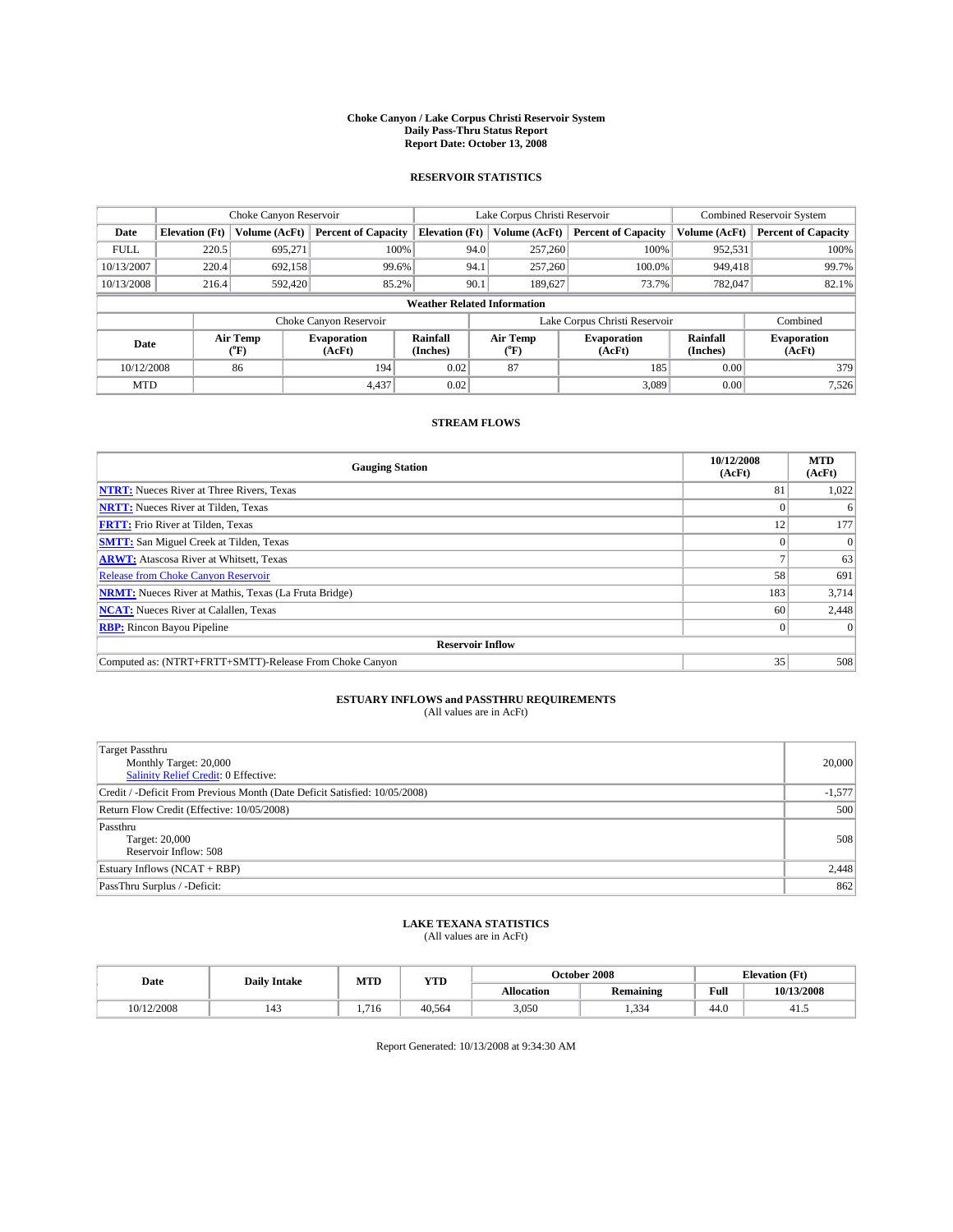#### **Choke Canyon / Lake Corpus Christi Reservoir System Daily Pass-Thru Status Report Report Date: October 14, 2008**

### **RESERVOIR STATISTICS**

|             | Choke Canyon Reservoir             |                  | Lake Corpus Christi Reservoir |                       |                               |                  | <b>Combined Reservoir System</b> |                      |                              |  |
|-------------|------------------------------------|------------------|-------------------------------|-----------------------|-------------------------------|------------------|----------------------------------|----------------------|------------------------------|--|
| Date        | <b>Elevation</b> (Ft)              | Volume (AcFt)    | <b>Percent of Capacity</b>    | <b>Elevation</b> (Ft) |                               | Volume (AcFt)    | <b>Percent of Capacity</b>       | Volume (AcFt)        | <b>Percent of Capacity</b>   |  |
| <b>FULL</b> | 220.5                              | 695,271          | 100%                          |                       | 94.0                          | 257,260          | 100%                             | 952,531              | 100%                         |  |
| 10/14/2007  | 220.4                              | 691,639          | 99.5%                         |                       | 94.1                          | 257,260          | 100.0%                           | 948,899              | 99.6%                        |  |
| 10/14/2008  | 216.4                              | 593,130          | 85.3%                         |                       | 90.2                          | 189,794          | 73.8%                            | 782,924              | 82.2%                        |  |
|             | <b>Weather Related Information</b> |                  |                               |                       |                               |                  |                                  |                      |                              |  |
|             |                                    |                  | Choke Canyon Reservoir        |                       | Lake Corpus Christi Reservoir |                  |                                  |                      | Combined                     |  |
| Date        |                                    | Air Temp<br>(°F) | <b>Evaporation</b><br>(AcFt)  | Rainfall<br>(Inches)  |                               | Air Temp<br>("F) | <b>Evaporation</b><br>(AcFt)     | Rainfall<br>(Inches) | <b>Evaporation</b><br>(AcFt) |  |
| 10/13/2008  |                                    | 87               | 222                           | 0.11                  |                               | 87               | 215                              | 0.15                 | 437                          |  |
| <b>MTD</b>  |                                    |                  | 4.659                         | 0.13                  |                               |                  | 3,304                            | 0.15                 | 7,963                        |  |

### **STREAM FLOWS**

| <b>Gauging Station</b>                                       | 10/13/2008<br>(AcFt) | <b>MTD</b><br>(AcFt) |  |  |  |  |  |
|--------------------------------------------------------------|----------------------|----------------------|--|--|--|--|--|
| <b>NTRT:</b> Nueces River at Three Rivers, Texas             | 83                   | 1,106                |  |  |  |  |  |
| <b>NRTT:</b> Nueces River at Tilden, Texas                   |                      | 6                    |  |  |  |  |  |
| <b>FRTT:</b> Frio River at Tilden, Texas                     | 11                   | 188                  |  |  |  |  |  |
| <b>SMTT:</b> San Miguel Creek at Tilden, Texas               |                      |                      |  |  |  |  |  |
| <b>ARWT:</b> Atascosa River at Whitsett, Texas               |                      | 69                   |  |  |  |  |  |
| <b>Release from Choke Canyon Reservoir</b>                   | 58                   | 748                  |  |  |  |  |  |
| <b>NRMT:</b> Nueces River at Mathis, Texas (La Fruta Bridge) | 183                  | 3,897                |  |  |  |  |  |
| <b>NCAT:</b> Nueces River at Calallen, Texas                 | 67                   | 2,515                |  |  |  |  |  |
| <b>RBP:</b> Rincon Bayou Pipeline                            | $\theta$             |                      |  |  |  |  |  |
| <b>Reservoir Inflow</b>                                      |                      |                      |  |  |  |  |  |
| Computed as: (NTRT+FRTT+SMTT)-Release From Choke Canyon      | 37                   | 545                  |  |  |  |  |  |

# **ESTUARY INFLOWS and PASSTHRU REQUIREMENTS**

| (All values are in AcFt) |  |
|--------------------------|--|
|--------------------------|--|

| <b>Target Passthru</b><br>Monthly Target: 20,000<br>Salinity Relief Credit: 0 Effective: | 20,000   |
|------------------------------------------------------------------------------------------|----------|
| Credit / -Deficit From Previous Month (Date Deficit Satisfied: 10/05/2008)               | $-1,577$ |
| Return Flow Credit (Effective: 10/05/2008)                                               | 500      |
| Passthru<br>Target: 20,000<br>Reservoir Inflow: 545                                      | 545      |
| Estuary Inflows (NCAT + RBP)                                                             | 2,515    |
| PassThru Surplus / -Deficit:                                                             | 893      |

## **LAKE TEXANA STATISTICS** (All values are in AcFt)

| Date |            | <b>Daily Intake</b> | MTI  | <b>YTD</b> |                   | October 2008     | <b>Elevation</b> (Ft) |            |
|------|------------|---------------------|------|------------|-------------------|------------------|-----------------------|------------|
|      |            |                     |      |            | <b>Allocation</b> | <b>Remaining</b> | Full                  | 10/14/2008 |
|      | 10/13/2008 | 142                 | .859 | 40.708     | 3,050             | 19<br>           | 44.0                  | 41         |

Report Generated: 10/14/2008 at 8:18:37 AM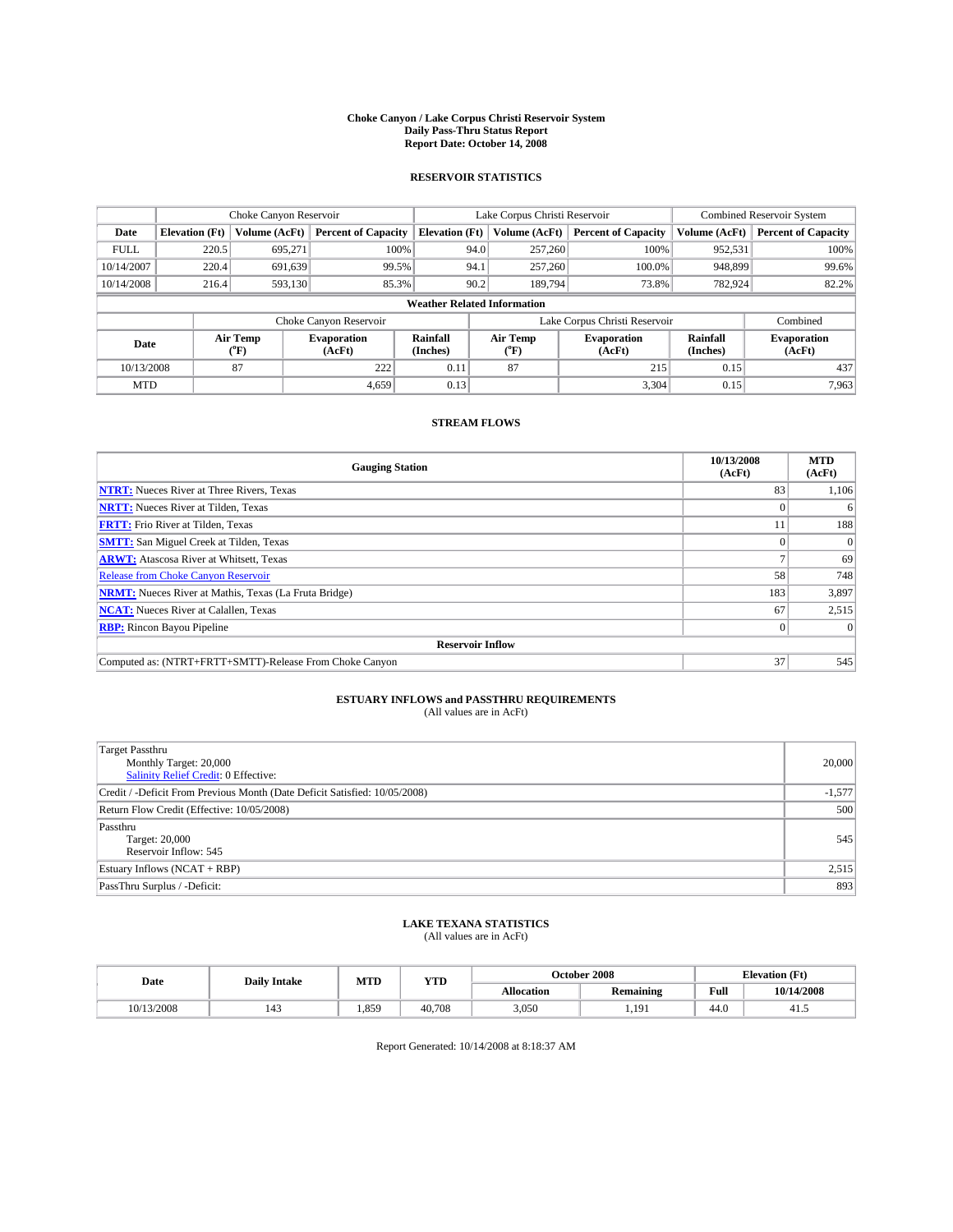#### **Choke Canyon / Lake Corpus Christi Reservoir System Daily Pass-Thru Status Report Report Date: October 15, 2008**

### **RESERVOIR STATISTICS**

|             | Choke Canyon Reservoir             |                          | Lake Corpus Christi Reservoir |                       |                               |                            | <b>Combined Reservoir System</b> |                      |                              |  |
|-------------|------------------------------------|--------------------------|-------------------------------|-----------------------|-------------------------------|----------------------------|----------------------------------|----------------------|------------------------------|--|
| Date        | <b>Elevation</b> (Ft)              | Volume (AcFt)            | <b>Percent of Capacity</b>    | <b>Elevation</b> (Ft) |                               | Volume (AcFt)              | <b>Percent of Capacity</b>       | Volume (AcFt)        | <b>Percent of Capacity</b>   |  |
| <b>FULL</b> | 220.5                              | 695,271                  | 100%                          |                       | 94.0                          | 257,260                    | 100%                             | 952,531              | 100%                         |  |
| 10/15/2007  | 220.4                              | 691,380                  | 99.4%                         |                       | 94.1                          | 257,260                    | 100.0%                           | 948,640              | 99.6%                        |  |
| 10/15/2008  | 216.4                              | 592,893                  | 85.3%                         |                       | 90.1                          | 189,459                    | 73.6%                            | 782,352              | 82.1%                        |  |
|             | <b>Weather Related Information</b> |                          |                               |                       |                               |                            |                                  |                      |                              |  |
|             |                                    |                          | Choke Canyon Reservoir        |                       | Lake Corpus Christi Reservoir |                            |                                  |                      | Combined                     |  |
| Date        |                                    | Air Temp<br>$\rm ^{o}F)$ | <b>Evaporation</b><br>(AcFt)  | Rainfall<br>(Inches)  |                               | Air Temp<br>$\rm ^{op}$ F) | <b>Evaporation</b><br>(AcFt)     | Rainfall<br>(Inches) | <b>Evaporation</b><br>(AcFt) |  |
| 10/14/2008  |                                    | 90                       | 319                           | 0.00                  |                               | 89                         | 166                              | 0.00                 | 485                          |  |
| <b>MTD</b>  |                                    |                          | 4.978                         | 0.13                  |                               |                            | 3,470                            | 0.15                 | 8,448                        |  |

### **STREAM FLOWS**

| <b>Gauging Station</b>                                       | 10/14/2008<br>(AcFt) | <b>MTD</b><br>(AcFt) |  |  |  |  |  |
|--------------------------------------------------------------|----------------------|----------------------|--|--|--|--|--|
| <b>NTRT:</b> Nueces River at Three Rivers, Texas             | 83                   | 1,189                |  |  |  |  |  |
| <b>NRTT:</b> Nueces River at Tilden, Texas                   |                      | 6                    |  |  |  |  |  |
| <b>FRTT:</b> Frio River at Tilden, Texas                     | 11                   | 199                  |  |  |  |  |  |
| <b>SMTT:</b> San Miguel Creek at Tilden, Texas               |                      |                      |  |  |  |  |  |
| <b>ARWT:</b> Atascosa River at Whitsett, Texas               |                      | 77                   |  |  |  |  |  |
| <b>Release from Choke Canyon Reservoir</b>                   | 58                   | 806                  |  |  |  |  |  |
| <b>NRMT:</b> Nueces River at Mathis, Texas (La Fruta Bridge) | 181                  | 4,077                |  |  |  |  |  |
| <b>NCAT:</b> Nueces River at Calallen, Texas                 | 69                   | 2,584                |  |  |  |  |  |
| <b>RBP:</b> Rincon Bayou Pipeline                            | $\vert 0 \vert$      |                      |  |  |  |  |  |
| <b>Reservoir Inflow</b>                                      |                      |                      |  |  |  |  |  |
| Computed as: (NTRT+FRTT+SMTT)-Release From Choke Canyon      | 37                   | 582                  |  |  |  |  |  |

# **ESTUARY INFLOWS and PASSTHRU REQUIREMENTS**<br>(All values are in AcFt)

| <b>Target Passthru</b><br>Monthly Target: 20,000<br>Salinity Relief Credit: 0 Effective: | 20,000   |
|------------------------------------------------------------------------------------------|----------|
| Credit / -Deficit From Previous Month (Date Deficit Satisfied: 10/05/2008)               | $-1,577$ |
| Return Flow Credit (Effective: 10/05/2008)                                               | 500      |
| Passthru<br>Target: 20,000<br>Reservoir Inflow: 582                                      | 582      |
| Estuary Inflows (NCAT + RBP)                                                             | 2,584    |
| PassThru Surplus / -Deficit:                                                             | 925      |

## **LAKE TEXANA STATISTICS** (All values are in AcFt)

| Date       | <b>Daily Intake</b> | MTD   | YTD    |            | October 2008     | <b>Elevation</b> (Ft) |            |
|------------|---------------------|-------|--------|------------|------------------|-----------------------|------------|
|            |                     |       |        | Allocation | <b>Remaining</b> | Full                  | 10/15/2008 |
| 10/14/2008 |                     | 2.002 | 40.851 | 3,050      | .048             | 44.0                  | 41.5       |

Report Generated: 10/15/2008 at 8:17:14 AM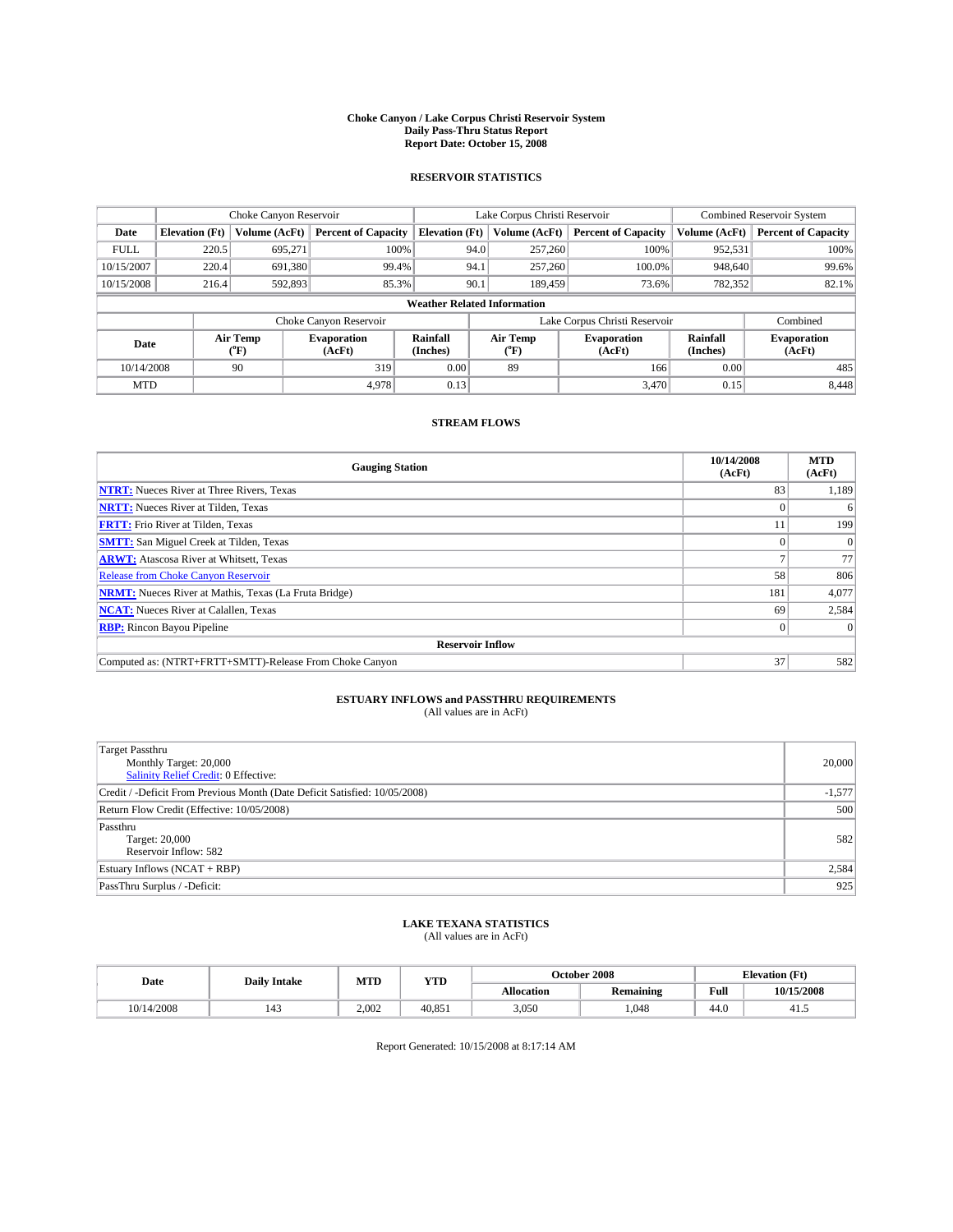#### **Choke Canyon / Lake Corpus Christi Reservoir System Daily Pass-Thru Status Report Report Date: October 16, 2008**

### **RESERVOIR STATISTICS**

|             | Choke Canyon Reservoir             |                  |                              |                       | Lake Corpus Christi Reservoir |                  |                              |                      | <b>Combined Reservoir System</b> |  |
|-------------|------------------------------------|------------------|------------------------------|-----------------------|-------------------------------|------------------|------------------------------|----------------------|----------------------------------|--|
| Date        | <b>Elevation</b> (Ft)              | Volume (AcFt)    | <b>Percent of Capacity</b>   | <b>Elevation</b> (Ft) |                               | Volume (AcFt)    | <b>Percent of Capacity</b>   | Volume (AcFt)        | <b>Percent of Capacity</b>       |  |
| <b>FULL</b> | 220.5                              | 695,271          | 100%                         |                       | 94.0                          | 257,260          | 100%                         | 952,531              | 100%                             |  |
| 10/16/2007  | 220.3                              | 691.121          | 99.4%                        |                       | 94.2                          | 257,260          | 100.0%                       | 948,381              | 99.6%                            |  |
| 10/16/2008  | 216.4                              | 593.366          | 85.3%                        |                       | 90.2                          | 190,465          | 74.0%                        | 783,831              | 82.3%                            |  |
|             | <b>Weather Related Information</b> |                  |                              |                       |                               |                  |                              |                      |                                  |  |
|             |                                    |                  | Choke Canyon Reservoir       |                       | Lake Corpus Christi Reservoir |                  |                              |                      | Combined                         |  |
| Date        |                                    | Air Temp<br>(°F) | <b>Evaporation</b><br>(AcFt) | Rainfall<br>(Inches)  |                               | Air Temp<br>("F) | <b>Evaporation</b><br>(AcFt) | Rainfall<br>(Inches) | <b>Evaporation</b><br>(AcFt)     |  |
| 10/15/2008  |                                    | 82               | 139                          | 0.35                  |                               | 84               | 195                          | 0.38                 | 334                              |  |
| <b>MTD</b>  |                                    |                  | 5,117                        | 0.48                  |                               |                  | 3,665                        | 0.53                 | 8,782                            |  |

### **STREAM FLOWS**

| <b>Gauging Station</b>                                       | 10/15/2008<br>(AcFt) | <b>MTD</b><br>(AcFt) |
|--------------------------------------------------------------|----------------------|----------------------|
| <b>NTRT:</b> Nueces River at Three Rivers, Texas             | 83                   | 1,272                |
| <b>NRTT:</b> Nueces River at Tilden, Texas                   |                      | 6                    |
| <b>FRTT:</b> Frio River at Tilden, Texas                     | 11                   | 210                  |
| <b>SMTT:</b> San Miguel Creek at Tilden, Texas               |                      |                      |
| <b>ARWT:</b> Atascosa River at Whitsett, Texas               |                      | 84                   |
| <b>Release from Choke Canyon Reservoir</b>                   | 58                   | 863                  |
| <b>NRMT:</b> Nueces River at Mathis, Texas (La Fruta Bridge) | 183                  | 4,260                |
| <b>NCAT:</b> Nueces River at Calallen, Texas                 | 115                  | 2,700                |
| <b>RBP:</b> Rincon Bayou Pipeline                            | $\overline{0}$       |                      |
| <b>Reservoir Inflow</b>                                      |                      |                      |
| Computed as: (NTRT+FRTT+SMTT)-Release From Choke Canyon      | 37                   | 619                  |

# **ESTUARY INFLOWS and PASSTHRU REQUIREMENTS**<br>(All values are in AcFt)

| <b>Target Passthru</b><br>Monthly Target: 20,000<br>Salinity Relief Credit: 0 Effective: | 20,000   |
|------------------------------------------------------------------------------------------|----------|
| Credit / -Deficit From Previous Month (Date Deficit Satisfied: 10/05/2008)               | $-1,577$ |
| Return Flow Credit (Effective: 10/05/2008)                                               | 500      |
| Passthru<br>Target: 20,000<br>Reservoir Inflow: 619                                      | 619      |
| Estuary Inflows (NCAT + RBP)                                                             | 2,700    |
| PassThru Surplus / -Deficit:                                                             | 1,004    |

## **LAKE TEXANA STATISTICS** (All values are in AcFt)

| Date       | <b>Daily Intake</b> | MTD   | YTD    |            | October 2008     | <b>Elevation (Ft)</b> |            |
|------------|---------------------|-------|--------|------------|------------------|-----------------------|------------|
|            |                     |       |        | Allocation | <b>Remaining</b> | Full                  | 10/16/2008 |
| 10/15/2008 | $\sim$              | 2.145 | 40.994 | 3,050      | 905              | 44.0                  | 41.4       |

Report Generated: 10/16/2008 at 9:23:01 AM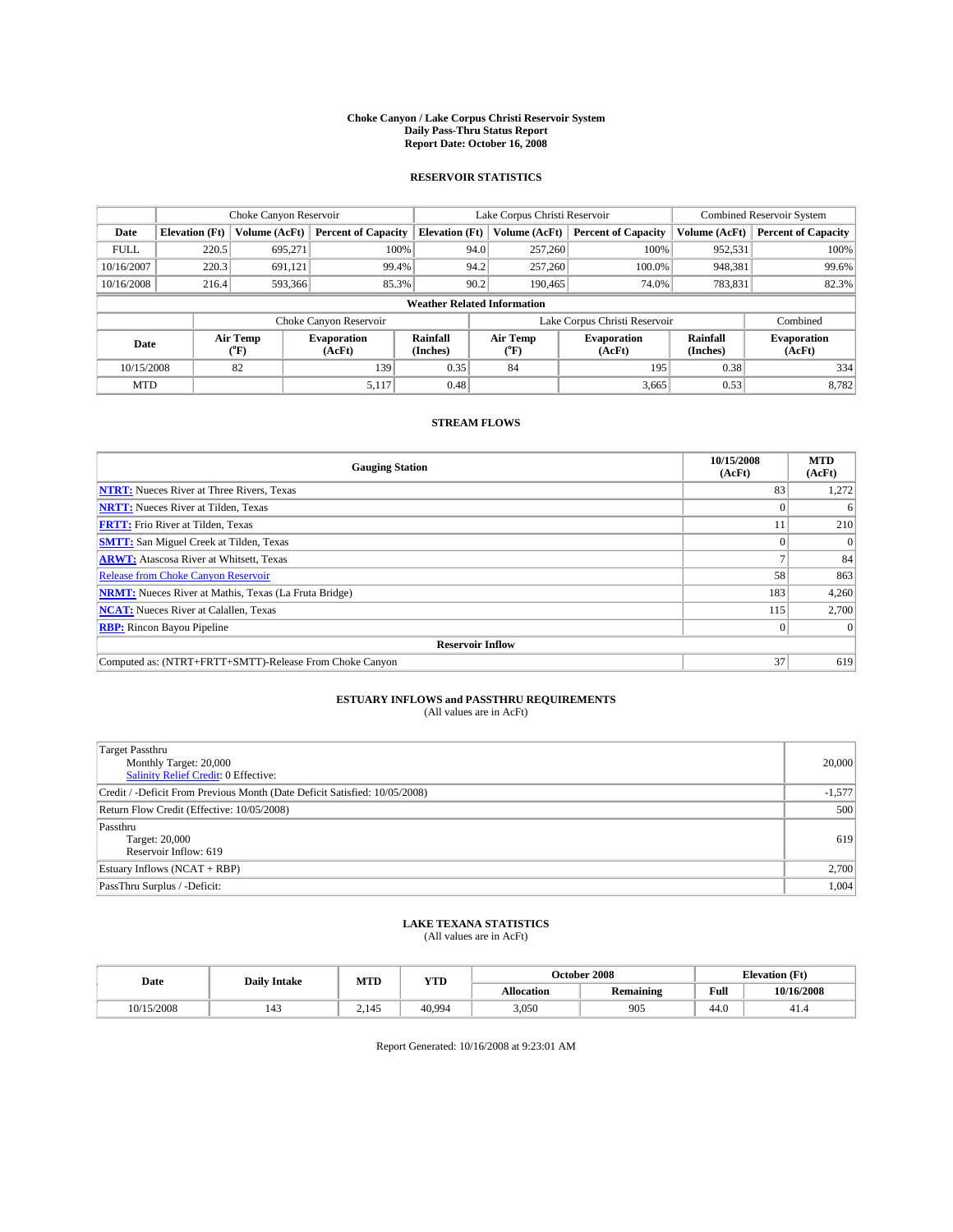#### **Choke Canyon / Lake Corpus Christi Reservoir System Daily Pass-Thru Status Report Report Date: October 17, 2008**

### **RESERVOIR STATISTICS**

|             | Choke Canyon Reservoir |                  | Lake Corpus Christi Reservoir |                                    |                               |                  | <b>Combined Reservoir System</b> |                      |                              |
|-------------|------------------------|------------------|-------------------------------|------------------------------------|-------------------------------|------------------|----------------------------------|----------------------|------------------------------|
| Date        | <b>Elevation</b> (Ft)  | Volume (AcFt)    | <b>Percent of Capacity</b>    | <b>Elevation</b> (Ft)              |                               | Volume (AcFt)    | <b>Percent of Capacity</b>       | Volume (AcFt)        | <b>Percent of Capacity</b>   |
| <b>FULL</b> | 220.5                  | 695,271          | 100%                          |                                    | 94.0                          | 257,260          | 100%                             | 952,531              | 100%                         |
| 10/17/2007  | 220.4                  | 691,380          | 99.4%                         |                                    | 94.2                          | 257,260          | 100.0%                           | 948,640              | 99.6%                        |
| 10/17/2008  | 216.4                  | 593.130          | 85.3%                         |                                    | 90.1                          | 189,459          | 73.6%                            | 782,589              | 82.2%                        |
|             |                        |                  |                               | <b>Weather Related Information</b> |                               |                  |                                  |                      |                              |
|             |                        |                  | Choke Canyon Reservoir        |                                    | Lake Corpus Christi Reservoir |                  |                                  |                      | Combined                     |
| Date        |                        | Air Temp<br>(°F) | <b>Evaporation</b><br>(AcFt)  | Rainfall<br>(Inches)               |                               | Air Temp<br>("F) | <b>Evaporation</b><br>(AcFt)     | Rainfall<br>(Inches) | <b>Evaporation</b><br>(AcFt) |
| 10/16/2008  |                        | 76               | 152                           | 0.00                               |                               | 69               | 49                               | 0.04                 | 201                          |
| <b>MTD</b>  |                        |                  | 5.269                         | 0.48                               |                               |                  | 3.714                            | 0.57                 | 8,983                        |

### **STREAM FLOWS**

| <b>Gauging Station</b>                                       | 10/16/2008<br>(AcFt) | <b>MTD</b><br>(AcFt) |  |  |  |  |  |
|--------------------------------------------------------------|----------------------|----------------------|--|--|--|--|--|
| <b>NTRT:</b> Nueces River at Three Rivers, Texas             | 83                   | 1,356                |  |  |  |  |  |
| <b>NRTT:</b> Nueces River at Tilden, Texas                   |                      | 6                    |  |  |  |  |  |
| <b>FRTT:</b> Frio River at Tilden, Texas                     | 12                   | 222                  |  |  |  |  |  |
| <b>SMTT:</b> San Miguel Creek at Tilden, Texas               | 9                    | $\mathbf Q$          |  |  |  |  |  |
| <b>ARWT:</b> Atascosa River at Whitsett, Texas               | 11                   | 95                   |  |  |  |  |  |
| <b>Release from Choke Canyon Reservoir</b>                   | 58                   | 921                  |  |  |  |  |  |
| <b>NRMT:</b> Nueces River at Mathis, Texas (La Fruta Bridge) | 175                  | 4,434                |  |  |  |  |  |
| <b>NCAT:</b> Nueces River at Calallen, Texas                 | 85                   | 2,785                |  |  |  |  |  |
| <b>RBP:</b> Rincon Bayou Pipeline                            | $\Omega$             |                      |  |  |  |  |  |
| <b>Reservoir Inflow</b>                                      |                      |                      |  |  |  |  |  |
| Computed as: (NTRT+FRTT+SMTT)-Release From Choke Canyon      | 46                   | 665                  |  |  |  |  |  |

# **ESTUARY INFLOWS and PASSTHRU REQUIREMENTS**<br>(All values are in AcFt)

| <b>Target Passthru</b><br>Monthly Target: 20,000<br>Salinity Relief Credit: 0 Effective: | 20,000   |
|------------------------------------------------------------------------------------------|----------|
| Credit / -Deficit From Previous Month (Date Deficit Satisfied: 10/05/2008)               | $-1,577$ |
| Return Flow Credit (Effective: 10/05/2008)                                               | 500      |
| Passthru<br>Target: 20,000<br>Reservoir Inflow: 665                                      | 665      |
| Estuary Inflows (NCAT + RBP)                                                             | 2,785    |
| PassThru Surplus / -Deficit:                                                             | 1,043    |

# **LAKE TEXANA STATISTICS** (All values are in AcFt)

| Date       | <b>Daily Intake</b> | MTD   | YTD          |            | October 2008     | <b>Elevation</b> (Ft) |            |
|------------|---------------------|-------|--------------|------------|------------------|-----------------------|------------|
|            |                     |       |              | Allocation | <b>Remaining</b> | Full                  | 10/17/2008 |
| 10/16/2008 | $\overline{1}$      | 2.288 | 137<br>41.15 | 3,050      | 762              | 44.0                  | 41.        |

Report Generated: 10/17/2008 at 8:45:42 AM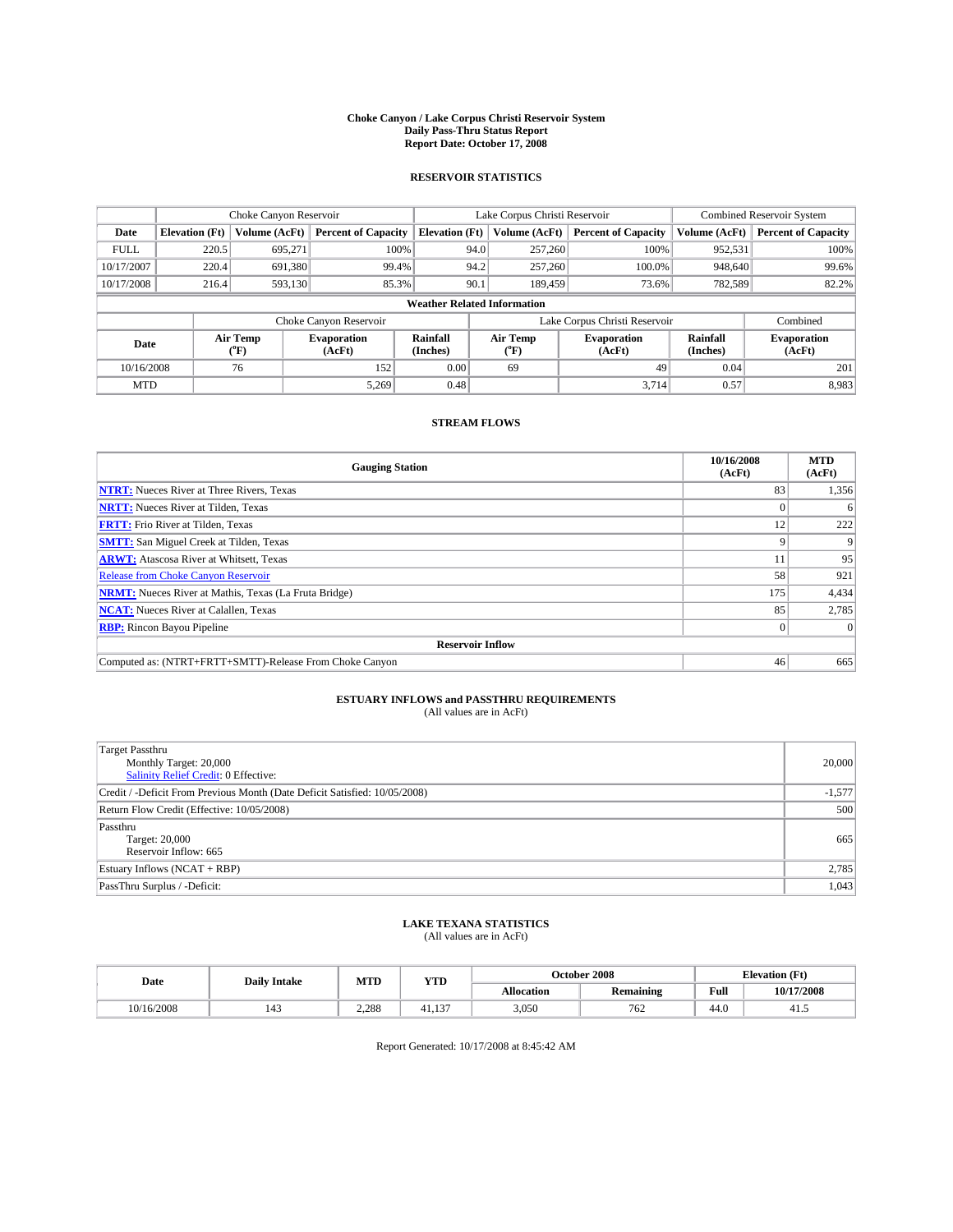#### **Choke Canyon / Lake Corpus Christi Reservoir System Daily Pass-Thru Status Report Report Date: October 18, 2008**

### **RESERVOIR STATISTICS**

|             | Choke Canyon Reservoir             |                  | Lake Corpus Christi Reservoir |                       |                               |                  | <b>Combined Reservoir System</b> |                      |                              |
|-------------|------------------------------------|------------------|-------------------------------|-----------------------|-------------------------------|------------------|----------------------------------|----------------------|------------------------------|
| Date        | <b>Elevation</b> (Ft)              | Volume (AcFt)    | <b>Percent of Capacity</b>    | <b>Elevation</b> (Ft) |                               | Volume (AcFt)    | <b>Percent of Capacity</b>       | Volume (AcFt)        | <b>Percent of Capacity</b>   |
| <b>FULL</b> | 220.5                              | 695,271          | 100%                          |                       | 94.0                          | 257,260          | 100%                             | 952,531              | 100%                         |
| 10/18/2007  | 220.3                              | 691.121          | 99.4%                         |                       | 94.1                          | 257,260          | 100.0%                           | 948,381              | 99.6%                        |
| 10/18/2008  | 216.4                              | 592,893          | 85.3%                         |                       | 90.1                          | 189.125          | 73.5%                            | 782,018              | 82.1%                        |
|             | <b>Weather Related Information</b> |                  |                               |                       |                               |                  |                                  |                      |                              |
|             |                                    |                  | Choke Canyon Reservoir        |                       | Lake Corpus Christi Reservoir |                  |                                  |                      | Combined                     |
| Date        |                                    | Air Temp<br>(°F) | <b>Evaporation</b><br>(AcFt)  | Rainfall<br>(Inches)  |                               | Air Temp<br>("F) | <b>Evaporation</b><br>(AcFt)     | Rainfall<br>(Inches) | <b>Evaporation</b><br>(AcFt) |
| 10/17/2008  |                                    | 83               | 291                           | 0.00                  |                               | 80               | 156                              | 0.00                 | 447                          |
| <b>MTD</b>  |                                    |                  | 5,560                         | 0.48                  |                               |                  | 3,870                            | 0.57                 | 9,430                        |

### **STREAM FLOWS**

| <b>Gauging Station</b>                                       | 10/17/2008<br>(AcFt) | <b>MTD</b><br>(AcFt) |  |  |  |  |  |
|--------------------------------------------------------------|----------------------|----------------------|--|--|--|--|--|
| <b>NTRT:</b> Nueces River at Three Rivers, Texas             | 66                   | 1,421                |  |  |  |  |  |
| <b>NRTT:</b> Nueces River at Tilden, Texas                   |                      |                      |  |  |  |  |  |
| <b>FRTT:</b> Frio River at Tilden, Texas                     | 48                   | 269                  |  |  |  |  |  |
| <b>SMTT:</b> San Miguel Creek at Tilden, Texas               | n                    | 14                   |  |  |  |  |  |
| <b>ARWT:</b> Atascosa River at Whitsett, Texas               | 9                    | 104                  |  |  |  |  |  |
| <b>Release from Choke Canyon Reservoir</b>                   | 58                   | 979                  |  |  |  |  |  |
| <b>NRMT:</b> Nueces River at Mathis, Texas (La Fruta Bridge) | 169                  | 4,603                |  |  |  |  |  |
| <b>NCAT:</b> Nueces River at Calallen, Texas                 | 83                   | 2,868                |  |  |  |  |  |
| <b>RBP:</b> Rincon Bayou Pipeline                            | $\theta$             |                      |  |  |  |  |  |
| <b>Reservoir Inflow</b>                                      |                      |                      |  |  |  |  |  |
| Computed as: (NTRT+FRTT+SMTT)-Release From Choke Canyon      | 62                   | 726                  |  |  |  |  |  |

# **ESTUARY INFLOWS and PASSTHRU REQUIREMENTS**<br>(All values are in AcFt)

| <b>Target Passthru</b><br>Monthly Target: 20,000<br>Salinity Relief Credit: 0 Effective: | 20,000   |
|------------------------------------------------------------------------------------------|----------|
| Credit / -Deficit From Previous Month (Date Deficit Satisfied: 10/05/2008)               | $-1,577$ |
| Return Flow Credit (Effective: 10/05/2008)                                               | 500      |
| Passthru<br>Target: 20,000<br>Reservoir Inflow: 726                                      | 726      |
| Estuary Inflows (NCAT + RBP)                                                             | 2,868    |
| PassThru Surplus / -Deficit:                                                             | 1,065    |

## **LAKE TEXANA STATISTICS** (All values are in AcFt)

| Date       | <b>Daily Intake</b> | MTD   | YTD    |            | October 2008     | <b>Elevation</b> (Ft) |            |
|------------|---------------------|-------|--------|------------|------------------|-----------------------|------------|
|            |                     |       |        | Allocation | <b>Remaining</b> | Full                  | 10/18/2008 |
| 10/17/2008 | $\overline{a}$      | 2.431 | 41.280 | 3,050      | 619              | 44.0                  | 41.4       |

Report Generated: 10/18/2008 at 8:06:34 AM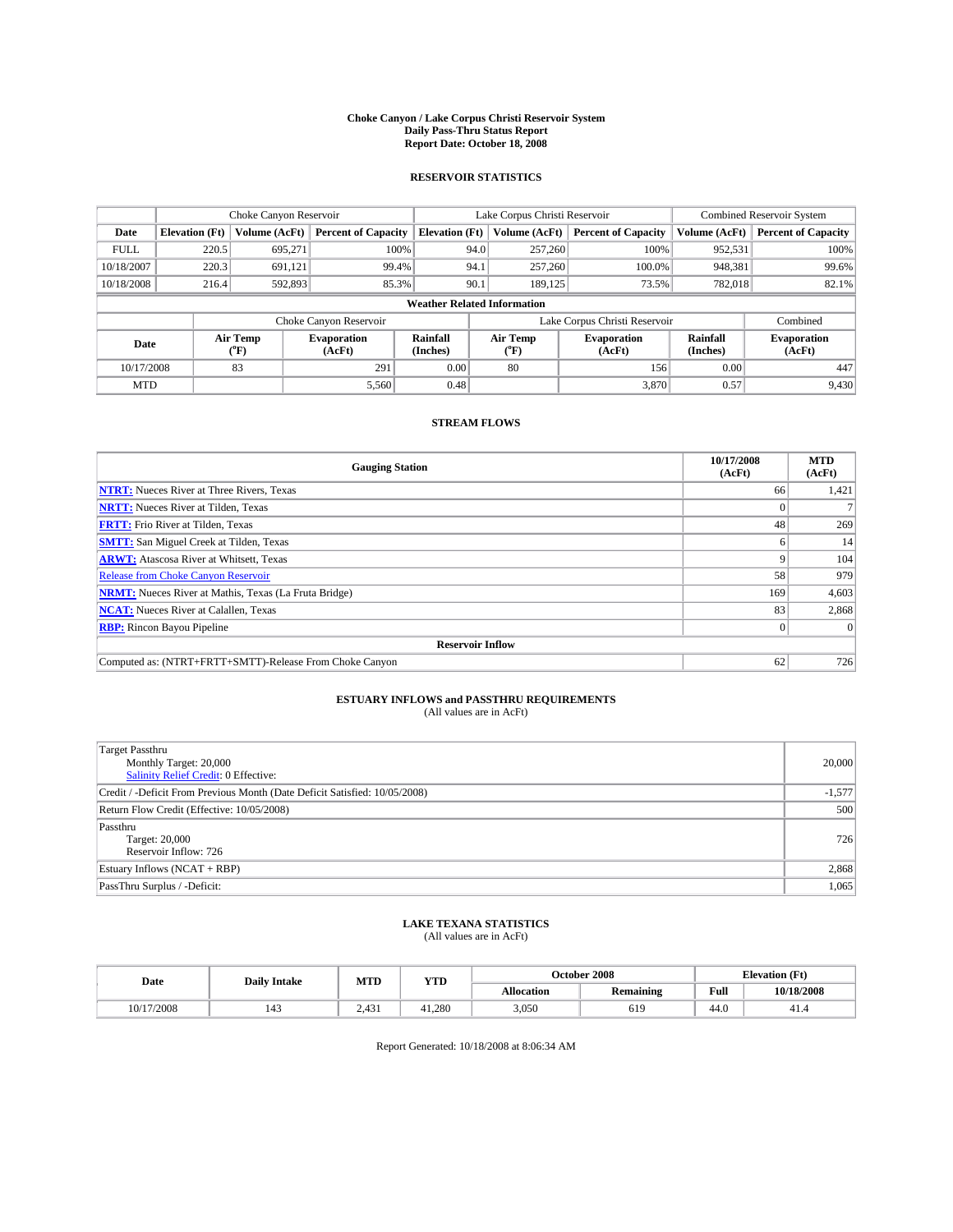#### **Choke Canyon / Lake Corpus Christi Reservoir System Daily Pass-Thru Status Report Report Date: October 19, 2008**

### **RESERVOIR STATISTICS**

|             | Choke Canyon Reservoir |                  | Lake Corpus Christi Reservoir |                       |                                    | <b>Combined Reservoir System</b> |                              |                      |                              |
|-------------|------------------------|------------------|-------------------------------|-----------------------|------------------------------------|----------------------------------|------------------------------|----------------------|------------------------------|
| Date        | <b>Elevation</b> (Ft)  | Volume (AcFt)    | <b>Percent of Capacity</b>    | <b>Elevation</b> (Ft) | Volume (AcFt)                      |                                  | <b>Percent of Capacity</b>   | Volume (AcFt)        | <b>Percent of Capacity</b>   |
| <b>FULL</b> | 220.5                  | 695,271          | 100%                          |                       | 94.0                               | 257,260                          | 100%                         | 952,531              | 100%                         |
| 10/19/2007  | 220.3                  | 690,861          | 99.4%                         |                       | 94.2                               | 257,260                          | 100.0%                       | 948,121              | 99.5%                        |
| 10/19/2008  | 216.4                  | 593,605          | 85.4%                         |                       | 90.1                               | 188,623                          | 73.3%                        | 782.228              | 82.1%                        |
|             |                        |                  |                               |                       | <b>Weather Related Information</b> |                                  |                              |                      |                              |
|             |                        |                  | Choke Canyon Reservoir        |                       | Lake Corpus Christi Reservoir      |                                  |                              |                      | Combined                     |
| Date        |                        | Air Temp<br>(°F) | <b>Evaporation</b><br>(AcFt)  | Rainfall<br>(Inches)  | Air Temp<br>("F)                   |                                  | <b>Evaporation</b><br>(AcFt) | Rainfall<br>(Inches) | <b>Evaporation</b><br>(AcFt) |
| 10/18/2008  |                        | 83               | 277                           | 0.00                  | 81                                 |                                  | 127                          | 0.00                 | 404                          |
| <b>MTD</b>  |                        |                  | 5,837                         | 0.48                  |                                    |                                  | 3,997                        | 0.57                 | 9,834                        |

### **STREAM FLOWS**

| <b>Gauging Station</b>                                       | 10/18/2008<br>(AcFt) | <b>MTD</b><br>(AcFt) |
|--------------------------------------------------------------|----------------------|----------------------|
| <b>NTRT:</b> Nueces River at Three Rivers, Texas             | 64                   | 1,485                |
| <b>NRTT:</b> Nueces River at Tilden, Texas                   |                      |                      |
| <b>FRTT:</b> Frio River at Tilden, Texas                     | 191                  | 460                  |
| <b>SMTT:</b> San Miguel Creek at Tilden, Texas               | 9                    | 24                   |
| <b>ARWT:</b> Atascosa River at Whitsett, Texas               | 8                    | 111                  |
| <b>Release from Choke Canyon Reservoir</b>                   | 58                   | 1,036                |
| <b>NRMT:</b> Nueces River at Mathis, Texas (La Fruta Bridge) | 169                  | 4,772                |
| <b>NCAT:</b> Nueces River at Calallen, Texas                 | 89                   | 2,958                |
| <b>RBP:</b> Rincon Bayou Pipeline                            | $\overline{0}$       |                      |
| <b>Reservoir Inflow</b>                                      |                      |                      |
| Computed as: (NTRT+FRTT+SMTT)-Release From Choke Canyon      | 206                  | 932                  |

# **ESTUARY INFLOWS and PASSTHRU REQUIREMENTS**<br>(All values are in AcFt)

| <b>Target Passthru</b><br>Monthly Target: 20,000<br>Salinity Relief Credit: 0 Effective: | 20,000   |
|------------------------------------------------------------------------------------------|----------|
| Credit / -Deficit From Previous Month (Date Deficit Satisfied: 10/05/2008)               | $-1,577$ |
| Return Flow Credit (Effective: 10/05/2008)                                               | 500      |
| Passthru<br>Target: 20,000<br>Reservoir Inflow: 932                                      | 932      |
| Estuary Inflows (NCAT + RBP)                                                             | 2,958    |
| PassThru Surplus / -Deficit:                                                             | 948      |

## **LAKE TEXANA STATISTICS** (All values are in AcFt)

| Date       | <b>Daily Intake</b>   | MTD         | YTD    | October 2008 |                  |      | <b>Elevation</b> (Ft) |
|------------|-----------------------|-------------|--------|--------------|------------------|------|-----------------------|
|            |                       |             |        | Allocation   | <b>Remaining</b> | Full | 10/19/2008            |
| 10/18/2008 | $\overline{1}$<br>140 | .574<br>د.ء | 41.423 | 3,050        | 476              | 44.0 | 41.4                  |

Report Generated: 10/19/2008 at 8:10:10 AM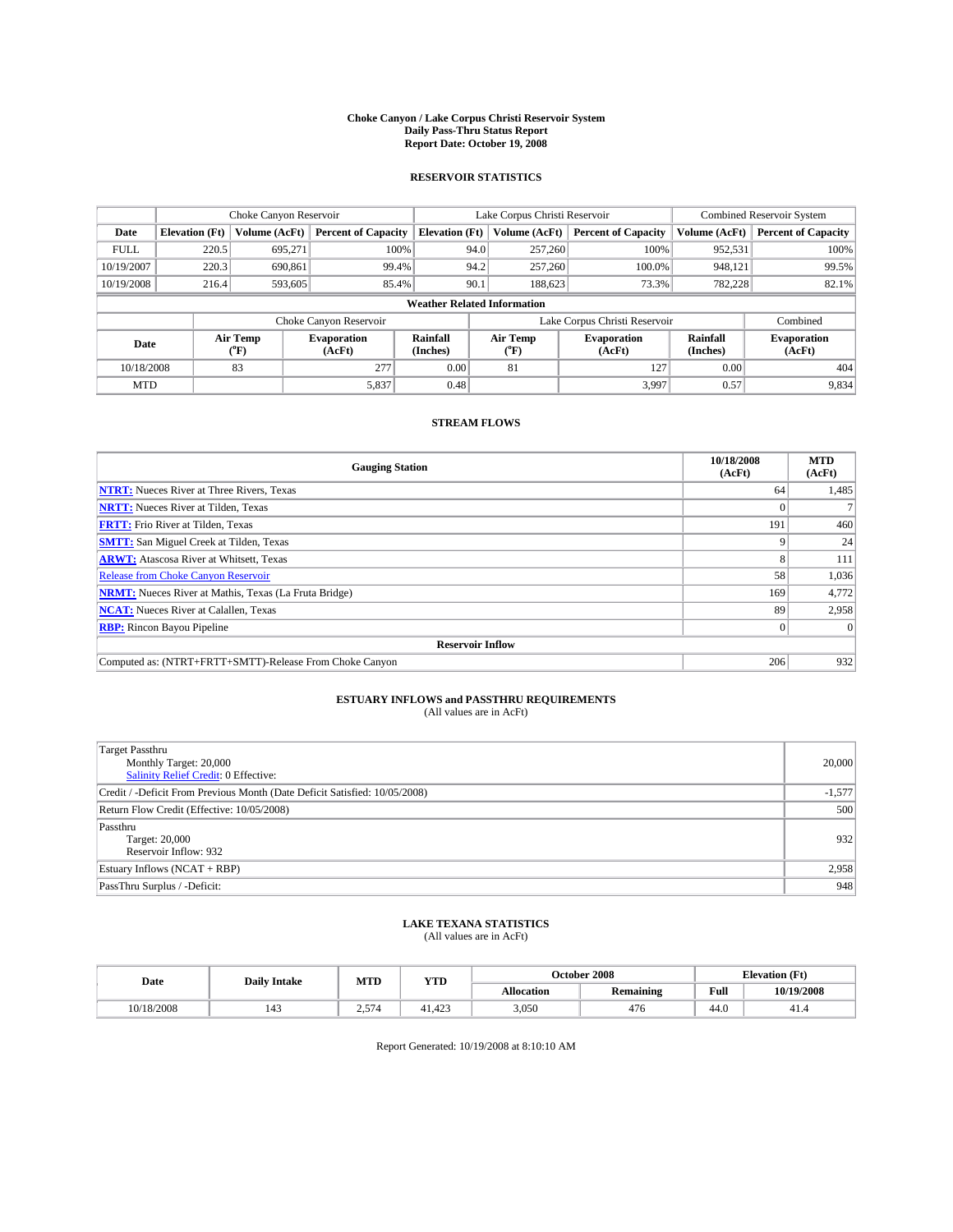#### **Choke Canyon / Lake Corpus Christi Reservoir System Daily Pass-Thru Status Report Report Date: October 20, 2008**

### **RESERVOIR STATISTICS**

|             |                       | Choke Canyon Reservoir |                              | Lake Corpus Christi Reservoir |                                    |  | <b>Combined Reservoir System</b> |                      |                              |
|-------------|-----------------------|------------------------|------------------------------|-------------------------------|------------------------------------|--|----------------------------------|----------------------|------------------------------|
| Date        | <b>Elevation</b> (Ft) | Volume (AcFt)          | <b>Percent of Capacity</b>   | <b>Elevation</b> (Ft)         | Volume (AcFt)                      |  | <b>Percent of Capacity</b>       | Volume (AcFt)        | <b>Percent of Capacity</b>   |
| <b>FULL</b> | 220.5                 | 695,271                | 100%                         |                               | 257,260<br>94.0                    |  | 100%                             | 952,531              | 100%                         |
| 10/20/2007  | 220.3                 | 690,861                | 99.4%                        |                               | 94.2<br>257,260                    |  | 100.0%                           | 948,121              | 99.5%                        |
| 10/20/2008  | 216.3                 | 591,947                | 85.1%                        |                               | 90.1<br>188.121                    |  | 73.1%                            | 780,068              | 81.9%                        |
|             |                       |                        |                              |                               | <b>Weather Related Information</b> |  |                                  |                      |                              |
|             |                       |                        | Choke Canyon Reservoir       |                               | Lake Corpus Christi Reservoir      |  |                                  |                      | Combined                     |
| Date        |                       | Air Temp<br>(°F)       | <b>Evaporation</b><br>(AcFt) | Rainfall<br>(Inches)          | Air Temp<br>("F)                   |  | <b>Evaporation</b><br>(AcFt)     | Rainfall<br>(Inches) | <b>Evaporation</b><br>(AcFt) |
| 10/19/2008  |                       | 85                     | 263                          | 0.00                          | 82                                 |  | 146                              | 0.00                 | 409                          |
| <b>MTD</b>  |                       |                        | 6.100                        | 0.48                          |                                    |  | 4.143                            | 0.57                 | 10.243                       |

### **STREAM FLOWS**

| <b>Gauging Station</b>                                       | 10/19/2008<br>(AcFt) | <b>MTD</b><br>(AcFt) |
|--------------------------------------------------------------|----------------------|----------------------|
| <b>NTRT:</b> Nueces River at Three Rivers, Texas             | 62                   | 1,546                |
| <b>NRTT:</b> Nueces River at Tilden, Texas                   |                      |                      |
| <b>FRTT:</b> Frio River at Tilden, Texas                     | 145                  | 605                  |
| <b>SMTT:</b> San Miguel Creek at Tilden, Texas               |                      | 28                   |
| <b>ARWT:</b> Atascosa River at Whitsett, Texas               |                      | 119                  |
| <b>Release from Choke Canyon Reservoir</b>                   | 58                   | 1,094                |
| <b>NRMT:</b> Nueces River at Mathis, Texas (La Fruta Bridge) | 159                  | 4,931                |
| <b>NCAT:</b> Nueces River at Calallen, Texas                 | 67                   | 3,025                |
| <b>RBP:</b> Rincon Bayou Pipeline                            | $\vert 0 \vert$      |                      |
| <b>Reservoir Inflow</b>                                      |                      |                      |
| Computed as: (NTRT+FRTT+SMTT)-Release From Choke Canyon      | 153                  | 1,085                |

# **ESTUARY INFLOWS and PASSTHRU REQUIREMENTS**<br>(All values are in AcFt)

| <b>Target Passthru</b><br>Monthly Target: 20,000<br>Salinity Relief Credit: 0 Effective: | 20,000   |
|------------------------------------------------------------------------------------------|----------|
| Credit / -Deficit From Previous Month (Date Deficit Satisfied: 10/05/2008)               | $-1,577$ |
| Return Flow Credit (Effective: 10/05/2008)                                               | 500      |
| Passthru<br>Target: 20,000<br>Reservoir Inflow: 1,085                                    | 1,085    |
| Estuary Inflows (NCAT + RBP)                                                             | 3,025    |
| PassThru Surplus / -Deficit:                                                             | 863      |

## **LAKE TEXANA STATISTICS** (All values are in AcFt)

|  | Date       | <b>Daily Intake</b> | MTD                                    | <b>YTD</b> |            | October 2008 |      | $(T+$<br><b>Elevation</b> (<br>LE L |
|--|------------|---------------------|----------------------------------------|------------|------------|--------------|------|-------------------------------------|
|  |            |                     |                                        |            | Allocation | Remaining    | Full | 10/20/2008                          |
|  | 10/19/2008 | 143                 | $-1.717$<br><u>.</u><br>$\overline{1}$ | 41.565     | 3,050      | $\sim$<br>-  | 44.0 | 41.4                                |

Report Generated: 10/20/2008 at 8:13:33 AM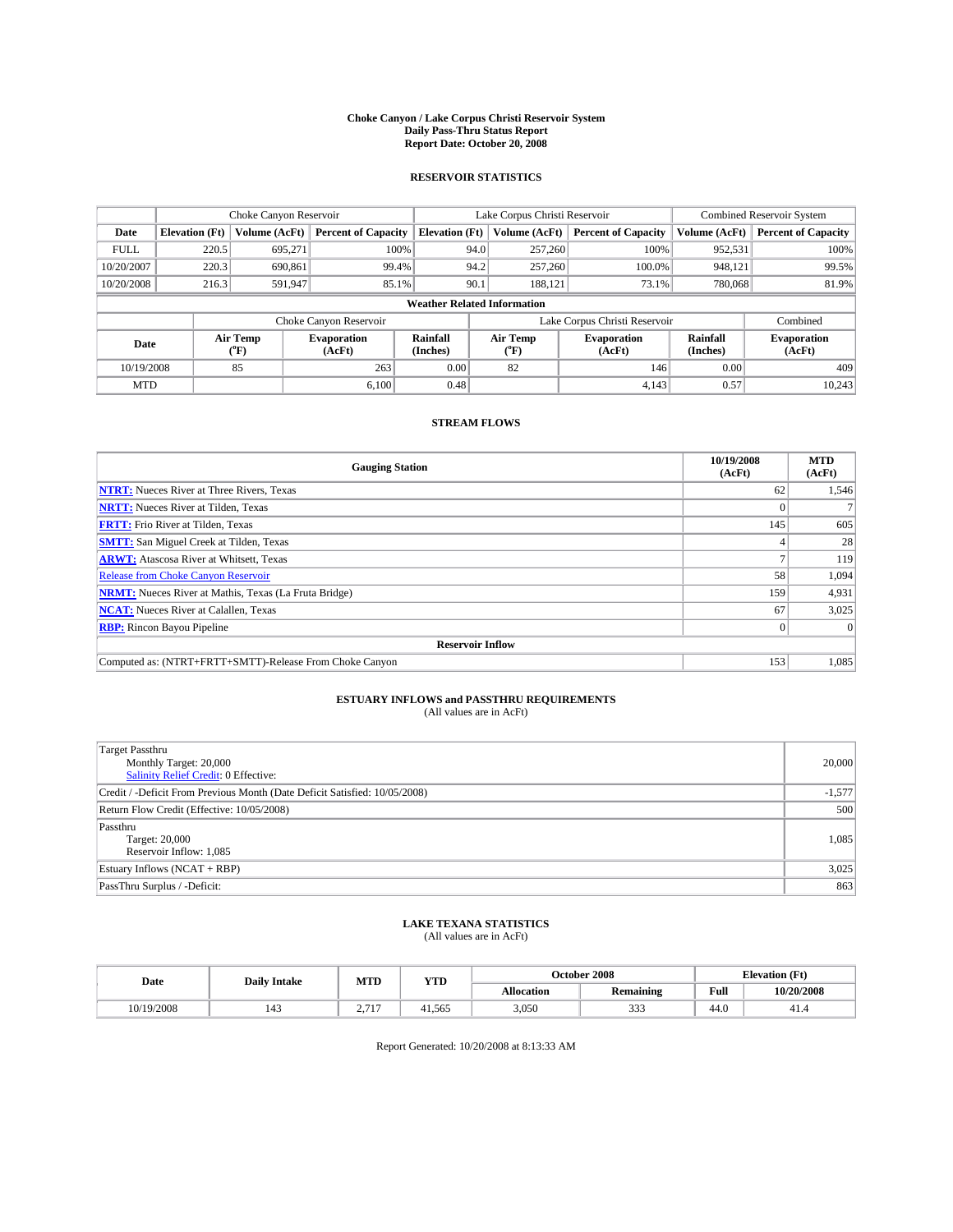#### **Choke Canyon / Lake Corpus Christi Reservoir System Daily Pass-Thru Status Report Report Date: October 21, 2008**

### **RESERVOIR STATISTICS**

|             | Choke Canyon Reservoir |                  |                              | Lake Corpus Christi Reservoir      |                               | <b>Combined Reservoir System</b> |                              |                      |                              |
|-------------|------------------------|------------------|------------------------------|------------------------------------|-------------------------------|----------------------------------|------------------------------|----------------------|------------------------------|
| Date        | <b>Elevation</b> (Ft)  | Volume (AcFt)    | <b>Percent of Capacity</b>   | <b>Elevation</b> (Ft)              |                               | Volume (AcFt)                    | <b>Percent of Capacity</b>   | Volume (AcFt)        | <b>Percent of Capacity</b>   |
| <b>FULL</b> | 220.5                  | 695,271          | 100%                         |                                    | 94.0                          | 257,260                          | 100%                         | 952,531              | 100%                         |
| 10/21/2007  | 220.3                  | 690,602          | 99.3%                        |                                    | 94.2                          | 257,260                          | 100.0%                       | 947,862              | 99.5%                        |
| 10/21/2008  | 216.3                  | 591,711          | 85.1%                        |                                    | 90.0                          | 187,620                          | 72.9%                        | 779,331              | 81.8%                        |
|             |                        |                  |                              | <b>Weather Related Information</b> |                               |                                  |                              |                      |                              |
|             |                        |                  | Choke Canyon Reservoir       |                                    | Lake Corpus Christi Reservoir |                                  |                              |                      | Combined                     |
| Date        |                        | Air Temp<br>(°F) | <b>Evaporation</b><br>(AcFt) | Rainfall<br>(Inches)               |                               | Air Temp<br>("F)                 | <b>Evaporation</b><br>(AcFt) | Rainfall<br>(Inches) | <b>Evaporation</b><br>(AcFt) |
| 10/20/2008  |                        | 85               | 346                          | 0.00                               |                               | 84                               | 282                          | 0.00                 | 628                          |
| <b>MTD</b>  |                        |                  | 6.446                        | 0.48                               |                               |                                  | 4.425                        | 0.57                 | 10,871                       |

### **STREAM FLOWS**

| <b>Gauging Station</b>                                       | 10/20/2008<br>(AcFt) | <b>MTD</b><br>(AcFt) |
|--------------------------------------------------------------|----------------------|----------------------|
| <b>NTRT:</b> Nueces River at Three Rivers, Texas             | 62                   | 1,608                |
| <b>NRTT:</b> Nueces River at Tilden, Texas                   |                      |                      |
| <b>FRTT:</b> Frio River at Tilden, Texas                     | 52                   | 656                  |
| <b>SMTT:</b> San Miguel Creek at Tilden, Texas               |                      | 30                   |
| <b>ARWT:</b> Atascosa River at Whitsett, Texas               | n.                   | 125                  |
| <b>Release from Choke Canyon Reservoir</b>                   | 58                   | 1,151                |
| <b>NRMT:</b> Nueces River at Mathis, Texas (La Fruta Bridge) | 151                  | 5,082                |
| <b>NCAT:</b> Nueces River at Calallen, Texas                 | 83                   | 3,109                |
| <b>RBP:</b> Rincon Bayou Pipeline                            | $\Omega$             |                      |
| <b>Reservoir Inflow</b>                                      |                      |                      |
| Computed as: (NTRT+FRTT+SMTT)-Release From Choke Canyon      | 58                   | 1,143                |

# **ESTUARY INFLOWS and PASSTHRU REQUIREMENTS**<br>(All values are in AcFt)

| <b>Target Passthru</b><br>Monthly Target: 20,000<br>Salinity Relief Credit: 0 Effective: | 20,000   |
|------------------------------------------------------------------------------------------|----------|
| Credit / -Deficit From Previous Month (Date Deficit Satisfied: 10/05/2008)               | $-1,577$ |
| Return Flow Credit (Effective: 10/05/2008)                                               | 500      |
| Passthru<br>Target: 20,000<br>Reservoir Inflow: 1,143                                    | 1,143    |
| Estuary Inflows (NCAT + RBP)                                                             | 3,109    |
| PassThru Surplus / -Deficit:                                                             | 889      |

## **LAKE TEXANA STATISTICS** (All values are in AcFt)

|  | Date       | <b>Daily Intake</b> | MTD   | <b>YTD</b> |            | October 2008 |      | <b>Elevation</b> (Ft) |  |
|--|------------|---------------------|-------|------------|------------|--------------|------|-----------------------|--|
|  |            |                     |       |            | Allocation | Remaining    | Full | 10/21/2008            |  |
|  | 10/20/2008 | 143                 | 2,860 | 41.708     | 3,050      | 190          | 44.0 | 41.4                  |  |

Report Generated: 10/21/2008 at 8:20:49 AM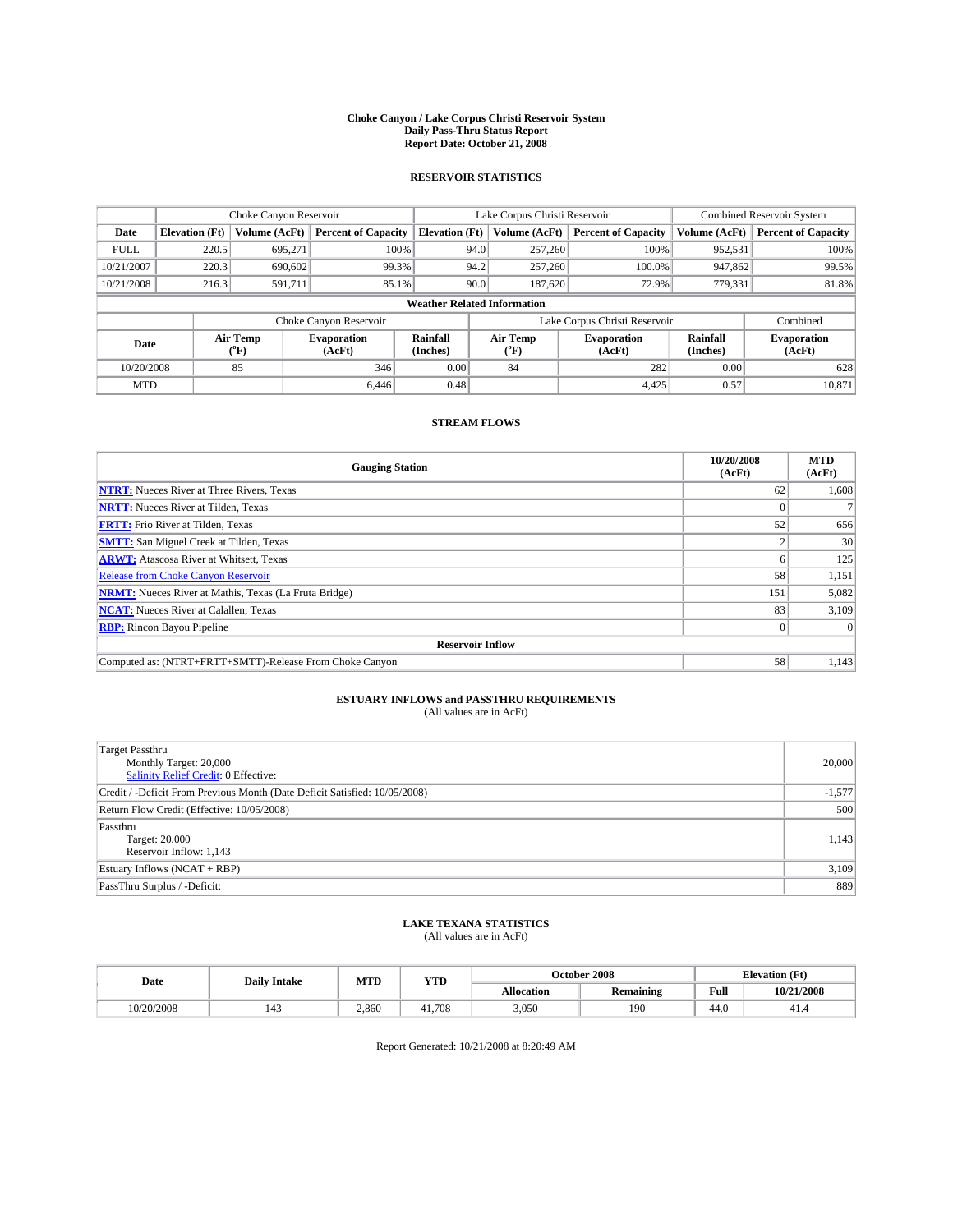#### **Choke Canyon / Lake Corpus Christi Reservoir System Daily Pass-Thru Status Report Report Date: October 22, 2008**

### **RESERVOIR STATISTICS**

|             | Choke Canyon Reservoir |                  |                              |                                    | Lake Corpus Christi Reservoir |                  |                              |                             | <b>Combined Reservoir System</b> |  |
|-------------|------------------------|------------------|------------------------------|------------------------------------|-------------------------------|------------------|------------------------------|-----------------------------|----------------------------------|--|
| Date        | <b>Elevation</b> (Ft)  | Volume (AcFt)    | <b>Percent of Capacity</b>   | <b>Elevation</b> (Ft)              |                               | Volume (AcFt)    | <b>Percent of Capacity</b>   | Volume (AcFt)               | <b>Percent of Capacity</b>       |  |
| <b>FULL</b> | 220.5                  | 695,271          | 100%                         |                                    | 94.0                          | 257,260          | 100%                         | 952,531                     | 100%                             |  |
| 10/22/2007  | 220.3                  | 690,602          | 99.3%                        |                                    | 94.2                          | 257,260          | 100.0%                       | 947,862                     | 99.5%                            |  |
| 10/22/2008  | 216.3                  | 591.001          | 85.0%                        |                                    | 90.0                          | 187.454          | 72.9%                        | 778.455                     | 81.7%                            |  |
|             |                        |                  |                              | <b>Weather Related Information</b> |                               |                  |                              |                             |                                  |  |
|             |                        |                  | Choke Canyon Reservoir       |                                    | Lake Corpus Christi Reservoir |                  |                              |                             | Combined                         |  |
| Date        |                        | Air Temp<br>(°F) | <b>Evaporation</b><br>(AcFt) | Rainfall<br>(Inches)               |                               | Air Temp<br>("F) | <b>Evaporation</b><br>(AcFt) | <b>Rainfall</b><br>(Inches) | <b>Evaporation</b><br>(AcFt)     |  |
| 10/21/2008  |                        | 84               | 180                          | 0.00                               |                               | 85               | 185                          | 0.00                        | 365                              |  |
| <b>MTD</b>  |                        |                  | 6,626                        | 0.48                               |                               |                  | 4,610                        | 0.57                        | 11,236                           |  |

### **STREAM FLOWS**

| <b>Gauging Station</b>                                       | 10/21/2008<br>(AcFt) | <b>MTD</b><br>(AcFt) |
|--------------------------------------------------------------|----------------------|----------------------|
| <b>NTRT:</b> Nueces River at Three Rivers, Texas             | 67                   | 1,675                |
| <b>NRTT:</b> Nueces River at Tilden, Texas                   |                      |                      |
| <b>FRTT:</b> Frio River at Tilden, Texas                     | 30 <sup>1</sup>      | 686                  |
| <b>SMTT:</b> San Miguel Creek at Tilden, Texas               |                      | 31                   |
| <b>ARWT:</b> Atascosa River at Whitsett, Texas               | h.                   | 131                  |
| <b>Release from Choke Canyon Reservoir</b>                   | 58                   | 1,209                |
| <b>NRMT:</b> Nueces River at Mathis, Texas (La Fruta Bridge) | 222                  | 5,304                |
| <b>NCAT:</b> Nueces River at Calallen, Texas                 | 42                   | 3,150                |
| <b>RBP:</b> Rincon Bayou Pipeline                            | $\vert 0 \vert$      |                      |
| <b>Reservoir Inflow</b>                                      |                      |                      |
| Computed as: (NTRT+FRTT+SMTT)-Release From Choke Canyon      | 40                   | 1,183                |

# **ESTUARY INFLOWS and PASSTHRU REQUIREMENTS**<br>(All values are in AcFt)

| Target Passthru<br>Monthly Target: 20,000<br>Salinity Relief Credit: 0 Effective: | 20,000   |
|-----------------------------------------------------------------------------------|----------|
| Credit / -Deficit From Previous Month (Date Deficit Satisfied: 10/05/2008)        | $-1,577$ |
| Return Flow Credit (Effective: 10/05/2008)                                        | 500      |
| Passthru<br>Target: 20,000<br>Reservoir Inflow: 1,183                             | 1,183    |
| Estuary Inflows (NCAT + RBP)                                                      | 3,150    |
| PassThru Surplus / -Deficit:                                                      | 890      |

## **LAKE TEXANA STATISTICS** (All values are in AcFt)

| Date       | <b>Daily Intake</b>   | MTD   | YTD    |            | October 2008     | <b>Elevation</b> (Ft) |            |
|------------|-----------------------|-------|--------|------------|------------------|-----------------------|------------|
|            |                       |       |        | Allocation | <b>Remaining</b> | Full                  | 10/22/2008 |
| 10/21/2008 | $\overline{1}$<br>143 | 3.003 | 41.851 | 3,050      |                  | 44.0                  | 41.3       |

Report Generated: 10/22/2008 at 8:47:12 AM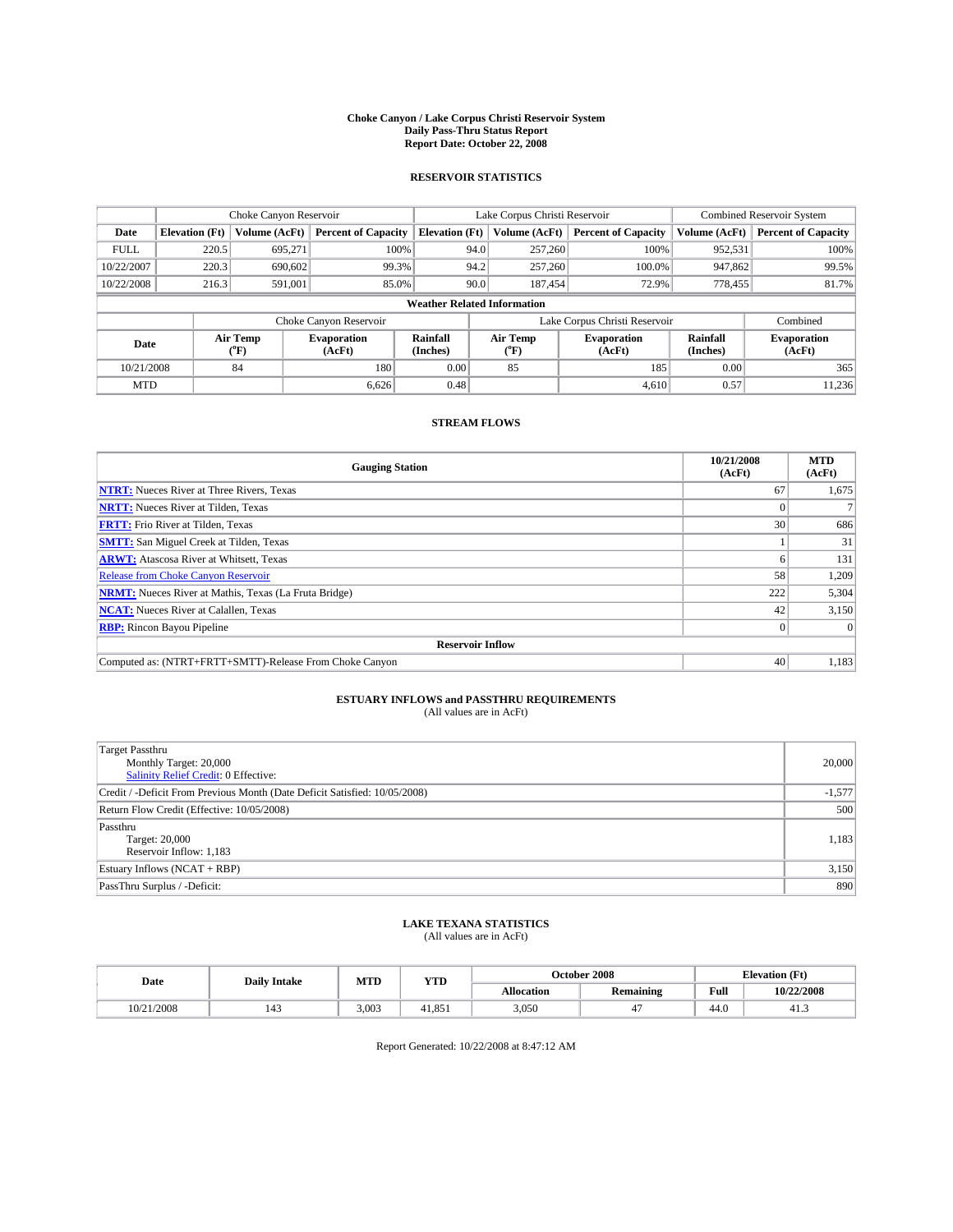#### **Choke Canyon / Lake Corpus Christi Reservoir System Daily Pass-Thru Status Report Report Date: October 23, 2008**

### **RESERVOIR STATISTICS**

|             | Choke Canyon Reservoir |                  |                              |                                    | Lake Corpus Christi Reservoir |         |                              |                      | <b>Combined Reservoir System</b> |  |  |
|-------------|------------------------|------------------|------------------------------|------------------------------------|-------------------------------|---------|------------------------------|----------------------|----------------------------------|--|--|
| Date        | <b>Elevation</b> (Ft)  | Volume (AcFt)    | <b>Percent of Capacity</b>   | <b>Elevation</b> (Ft)              | Volume (AcFt)                 |         | <b>Percent of Capacity</b>   | Volume (AcFt)        | <b>Percent of Capacity</b>       |  |  |
| <b>FULL</b> | 220.5                  | 695,271          | 100%                         |                                    | 94.0                          | 257,260 | 100%                         | 952,531              | 100%                             |  |  |
| 10/23/2007  | 220.3                  | 690,083          | 99.3%                        |                                    | 94.0                          | 257,260 | 100.0%                       | 947,343              | 99.5%                            |  |  |
| 10/23/2008  | 216.3                  | 591,001          | 85.0%                        |                                    | 90.0                          | 187,620 | 72.9%                        | 778,621              | 81.7%                            |  |  |
|             |                        |                  |                              | <b>Weather Related Information</b> |                               |         |                              |                      |                                  |  |  |
|             |                        |                  | Choke Canyon Reservoir       |                                    | Lake Corpus Christi Reservoir |         |                              |                      | Combined                         |  |  |
| Date        |                        | Air Temp<br>(°F) | <b>Evaporation</b><br>(AcFt) | Rainfall<br>(Inches)               | Air Temp<br>("F)              |         | <b>Evaporation</b><br>(AcFt) | Rainfall<br>(Inches) | <b>Evaporation</b><br>(AcFt)     |  |  |
| 10/22/2008  |                        | 88               | 277                          | 0.00                               | 89                            |         | 282                          | 0.00                 | 559                              |  |  |
| <b>MTD</b>  |                        |                  | 6.903                        | 0.48                               |                               |         | 4.892                        | 0.57                 | 11.795                           |  |  |

### **STREAM FLOWS**

| <b>Gauging Station</b>                                       | 10/22/2008<br>(AcFt) | <b>MTD</b><br>(AcFt) |
|--------------------------------------------------------------|----------------------|----------------------|
| <b>NTRT:</b> Nueces River at Three Rivers, Texas             | 67                   | 1,743                |
| <b>NRTT:</b> Nueces River at Tilden, Texas                   |                      |                      |
| <b>FRTT:</b> Frio River at Tilden, Texas                     | 22                   | 708                  |
| <b>SMTT:</b> San Miguel Creek at Tilden, Texas               |                      | 31                   |
| <b>ARWT:</b> Atascosa River at Whitsett, Texas               | h.                   | 138                  |
| <b>Release from Choke Canyon Reservoir</b>                   | 58                   | 1,266                |
| <b>NRMT:</b> Nueces River at Mathis, Texas (La Fruta Bridge) | 151                  | 5,455                |
| <b>NCAT:</b> Nueces River at Calallen, Texas                 | 64                   | 3,214                |
| <b>RBP:</b> Rincon Bayou Pipeline                            | $\theta$             |                      |
| <b>Reservoir Inflow</b>                                      |                      |                      |
| Computed as: (NTRT+FRTT+SMTT)-Release From Choke Canyon      | 32 <sub>1</sub>      | 1,215                |

# **ESTUARY INFLOWS and PASSTHRU REQUIREMENTS**

|  | (All values are in AcFt) |
|--|--------------------------|
|--|--------------------------|

| <b>Target Passthru</b><br>Monthly Target: 20,000<br>Salinity Relief Credit: 0 Effective: | 20,000   |
|------------------------------------------------------------------------------------------|----------|
| Credit / -Deficit From Previous Month (Date Deficit Satisfied: 10/05/2008)               | $-1,577$ |
| Return Flow Credit (Effective: 10/05/2008)                                               | 500      |
| Passthru<br>Target: 20,000<br>Reservoir Inflow: 1,215                                    | 1,215    |
| Estuary Inflows (NCAT + RBP)                                                             | 3,214    |
| PassThru Surplus / -Deficit:                                                             | 921      |

## **LAKE TEXANA STATISTICS** (All values are in AcFt)

| Date       | MTD<br>YTD<br><b>Daily Intake</b> |       |        | October 2008 | <b>Elevation</b> (Ft) |      |            |
|------------|-----------------------------------|-------|--------|--------------|-----------------------|------|------------|
|            |                                   |       |        | Allocation   | <b>Remaining</b>      | Full | 10/23/2008 |
| 10/22/2008 | 107                               | 5.109 | 41.958 | 3,050        | -59                   | 44.0 | 41.3       |

Report Generated: 10/23/2008 at 8:34:42 AM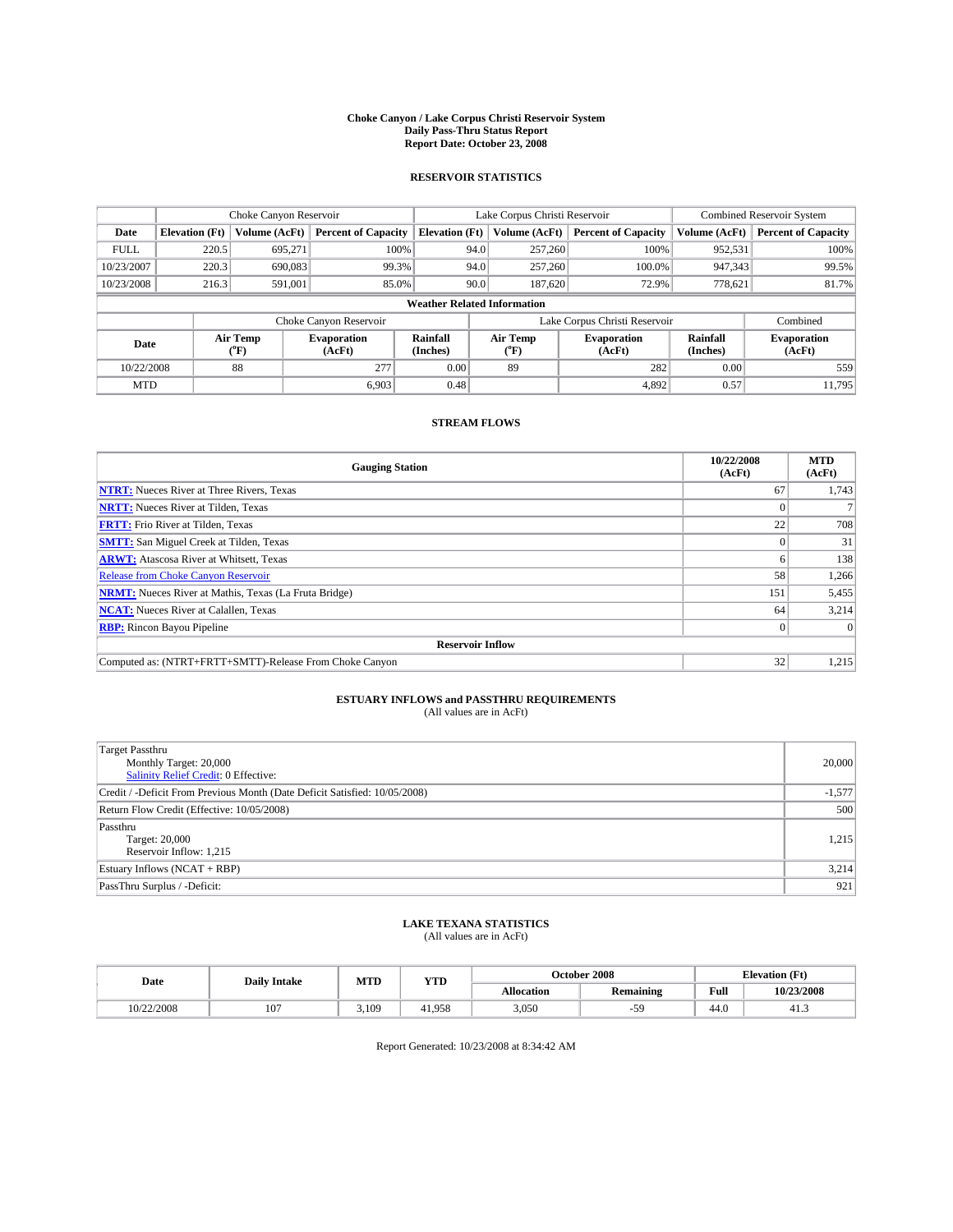#### **Choke Canyon / Lake Corpus Christi Reservoir System Daily Pass-Thru Status Report Report Date: October 24, 2008**

### **RESERVOIR STATISTICS**

|             | Choke Canyon Reservoir    |                  |                              |                                    | Lake Corpus Christi Reservoir | <b>Combined Reservoir System</b> |                      |                              |
|-------------|---------------------------|------------------|------------------------------|------------------------------------|-------------------------------|----------------------------------|----------------------|------------------------------|
| Date        | <b>Elevation</b> (Ft)     | Volume (AcFt)    | <b>Percent of Capacity</b>   | <b>Elevation</b> (Ft)              | Volume (AcFt)                 | <b>Percent of Capacity</b>       | Volume (AcFt)        | <b>Percent of Capacity</b>   |
| <b>FULL</b> | 220.5                     | 695,271          | 100%                         | 94.0                               | 257,260                       | 100%                             | 952,531              | 100%                         |
| 10/24/2007  | 220.3<br>689,054<br>99.1% |                  |                              | 257,260<br>94.0                    | 100.0%                        | 946.314                          | 99.3%                |                              |
| 10/24/2008  | 216.2                     | 589,568          | 84.8%                        | 90.0                               | 186,453                       | 72.5%                            | 776.021              | 81.5%                        |
|             |                           |                  |                              | <b>Weather Related Information</b> |                               |                                  |                      |                              |
|             |                           |                  | Choke Canyon Reservoir       |                                    | Lake Corpus Christi Reservoir |                                  |                      | Combined                     |
| Date        |                           | Air Temp<br>(°F) | <b>Evaporation</b><br>(AcFt) | Rainfall<br>(Inches)               | Air Temp<br>("F)              | <b>Evaporation</b><br>(AcFt)     | Rainfall<br>(Inches) | <b>Evaporation</b><br>(AcFt) |
| 10/23/2008  |                           | 72               | 318                          | 0.00                               | 72                            | 213                              | 0.00                 | 531                          |
| <b>MTD</b>  |                           |                  | 7,221                        | 0.48                               |                               | 5,105                            | 0.57                 | 12,326                       |

### **STREAM FLOWS**

| <b>Gauging Station</b>                                       | 10/23/2008<br>(AcFt) | <b>MTD</b><br>(AcFt) |
|--------------------------------------------------------------|----------------------|----------------------|
| <b>NTRT:</b> Nueces River at Three Rivers, Texas             | 58                   | 1,800                |
| <b>NRTT:</b> Nueces River at Tilden, Texas                   |                      |                      |
| <b>FRTT:</b> Frio River at Tilden, Texas                     | 17                   | 725                  |
| <b>SMTT:</b> San Miguel Creek at Tilden, Texas               |                      | 31                   |
| <b>ARWT:</b> Atascosa River at Whitsett, Texas               | n.                   | 143                  |
| <b>Release from Choke Canyon Reservoir</b>                   | 58                   | 1,324                |
| <b>NRMT:</b> Nueces River at Mathis, Texas (La Fruta Bridge) | 151                  | 5,606                |
| <b>NCAT:</b> Nueces River at Calallen, Texas                 | 56                   | 3,269                |
| <b>RBP:</b> Rincon Bayou Pipeline                            | $\theta$             |                      |
| <b>Reservoir Inflow</b>                                      |                      |                      |
| Computed as: (NTRT+FRTT+SMTT)-Release From Choke Canyon      | 17                   | 1,232                |

# **ESTUARY INFLOWS and PASSTHRU REQUIREMENTS**<br>(All values are in AcFt)

| <b>Target Passthru</b><br>Monthly Target: 20,000<br>Salinity Relief Credit: 0 Effective: | 20,000   |
|------------------------------------------------------------------------------------------|----------|
| Credit / -Deficit From Previous Month (Date Deficit Satisfied: 10/05/2008)               | $-1,577$ |
| Return Flow Credit (Effective: 10/05/2008)                                               | 500      |
| Passthru<br>Target: 20,000<br>Reservoir Inflow: 1,232                                    | 1,232    |
| Estuary Inflows (NCAT + RBP)                                                             | 3,269    |
| PassThru Surplus / -Deficit:                                                             | 960      |

## **LAKE TEXANA STATISTICS** (All values are in AcFt)

| Date       | <b>Daily Intake</b> | MTD           | YTD    |                   | October 2008     | <b>Elevation</b> (Ft) |            |
|------------|---------------------|---------------|--------|-------------------|------------------|-----------------------|------------|
|            |                     |               |        | <b>Allocation</b> | <b>Remaining</b> | Full                  | 10/24/2008 |
| 10/23/2008 | 143                 | 2.252<br>---- | 42.101 | 3,050             | $-202$           | 44.0                  | 41.4       |

Report Generated: 10/24/2008 at 8:19:25 AM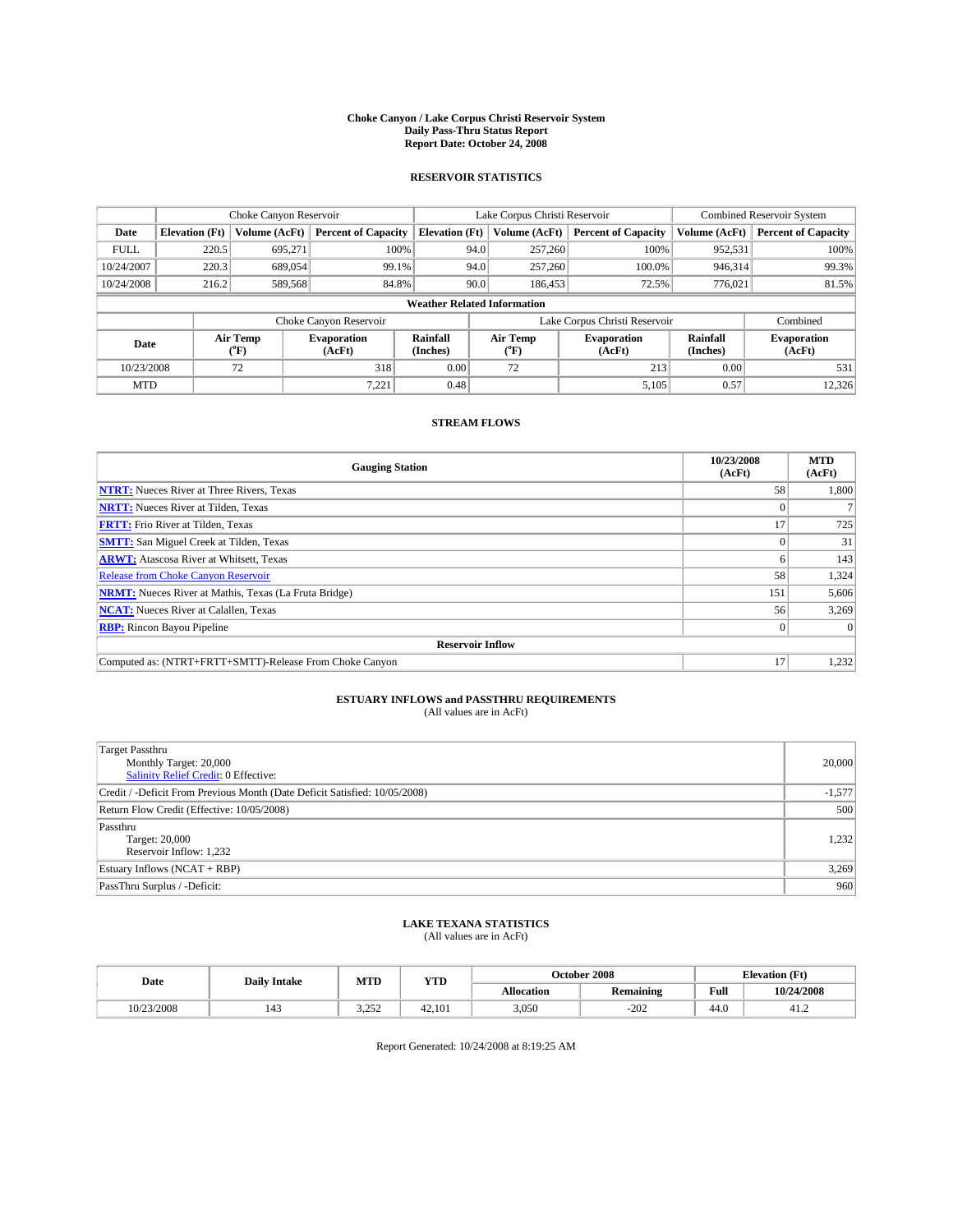#### **Choke Canyon / Lake Corpus Christi Reservoir System Daily Pass-Thru Status Report Report Date: October 25, 2008**

### **RESERVOIR STATISTICS**

|             | Choke Canyon Reservoir |                  |                              |                                    | Lake Corpus Christi Reservoir | <b>Combined Reservoir System</b> |                             |                              |
|-------------|------------------------|------------------|------------------------------|------------------------------------|-------------------------------|----------------------------------|-----------------------------|------------------------------|
| Date        | <b>Elevation</b> (Ft)  | Volume (AcFt)    | <b>Percent of Capacity</b>   | <b>Elevation</b> (Ft)              | Volume (AcFt)                 | <b>Percent of Capacity</b>       | Volume (AcFt)               | <b>Percent of Capacity</b>   |
| <b>FULL</b> | 220.5                  | 695,271          | 100%                         | 94.0                               | 257,260                       | 100%                             | 952,531                     | 100%                         |
| 10/25/2007  | 220.2                  | 688,085          | 99.0%                        | 94.0                               | 257,260                       | 100.0%                           | 945,345                     | 99.2%                        |
| 10/25/2008  | 216.3                  | 590,046          | 84.9%                        | 89.9                               | 185,953                       | 72.3%                            | 775,999                     | 81.5%                        |
|             |                        |                  |                              | <b>Weather Related Information</b> |                               |                                  |                             |                              |
|             |                        |                  | Choke Canyon Reservoir       |                                    | Lake Corpus Christi Reservoir |                                  |                             | Combined                     |
| Date        |                        | Air Temp<br>(°F) | <b>Evaporation</b><br>(AcFt) | Rainfall<br>(Inches)               | Air Temp<br>("F)              | <b>Evaporation</b><br>(AcFt)     | <b>Rainfall</b><br>(Inches) | <b>Evaporation</b><br>(AcFt) |
| 10/24/2008  |                        | 82               | 304                          | 0.00                               | 82                            | 184                              | 0.00                        | 488                          |
| <b>MTD</b>  |                        |                  | 7,525                        | 0.48                               |                               | 5,289                            | 0.57                        | 12.814                       |

### **STREAM FLOWS**

| <b>Gauging Station</b>                                       | 10/24/2008<br>(AcFt) | <b>MTD</b><br>(AcFt) |
|--------------------------------------------------------------|----------------------|----------------------|
| <b>NTRT:</b> Nueces River at Three Rivers, Texas             | 60                   | 1,860                |
| <b>NRTT:</b> Nueces River at Tilden, Texas                   |                      |                      |
| <b>FRTT:</b> Frio River at Tilden, Texas                     | 15                   | 739                  |
| <b>SMTT:</b> San Miguel Creek at Tilden, Texas               |                      | 31                   |
| <b>ARWT:</b> Atascosa River at Whitsett, Texas               | o                    | 149                  |
| Release from Choke Canyon Reservoir                          | 58                   | 1,382                |
| <b>NRMT:</b> Nueces River at Mathis, Texas (La Fruta Bridge) | 147                  | 5,753                |
| <b>NCAT:</b> Nueces River at Calallen, Texas                 | 62                   | 3,331                |
| <b>RBP:</b> Rincon Bayou Pipeline                            | $\vert 0 \vert$      |                      |
| <b>Reservoir Inflow</b>                                      |                      |                      |
| Computed as: (NTRT+FRTT+SMTT)-Release From Choke Canyon      | 17                   | 1,249                |

# **ESTUARY INFLOWS and PASSTHRU REQUIREMENTS**<br>(All values are in AcFt)

| <b>Target Passthru</b><br>Monthly Target: 20,000<br>Salinity Relief Credit: 0 Effective: | 20,000   |
|------------------------------------------------------------------------------------------|----------|
| Credit / -Deficit From Previous Month (Date Deficit Satisfied: 10/05/2008)               | $-1,577$ |
| Return Flow Credit (Effective: 10/05/2008)                                               | 500      |
| Passthru<br>Target: 20,000<br>Reservoir Inflow: 1,249                                    | 1.249    |
| Estuary Inflows (NCAT + RBP)                                                             | 3,331    |
| PassThru Surplus / -Deficit:                                                             | 1,005    |

## **LAKE TEXANA STATISTICS** (All values are in AcFt)

| Date       | <b>Daily Intake</b>   | MTD   | YTD    |            | October 2008     | <b>Elevation</b> (Ft) |            |
|------------|-----------------------|-------|--------|------------|------------------|-----------------------|------------|
|            |                       |       |        | Allocation | <b>Remaining</b> | Full                  | 10/25/2008 |
| 10/24/2008 | $\overline{1}$<br>140 | 3.395 | 42.244 | 3,050      | $-345$           | 44.0                  | 41.2       |

Report Generated: 10/25/2008 at 8:26:43 AM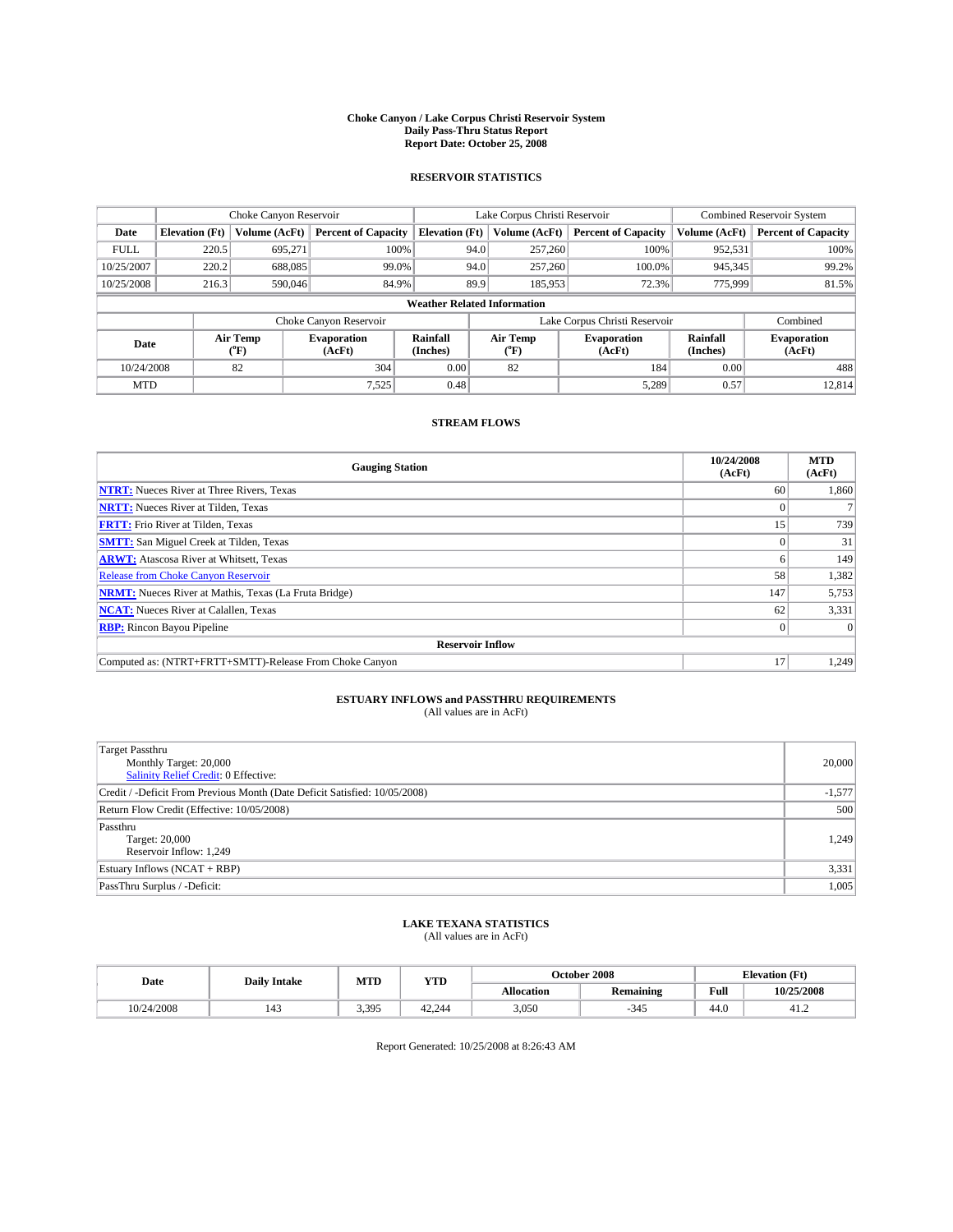#### **Choke Canyon / Lake Corpus Christi Reservoir System Daily Pass-Thru Status Report Report Date: October 26, 2008**

### **RESERVOIR STATISTICS**

|             | Choke Canyon Reservoir |                  | Lake Corpus Christi Reservoir |                                    |                               |                  | <b>Combined Reservoir System</b> |                      |                              |
|-------------|------------------------|------------------|-------------------------------|------------------------------------|-------------------------------|------------------|----------------------------------|----------------------|------------------------------|
| Date        | <b>Elevation</b> (Ft)  | Volume (AcFt)    | <b>Percent of Capacity</b>    | <b>Elevation</b> (Ft)              |                               | Volume (AcFt)    | <b>Percent of Capacity</b>       | Volume (AcFt)        | <b>Percent of Capacity</b>   |
| <b>FULL</b> | 220.5                  | 695,271          | 100%                          |                                    | 94.0                          | 257,260          | 100%                             | 952,531              | 100%                         |
| 10/26/2007  | 220.2                  | 686,992          | 98.8%                         |                                    | 94.0                          | 256,895          | 99.9%                            | 943,887              | 99.1%                        |
| 10/26/2008  | 216.2                  | 588,852          | 84.7%                         |                                    | 89.9                          | 185.454          | 72.1%                            | 774,306              | 81.3%                        |
|             |                        |                  |                               | <b>Weather Related Information</b> |                               |                  |                                  |                      |                              |
|             |                        |                  | Choke Canyon Reservoir        |                                    | Lake Corpus Christi Reservoir |                  |                                  |                      | Combined                     |
| Date        |                        | Air Temp<br>(°F) | <b>Evaporation</b><br>(AcFt)  | Rainfall<br>(Inches)               |                               | Air Temp<br>("F) | <b>Evaporation</b><br>(AcFt)     | Rainfall<br>(Inches) | <b>Evaporation</b><br>(AcFt) |
| 10/25/2008  |                        | 85               | 290                           | 0.00                               |                               | 85               | 223                              | 0.00                 | 513                          |
| <b>MTD</b>  |                        |                  | 7,815                         | 0.48                               |                               |                  | 5,512                            | 0.57                 | 13,327                       |

### **STREAM FLOWS**

| <b>Gauging Station</b>                                       | 10/25/2008<br>(AcFt) | <b>MTD</b><br>(AcFt) |
|--------------------------------------------------------------|----------------------|----------------------|
| <b>NTRT:</b> Nueces River at Three Rivers, Texas             | 58                   | 1,918                |
| <b>NRTT:</b> Nueces River at Tilden, Texas                   |                      |                      |
| <b>FRTT:</b> Frio River at Tilden, Texas                     | 14                   | 753                  |
| <b>SMTT:</b> San Miguel Creek at Tilden, Texas               |                      | 31                   |
| <b>ARWT:</b> Atascosa River at Whitsett, Texas               | h.                   | 155                  |
| <b>Release from Choke Canyon Reservoir</b>                   | 58                   | 1,439                |
| <b>NRMT:</b> Nueces River at Mathis, Texas (La Fruta Bridge) | 125                  | 5,878                |
| <b>NCAT:</b> Nueces River at Calallen, Texas                 | 34                   | 3,365                |
| <b>RBP:</b> Rincon Bayou Pipeline                            | $\vert 0 \vert$      |                      |
| <b>Reservoir Inflow</b>                                      |                      |                      |
| Computed as: (NTRT+FRTT+SMTT)-Release From Choke Canyon      | 14                   | 1,263                |

# **ESTUARY INFLOWS and PASSTHRU REQUIREMENTS**<br>(All values are in AcFt)

| <b>Target Passthru</b><br>Monthly Target: 20,000<br>Salinity Relief Credit: 0 Effective: | 20,000   |
|------------------------------------------------------------------------------------------|----------|
| Credit / -Deficit From Previous Month (Date Deficit Satisfied: 10/05/2008)               | $-1,577$ |
| Return Flow Credit (Effective: 10/05/2008)                                               | 500      |
| Passthru<br>Target: 20,000<br>Reservoir Inflow: 1,263                                    | 1,263    |
| Estuary Inflows (NCAT + RBP)                                                             | 3,365    |
| PassThru Surplus / -Deficit:                                                             | 1,025    |

## **LAKE TEXANA STATISTICS** (All values are in AcFt)

| Date |            | <b>Daily Intake</b> | MTD   | <b>YTD</b> |            | October 2008     | <b>Elevation</b> (Ft) |            |
|------|------------|---------------------|-------|------------|------------|------------------|-----------------------|------------|
|      |            |                     |       |            | Allocation | <b>Remaining</b> | Full                  | 10/26/2008 |
|      | 10/25/2008 | 143                 | 3.538 | 42.387     | 3,050      | $-488$           | 44.0                  | 41.2       |

Report Generated: 10/26/2008 at 8:22:40 AM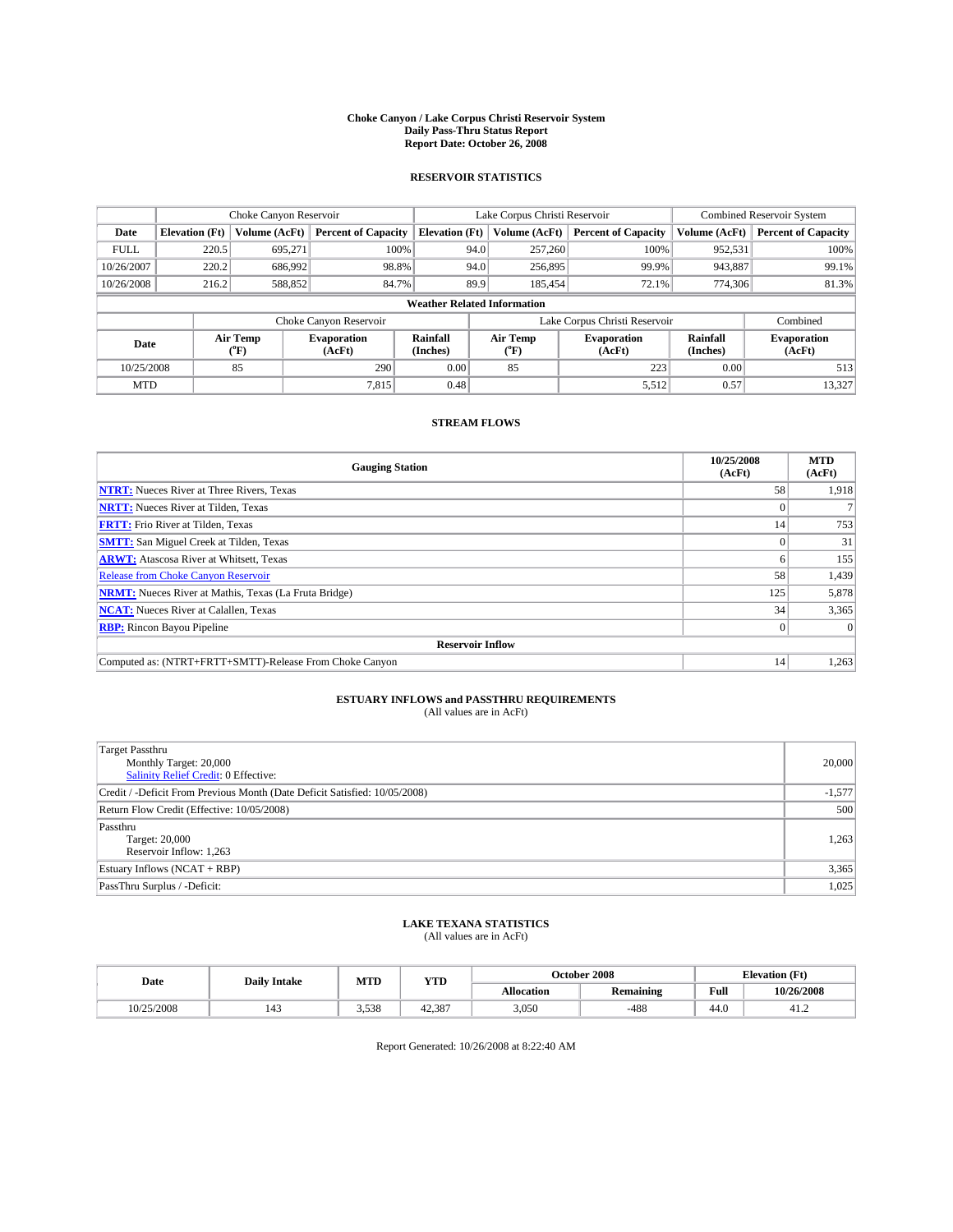#### **Choke Canyon / Lake Corpus Christi Reservoir System Daily Pass-Thru Status Report Report Date: October 27, 2008**

### **RESERVOIR STATISTICS**

|             | Choke Canyon Reservoir |                  |                              |                       | Lake Corpus Christi Reservoir      | <b>Combined Reservoir System</b> |                      |                              |
|-------------|------------------------|------------------|------------------------------|-----------------------|------------------------------------|----------------------------------|----------------------|------------------------------|
| Date        | <b>Elevation</b> (Ft)  | Volume (AcFt)    | <b>Percent of Capacity</b>   | <b>Elevation</b> (Ft) | Volume (AcFt)                      | <b>Percent of Capacity</b>       | Volume (AcFt)        | <b>Percent of Capacity</b>   |
| <b>FULL</b> | 220.5                  | 695,271          | 100%                         |                       | 257,260<br>94.0                    | 100%                             | 952,531              | 100%                         |
| 10/27/2007  | 220.2                  | 686.214          | 98.7%                        |                       | 94.0<br>257,078                    | 99.9%                            | 943,292              | 99.0%                        |
| 10/27/2008  | 216.2                  | 587,431          | 84.5%                        |                       | 89.9<br>186,287                    | 72.4%                            | 773,718              | 81.2%                        |
|             |                        |                  |                              |                       | <b>Weather Related Information</b> |                                  |                      |                              |
|             |                        |                  | Choke Canyon Reservoir       |                       | Lake Corpus Christi Reservoir      |                                  |                      | Combined                     |
| Date        |                        | Air Temp<br>(°F) | <b>Evaporation</b><br>(AcFt) | Rainfall<br>(Inches)  | Air Temp<br>("F)                   | <b>Evaporation</b><br>(AcFt)     | Rainfall<br>(Inches) | <b>Evaporation</b><br>(AcFt) |
| 10/26/2008  |                        | 88               | 414                          | 0.00                  | 88                                 | 204                              | 0.00                 | 618                          |
| <b>MTD</b>  |                        |                  | 8.229                        | 0.48                  |                                    | 5,716                            | 0.57                 | 13,945                       |

### **STREAM FLOWS**

| <b>Gauging Station</b>                                       | 10/26/2008<br>(AcFt) | <b>MTD</b><br>(AcFt) |
|--------------------------------------------------------------|----------------------|----------------------|
| <b>NTRT:</b> Nueces River at Three Rivers, Texas             | 60                   | 1,977                |
| <b>NRTT:</b> Nueces River at Tilden, Texas                   |                      |                      |
| <b>FRTT:</b> Frio River at Tilden, Texas                     | 14                   | 767                  |
| <b>SMTT:</b> San Miguel Creek at Tilden, Texas               |                      | 31                   |
| <b>ARWT:</b> Atascosa River at Whitsett, Texas               | h.                   | 162                  |
| <b>Release from Choke Canyon Reservoir</b>                   | 58                   | 1,497                |
| <b>NRMT:</b> Nueces River at Mathis, Texas (La Fruta Bridge) | 125                  | 6,003                |
| <b>NCAT:</b> Nueces River at Calallen, Texas                 | 15                   | 3,379                |
| <b>RBP:</b> Rincon Bayou Pipeline                            | $\vert 0 \vert$      |                      |
| <b>Reservoir Inflow</b>                                      |                      |                      |
| Computed as: (NTRT+FRTT+SMTT)-Release From Choke Canyon      | 16 <sup>1</sup>      | 1,278                |

# **ESTUARY INFLOWS and PASSTHRU REQUIREMENTS**<br>(All values are in AcFt)

| <b>Target Passthru</b><br>Monthly Target: 20,000<br>Salinity Relief Credit: 0 Effective: | 20,000   |
|------------------------------------------------------------------------------------------|----------|
| Credit / -Deficit From Previous Month (Date Deficit Satisfied: 10/05/2008)               | $-1,577$ |
| Return Flow Credit (Effective: 10/05/2008)                                               | 500      |
| Passthru<br>Target: 20,000<br>Reservoir Inflow: 1.278                                    | 1.278    |
| Estuary Inflows (NCAT + RBP)                                                             | 3,379    |
| PassThru Surplus / -Deficit:                                                             | 1,024    |

## **LAKE TEXANA STATISTICS** (All values are in AcFt)

| Date       | <b>Daily Intake</b>   | MTD   | YTD    | October 2008 |                  |      | <b>Elevation</b> (Ft) |
|------------|-----------------------|-------|--------|--------------|------------------|------|-----------------------|
|            |                       |       |        | Allocation   | <b>Remaining</b> | Full | 10/27/2008            |
| 10/26/2008 | $\overline{1}$<br>143 | 3.681 | 42.530 | 3,050        | $-631$           | 44.0 | 41.2                  |

Report Generated: 10/27/2008 at 8:20:01 AM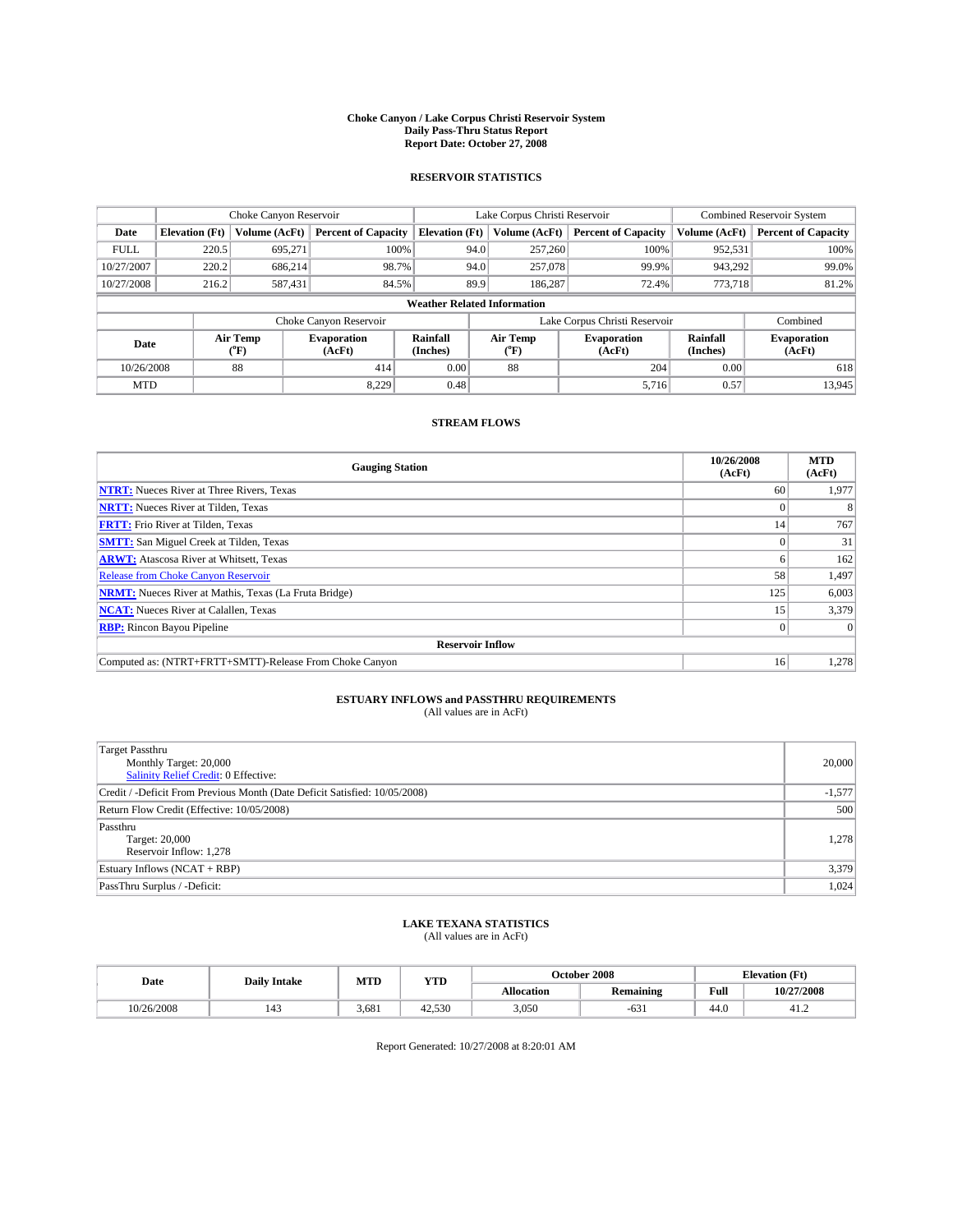#### **Choke Canyon / Lake Corpus Christi Reservoir System Daily Pass-Thru Status Report Report Date: October 28, 2008**

### **RESERVOIR STATISTICS**

|             | Choke Canyon Reservoir |                  |                              |                                    | Lake Corpus Christi Reservoir | <b>Combined Reservoir System</b> |                      |                              |
|-------------|------------------------|------------------|------------------------------|------------------------------------|-------------------------------|----------------------------------|----------------------|------------------------------|
| Date        | <b>Elevation</b> (Ft)  | Volume (AcFt)    | <b>Percent of Capacity</b>   | <b>Elevation</b> (Ft)              | Volume (AcFt)                 | <b>Percent of Capacity</b>       | Volume (AcFt)        | <b>Percent of Capacity</b>   |
| <b>FULL</b> | 220.5                  | 695,271          | 100%                         | 94.0                               | 257,260                       | 100%                             | 952,531              | 100%                         |
| 10/28/2007  | 220.1                  | 685,955          | 98.7%                        | 94.0                               | 256,895                       | 99.9%                            | 942,850              | 99.0%                        |
| 10/28/2008  | 216.2                  | 588,140          | 84.6%                        | 89.8                               | 184,623                       | 71.8%                            | 772,763              | 81.1%                        |
|             |                        |                  |                              | <b>Weather Related Information</b> |                               |                                  |                      |                              |
|             |                        |                  | Choke Canyon Reservoir       |                                    | Lake Corpus Christi Reservoir |                                  |                      | Combined                     |
| Date        |                        | Air Temp<br>(°F) | <b>Evaporation</b><br>(AcFt) | Rainfall<br>(Inches)               | Air Temp<br>("F)              | <b>Evaporation</b><br>(AcFt)     | Rainfall<br>(Inches) | <b>Evaporation</b><br>(AcFt) |
| 10/27/2008  |                        | 72               | 455                          | 0.00                               | 72                            | 339                              | 0.00                 | 794                          |
| <b>MTD</b>  |                        |                  | 8.684                        | 0.48                               |                               | 6,055                            | 0.57                 | 14.739                       |

### **STREAM FLOWS**

| <b>Gauging Station</b>                                       | 10/27/2008<br>(AcFt) | <b>MTD</b><br>(AcFt) |  |  |  |  |  |
|--------------------------------------------------------------|----------------------|----------------------|--|--|--|--|--|
| <b>NTRT:</b> Nueces River at Three Rivers, Texas             | 58                   | 2,035                |  |  |  |  |  |
| <b>NRTT:</b> Nueces River at Tilden, Texas                   |                      |                      |  |  |  |  |  |
| <b>FRTT:</b> Frio River at Tilden, Texas                     | 13                   | 780                  |  |  |  |  |  |
| <b>SMTT:</b> San Miguel Creek at Tilden, Texas               |                      | 31                   |  |  |  |  |  |
| <b>ARWT:</b> Atascosa River at Whitsett, Texas               | <sub>0</sub>         | 167                  |  |  |  |  |  |
| <b>Release from Choke Canyon Reservoir</b>                   | 58                   | 1,554                |  |  |  |  |  |
| <b>NRMT:</b> Nueces River at Mathis, Texas (La Fruta Bridge) | 145                  | 6,148                |  |  |  |  |  |
| <b>NCAT:</b> Nueces River at Calallen, Texas                 | $\theta$             | 3,379                |  |  |  |  |  |
| <b>RBP:</b> Rincon Bayou Pipeline                            | $\Omega$             |                      |  |  |  |  |  |
| <b>Reservoir Inflow</b>                                      |                      |                      |  |  |  |  |  |
| Computed as: (NTRT+FRTT+SMTT)-Release From Choke Canyon      | 13                   | 1,291                |  |  |  |  |  |

# **ESTUARY INFLOWS and PASSTHRU REQUIREMENTS**<br>(All values are in AcFt)

| <b>Target Passthru</b><br>Monthly Target: 20,000<br>Salinity Relief Credit: 0 Effective: | 20,000   |
|------------------------------------------------------------------------------------------|----------|
| Credit / -Deficit From Previous Month (Date Deficit Satisfied: 10/05/2008)               | $-1,577$ |
| Return Flow Credit (Effective: 10/05/2008)                                               | 500      |
| Passthru<br>Target: 20,000<br>Reservoir Inflow: 1,291                                    | 1,291    |
| Estuary Inflows (NCAT + RBP)                                                             | 3,379    |
| PassThru Surplus / -Deficit:                                                             | 1,011    |

## **LAKE TEXANA STATISTICS** (All values are in AcFt)

| Date       | <b>Daily Intake</b>   | MTD   | YTD    | October 2008 |                  |      | <b>Elevation</b> (Ft) |
|------------|-----------------------|-------|--------|--------------|------------------|------|-----------------------|
|            |                       |       |        | Allocation   | <b>Remaining</b> | Full | 10/28/2008            |
| 10/27/2008 | 120<br>$\overline{1}$ | 3.811 | 42.659 | 3,050        | $-761$           | 44.0 | 41.2                  |

Report Generated: 10/28/2008 at 8:34:51 AM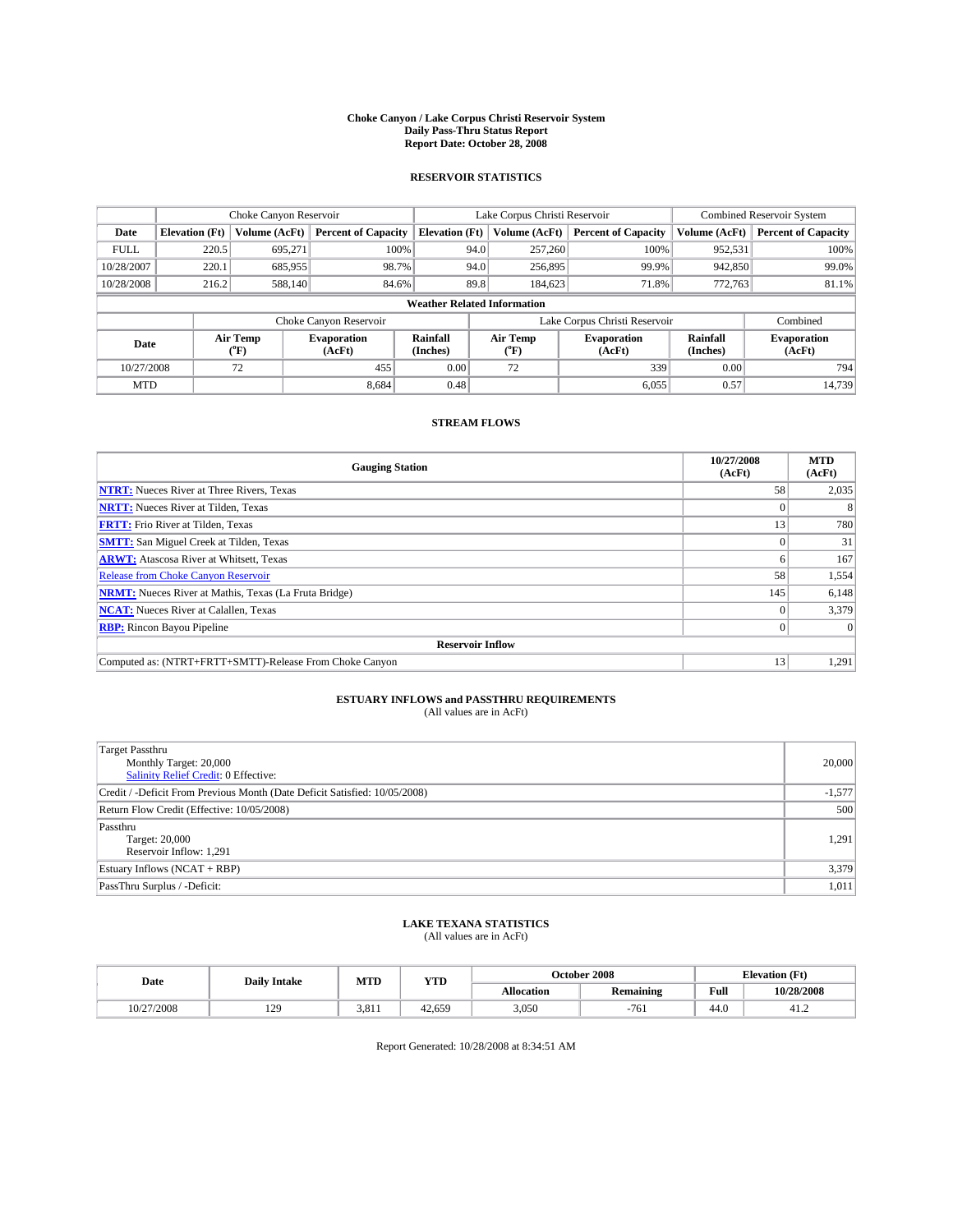#### **Choke Canyon / Lake Corpus Christi Reservoir System Daily Pass-Thru Status Report Report Date: October 29, 2008**

### **RESERVOIR STATISTICS**

|             | Choke Canyon Reservoir |                  |                              |                       | Lake Corpus Christi Reservoir      | <b>Combined Reservoir System</b> |                      |                              |
|-------------|------------------------|------------------|------------------------------|-----------------------|------------------------------------|----------------------------------|----------------------|------------------------------|
| Date        | <b>Elevation</b> (Ft)  | Volume (AcFt)    | <b>Percent of Capacity</b>   | <b>Elevation</b> (Ft) | Volume (AcFt)                      | <b>Percent of Capacity</b>       | Volume (AcFt)        | <b>Percent of Capacity</b>   |
| <b>FULL</b> | 220.5                  | 695,271          | 100%                         |                       | 257,260<br>94.0                    | 100%                             | 952,531              | 100%                         |
| 10/29/2007  | 220.1                  | 685.436          | 98.6%                        |                       | 94.0<br>256,530                    | 99.7%                            | 941.966              | 98.9%                        |
| 10/29/2008  | 216.1                  | 586,485          | 84.4%                        |                       | 89.8<br>183,960                    | 71.5%                            | 770,445              | 80.9%                        |
|             |                        |                  |                              |                       | <b>Weather Related Information</b> |                                  |                      |                              |
|             |                        |                  | Choke Canyon Reservoir       |                       | Lake Corpus Christi Reservoir      |                                  |                      | Combined                     |
| Date        |                        | Air Temp<br>(°F) | <b>Evaporation</b><br>(AcFt) | Rainfall<br>(Inches)  | Air Temp<br>("F)                   | <b>Evaporation</b><br>(AcFt)     | Rainfall<br>(Inches) | <b>Evaporation</b><br>(AcFt) |
| 10/28/2008  |                        | 73               | 248                          | 0.00                  | 72                                 | 213                              | 0.00                 | 461                          |
| <b>MTD</b>  |                        |                  | 8.932                        | 0.48                  |                                    | 6.268                            | 0.57                 | 15.200                       |

### **STREAM FLOWS**

| <b>Gauging Station</b>                                       | 10/28/2008<br>(AcFt) | <b>MTD</b><br>(AcFt) |  |  |  |  |  |
|--------------------------------------------------------------|----------------------|----------------------|--|--|--|--|--|
| <b>NTRT:</b> Nueces River at Three Rivers, Texas             | 58                   | 2,092                |  |  |  |  |  |
| <b>NRTT:</b> Nueces River at Tilden, Texas                   |                      |                      |  |  |  |  |  |
| <b>FRTT:</b> Frio River at Tilden, Texas                     | 13                   | 793                  |  |  |  |  |  |
| <b>SMTT:</b> San Miguel Creek at Tilden, Texas               |                      | 31                   |  |  |  |  |  |
| <b>ARWT:</b> Atascosa River at Whitsett, Texas               | h.                   | 173                  |  |  |  |  |  |
| <b>Release from Choke Canyon Reservoir</b>                   | 58                   | 1,612                |  |  |  |  |  |
| <b>NRMT:</b> Nueces River at Mathis, Texas (La Fruta Bridge) | 155                  | 6,302                |  |  |  |  |  |
| <b>NCAT:</b> Nueces River at Calallen, Texas                 |                      | 3,379                |  |  |  |  |  |
| <b>RBP:</b> Rincon Bayou Pipeline                            | $\vert 0 \vert$      |                      |  |  |  |  |  |
| <b>Reservoir Inflow</b>                                      |                      |                      |  |  |  |  |  |
| Computed as: (NTRT+FRTT+SMTT)-Release From Choke Canyon      | 13                   | 1,304                |  |  |  |  |  |

# **ESTUARY INFLOWS and PASSTHRU REQUIREMENTS**<br>(All values are in AcFt)

| <b>Target Passthru</b><br>Monthly Target: 20,000<br>Salinity Relief Credit: 0 Effective: | 20,000   |
|------------------------------------------------------------------------------------------|----------|
| Credit / -Deficit From Previous Month (Date Deficit Satisfied: 10/05/2008)               | $-1,577$ |
| Return Flow Credit (Effective: 10/05/2008)                                               | 500      |
| Passthru<br>Target: 20,000<br>Reservoir Inflow: 1,304                                    | 1,304    |
| Estuary Inflows (NCAT + RBP)                                                             | 3,379    |
| PassThru Surplus / -Deficit:                                                             | 998      |

## **LAKE TEXANA STATISTICS** (All values are in AcFt)

| Date       | <b>Daily Intake</b> | MTD   | YTD    | October 2008 |                  |      | <b>Elevation</b> (Ft) |
|------------|---------------------|-------|--------|--------------|------------------|------|-----------------------|
|            |                     |       |        | Allocation   | <b>Remaining</b> | Full | 10/29/2008            |
| 10/28/2008 | 106                 | 3.917 | 42.765 | 3,050        | $-867$           | 44.0 | 41.2                  |

Report Generated: 10/29/2008 at 9:44:11 AM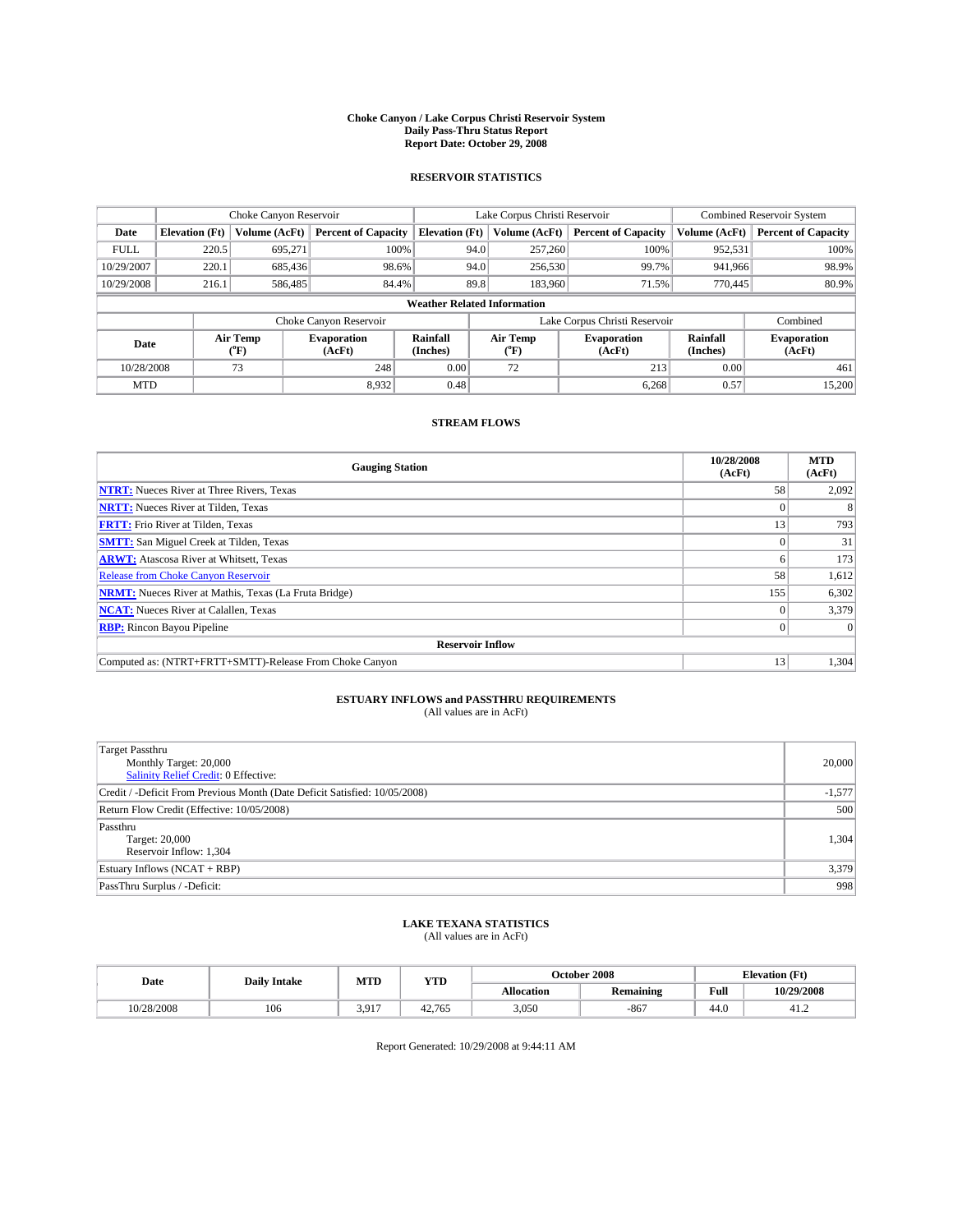#### **Choke Canyon / Lake Corpus Christi Reservoir System Daily Pass-Thru Status Report Report Date: October 30, 2008**

### **RESERVOIR STATISTICS**

|             | Choke Canyon Reservoir             |                  |                              |                       | Lake Corpus Christi Reservoir | <b>Combined Reservoir System</b> |                      |                              |  |
|-------------|------------------------------------|------------------|------------------------------|-----------------------|-------------------------------|----------------------------------|----------------------|------------------------------|--|
| Date        | <b>Elevation</b> (Ft)              | Volume (AcFt)    | <b>Percent of Capacity</b>   | <b>Elevation</b> (Ft) | Volume (AcFt)                 | <b>Percent of Capacity</b>       | Volume (AcFt)        | <b>Percent of Capacity</b>   |  |
| <b>FULL</b> | 220.5                              | 695,271          | 100%                         | 94.0                  | 257,260                       | 100%                             | 952,531              | 100%                         |  |
| 10/30/2007  | 220.1                              | 684,660          | 98.5%                        | 94.0                  | 256,530                       | 99.7%                            | 941,190              | 98.8%                        |  |
| 10/30/2008  | 216.1                              | 585,546          | 84.2%                        | 89.8                  | 183,628                       | 71.4%                            | 769,174              | 80.8%                        |  |
|             | <b>Weather Related Information</b> |                  |                              |                       |                               |                                  |                      |                              |  |
|             |                                    |                  | Choke Canyon Reservoir       |                       | Lake Corpus Christi Reservoir |                                  |                      | Combined                     |  |
| Date        |                                    | Air Temp<br>(°F) | <b>Evaporation</b><br>(AcFt) | Rainfall<br>(Inches)  | Air Temp<br>("F)              | <b>Evaporation</b><br>(AcFt)     | Rainfall<br>(Inches) | <b>Evaporation</b><br>(AcFt) |  |
| 10/29/2008  |                                    | 81               | 275                          | 0.00                  | 80                            | 193                              | 0.00                 | 468                          |  |
| <b>MTD</b>  |                                    |                  | 9.207                        | 0.48                  |                               | 6.461                            | 0.57                 | 15,668                       |  |

### **STREAM FLOWS**

| <b>Gauging Station</b>                                       | 10/29/2008<br>(AcFt) | <b>MTD</b><br>(AcFt) |  |  |  |  |  |
|--------------------------------------------------------------|----------------------|----------------------|--|--|--|--|--|
| <b>NTRT:</b> Nueces River at Three Rivers, Texas             | 58                   | 2,150                |  |  |  |  |  |
| <b>NRTT:</b> Nueces River at Tilden, Texas                   |                      |                      |  |  |  |  |  |
| <b>FRTT:</b> Frio River at Tilden, Texas                     | 14                   | 807                  |  |  |  |  |  |
| <b>SMTT:</b> San Miguel Creek at Tilden, Texas               |                      | 31                   |  |  |  |  |  |
| <b>ARWT:</b> Atascosa River at Whitsett, Texas               | n.                   | 179                  |  |  |  |  |  |
| <b>Release from Choke Canyon Reservoir</b>                   | 58                   | 1,669                |  |  |  |  |  |
| <b>NRMT:</b> Nueces River at Mathis, Texas (La Fruta Bridge) | 155                  | 6,457                |  |  |  |  |  |
| <b>NCAT:</b> Nueces River at Calallen, Texas                 | 17                   | 3,396                |  |  |  |  |  |
| <b>RBP:</b> Rincon Bayou Pipeline                            | $\theta$             |                      |  |  |  |  |  |
| <b>Reservoir Inflow</b>                                      |                      |                      |  |  |  |  |  |
| Computed as: (NTRT+FRTT+SMTT)-Release From Choke Canyon      | 14                   | 1,319                |  |  |  |  |  |

# **ESTUARY INFLOWS and PASSTHRU REQUIREMENTS**<br>(All values are in AcFt)

| <b>Target Passthru</b><br>Monthly Target: 20,000<br>Salinity Relief Credit: 0 Effective: | 20,000   |
|------------------------------------------------------------------------------------------|----------|
| Credit / -Deficit From Previous Month (Date Deficit Satisfied: 10/05/2008)               | $-1,577$ |
| Return Flow Credit (Effective: 10/05/2008)                                               | 500      |
| Passthru<br>Target: 20,000<br>Reservoir Inflow: 1,319                                    | 1,319    |
| Estuary Inflows (NCAT + RBP)                                                             | 3,396    |
| PassThru Surplus / -Deficit:                                                             | 1,001    |

## **LAKE TEXANA STATISTICS** (All values are in AcFt)

| Date |            | <b>Daily Intake</b> | MTD   | <b>YTD</b> |            | October 2008     | <b>Elevation</b> (Ft) |            |
|------|------------|---------------------|-------|------------|------------|------------------|-----------------------|------------|
|      |            |                     |       |            | Allocation | <b>Remaining</b> | Full                  | 10/30/2008 |
|      | 10/29/2008 |                     | 4.059 | 42.908     | 3,050      | .009             | 44.0                  | 41.0       |

Report Generated: 10/30/2008 at 8:19:24 AM